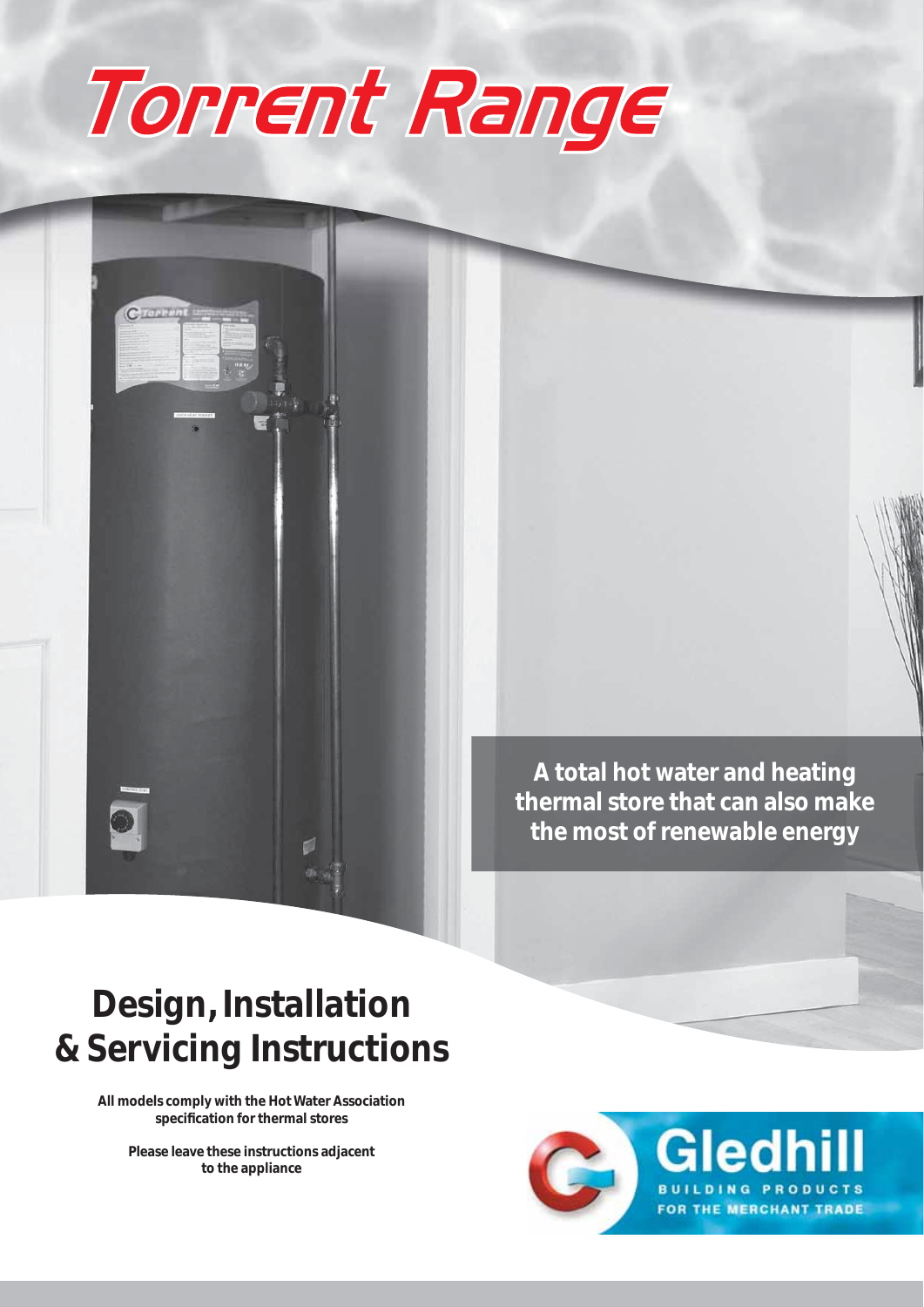

#### **Building Regulations and Benchmark Commissioning**

The Building Regulations (England & Wales) require that the installation of a heating appliance be notified to the relevant Local Authority Building Control Department. From 1st April 2005 this can be achieved via a Competent Person Self Certification Scheme as an option to notifying the Local Authority directly. Similar arrangements will follow for Scotland and will apply in Northern Ireland from 1st January 06.

CORGI operates a Self Certification Scheme for gas heating appliances.

These arrangements represent a change from the situation whereby compliance with the Building Regulations was accepted if the Benchmark Logbook was completed and this was then left on site with the customer.

With the introduction of a self certification scheme, the Benchmark Logbook is being replaced by a similar document in the form of a commissioning check list and a service interval record is included with all gas appliance manuals. However, the relevant Benchmark Logbook is still being included with all Thermal Storage products and unvented cylinders.

Gledhill fully supports the Benchmark aims to improve the standards of installation and commissioning of central heating systems in the UK and to encourage the regular servicing of all central heating systems to ensure safety and efficiency.

Building Regulations require that the heating installation should comply with the manufacturer's instructions. It is therefore important that the commissioning check list is completed by the competent installer. This check list only applies to installations in dwellings or some related structures.

#### **A WRAS listed product developed by Gledhill Building Products in the 1980's in conjunction with British Gas plc.**

#### **British patent nos. 1358166, 2136099**

**British patent applications published under nos. 2136099, 2153503, 2153504, 8516025**

**This product is manufactured under an ISO 9001:2008 Quality System audited by BSI.**

Gledhill's first priority is to give a high quality service to our customers.

**Quality is built into every Gledhill product and we hope you get satisfactory service from Gledhill.** 

**If not please let us know.**

These instructions should be read in conjunction with the Installation and Servicing Instructions issued by the manufacturers of the heat source e.g. the boiler used.

Any water distribution and central heating installation must comply with the relevant recommendations of the current version of the Regulations and British Standards listed below:-

Gas Safety Regulations Building Regulations I.E.E. Requirements for Electrical Installations Water Regulations

#### **British Standards**

BS6798, BS5449, BS5546, BS5440:1, BS5440:2, CP331:3, BS6700, BS5258, BS7593:1993 and BS7671.

It must be installed by a competent person as stated in the Gas Safety Regulations. Manufacturers notes must NOT be taken as over-riding statutory obligations.

Torrent is not covered by Section G3 of the current Building Regulations but the installation is notifiable to building control unless it is carried out under an approved competent person self-certification scheme.

Although the secondary supply (domestic) is at mains pressure, it is not necessary to fit an expansion chamber, pressure or temperature relief valve, the plumbing should allow any unusual build up of pressure to be relieved at the ball valve.

The information in this manual is provided to assist generally in the selection of equipment. The responsibility for the selection and specification of the equipment must however remain that of the customer and any Designers or Consultants concerned with the design and installation.

**Please Note:** We do not therefore accept any responsibility for matters of design, selection or specification or for the effectiveness of an installation containing one of our products unless we have been specifically requested to do so.

#### **All goods are sold subject to our Conditions of Sale and Warranty Terms, which are set out at the rear of this manual.**

In the interest of continuously improving the Torrent range, Gledhill Building Products Ltd reserve the right to modify the product without notice, and in these circumstances this document, which is accurate at the time of printing, should be disregarded. It will however be updated as soon as possible after the change has occurred.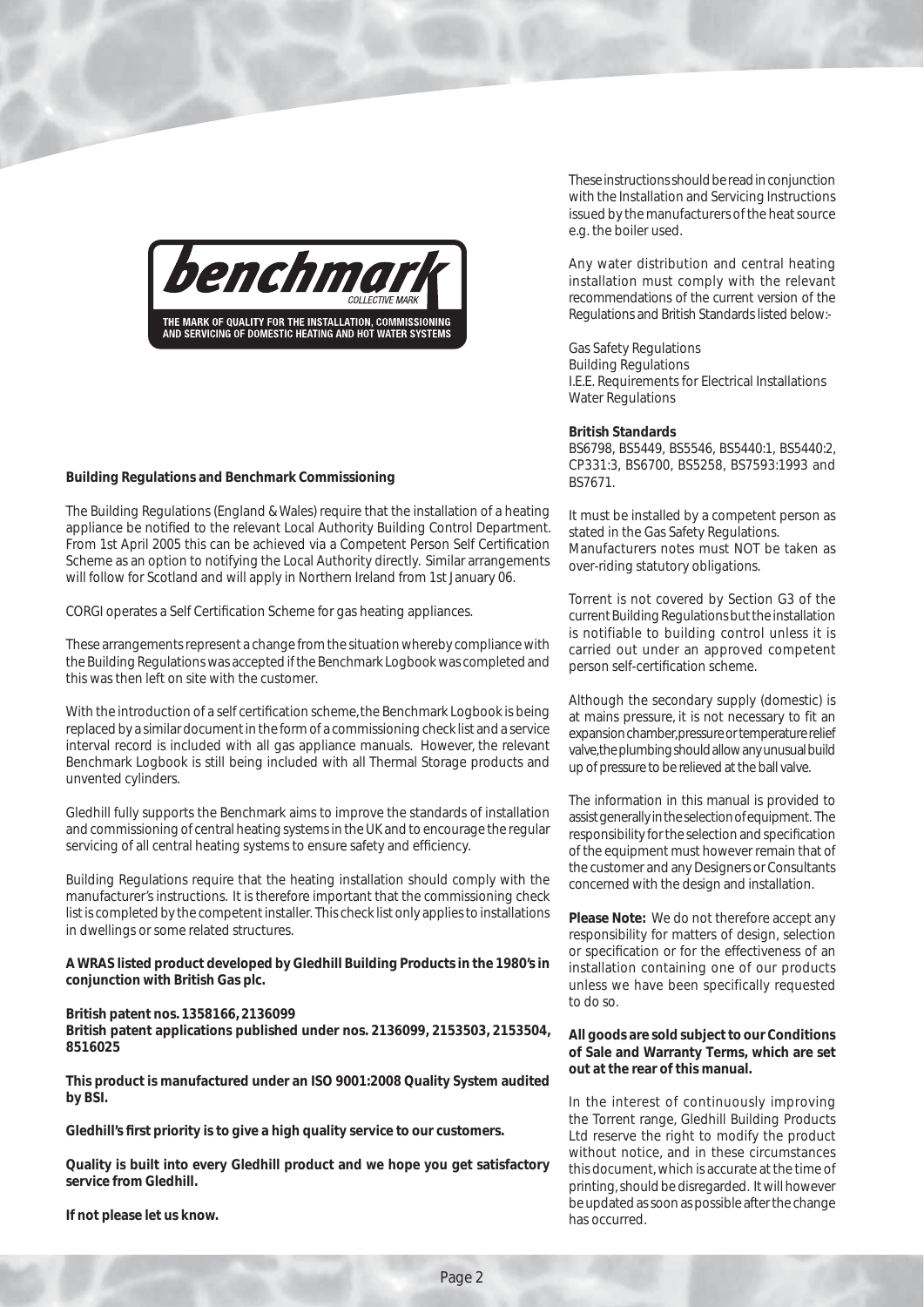

### **ISSUE 3: NOVEMBER 2012**

### **1 DESCRIPTION**

- 1.1 Torrent Direct
- 1.2 Torrent Indirect-SP
- 1.3 Torrent Indirect-OV
- 1.4 Torrent RE-Solar
- 1.5 Torrent Combi-Preheat
- 1.6 Torrent HP Range

### **2 MODEL SELECTION GUIDE AND TECHNICAL DATA**

- 2.1 Model selection guide
- 2.2 Factory fitted and optional equipment
- 2.3 Technical data

### **3 COLD AND HOT WATER DISTRIBUTION NETWORK DESIGN**

- 3.1 General
- 3.2 Use in hard water areas and scale prevention
- 3.3 Materials
- 3.4 Taps/Shower fittings
- 3.5 Hot and cold water supply pipe lengths
- 3.6 Water flow noise and water hammer

### **4 HEATING SYSTEM DESIGN**

- 4.1 Ball valve and overflow
	- 4.1.1 Torrent Direct models
	- 4.1.2 Torrent Indirect and RE models
- 4.2 Water treatment
- 4.3 Torrent Direct system design
- 4.4 Torrent Indirect and Torrent RE-Solar heating system design
	- 4.4.1 General
	- 4.4.2 Pipe sizing and materials heating system
	- 4.4.3 Boiler size
	- 4.4.4 Open vented heating system
	- 4.4.5 Sealed heating system
- 4.5 Solar heating systems
	- 4.5.1 General
	- 4.5.2 Torrent Direct Solar
	- 4.5.3 Torrent RE-Solar
- 4.6 Other renewable energy sources

### **5 INSTALLATION**

- 5.1 General
- 5.2 Torrent Direct
- 5.3 Torrent Indirect and Torrent RE-Solar
- 5.4 Solar heating Torrent RE and Torrent Direct-solar
- 5.5 Other renewable energy sources

### **6 COMMISSIONING**

- 6.1 Torrent Direct models
- 6.2 Non-Electric Torrent models
- 6.3 Important Do's and Don'ts

### **7 FAULT FINDING**

- 7.1 Torrent direct-electric models
- 7.2 All other Torrent models
- **8 PARTS**
- **9 Terms & conditions**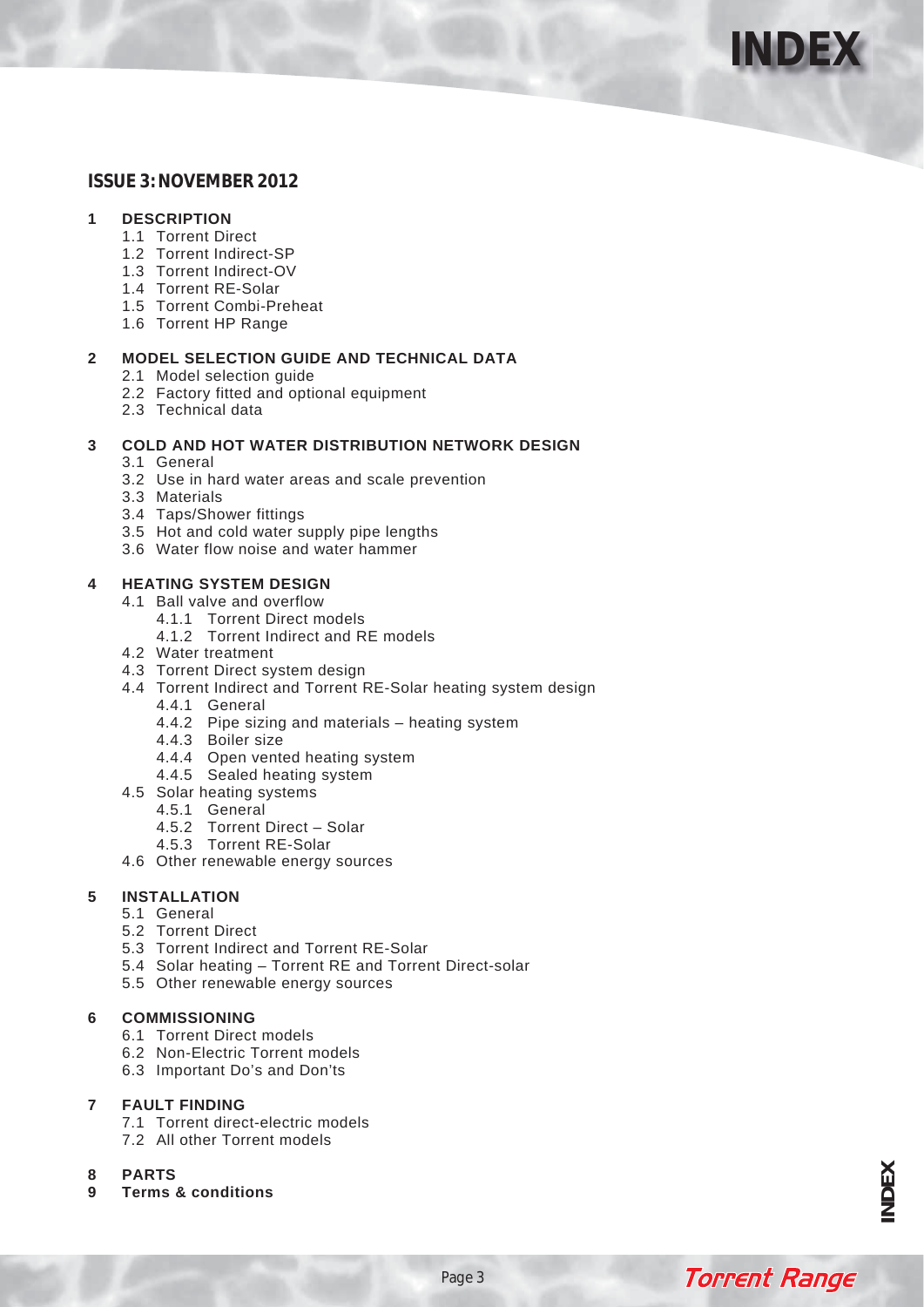Gledhill developed the principle of domestic thermal stores starting in 1982 and they have been manufacturing them in ever larger numbers since then. They are particularly important to the design of the systems in two main areas: -

- (a) Apartments Where the discharge from the pressure and temperature relief valves on the unvented cylinders could be a problem. Because this product does not require a safety discharge from a temperature and pressure relief valve, any installation will be easy to incorporate into the building and will not suffer the problems facing unvented cylinders now that discharges into PVCu soil stacks are not permitted.
- (b) Alternative energy Where a primary a thermal store can be heated by a solid fuel and/or heat pump and or solar thermal system without the risk of legionella or the risks associated with high temperature and pressures. The secondary water volume is so small that the "dwell time" is tiny which is the reason why there is virtually no legionella risk unlike a storage vessel.

Torrent range of primary thermal stores are designed to provide mains pressure hot water without the additional safety requirements of a pressure and temperature relief valve. Therefore, unlike with the unvented cylinder, the notification to the Building Control to comply with section G3 of the Building Regulations is not required. This is because the thermal store is vented in the normal way and the mains pressure hot water is heated instantaneously by means of heat exchangers inside the thermal store as shown in figures  $1.1 - 1.5$ . The domestic hot water heat exchanger contains its own self replenishing expansion chamber to absorb the expansion of the domestic hot water inside the appliance.

Unlike unvented storage cylinders, the Torrent range of mains pressure hot water units require no annual maintenance or inspection. This reduces the running cost for the home owner while offering high performance showers and high flow rates to fill baths rapidly.

The Torrent model selection guidance is summarised in table 2.1 and the Torrent range is available in the following basic variants: -

### **1.1 TORRENT DIRECT**

Torrent Direct is an electrically heated, fully packaged mains pressure hot water appliance which incorporates a feed and expansion cistern as shown in figure 1.1. Therefore it eliminates the problems associated with a cold water cistern in the roof space. It is supplied complete with two low watts density immersion heaters for extra quiet operation which are BEAB approved for safety.

A Torrent Direct-Solar model shown in figure 1.2, is also available for use with a solar thermal water heating system. The technical data of the Torrent Direct models is listed in table 2.3 in section 2.

### **1.2 TORRENT INDIRECT-OV**

Torrent Indirect-OV shown in figure 1.3 is a vented primary thermal store that is designed for use with either a gas or an oil boiler and it provides mains pressure domestic hot water. The primary thermal store (i.e. the cylinder) of the Torrent Indirect-OV is heated directly by the boiler and therefore it is only suitable for open vented heating systems.

The primary hot water in the Torrent Indirect-OV models is used for producing domestic hot water and is also circulated through the central heating circuit for rapid heating of the dwelling.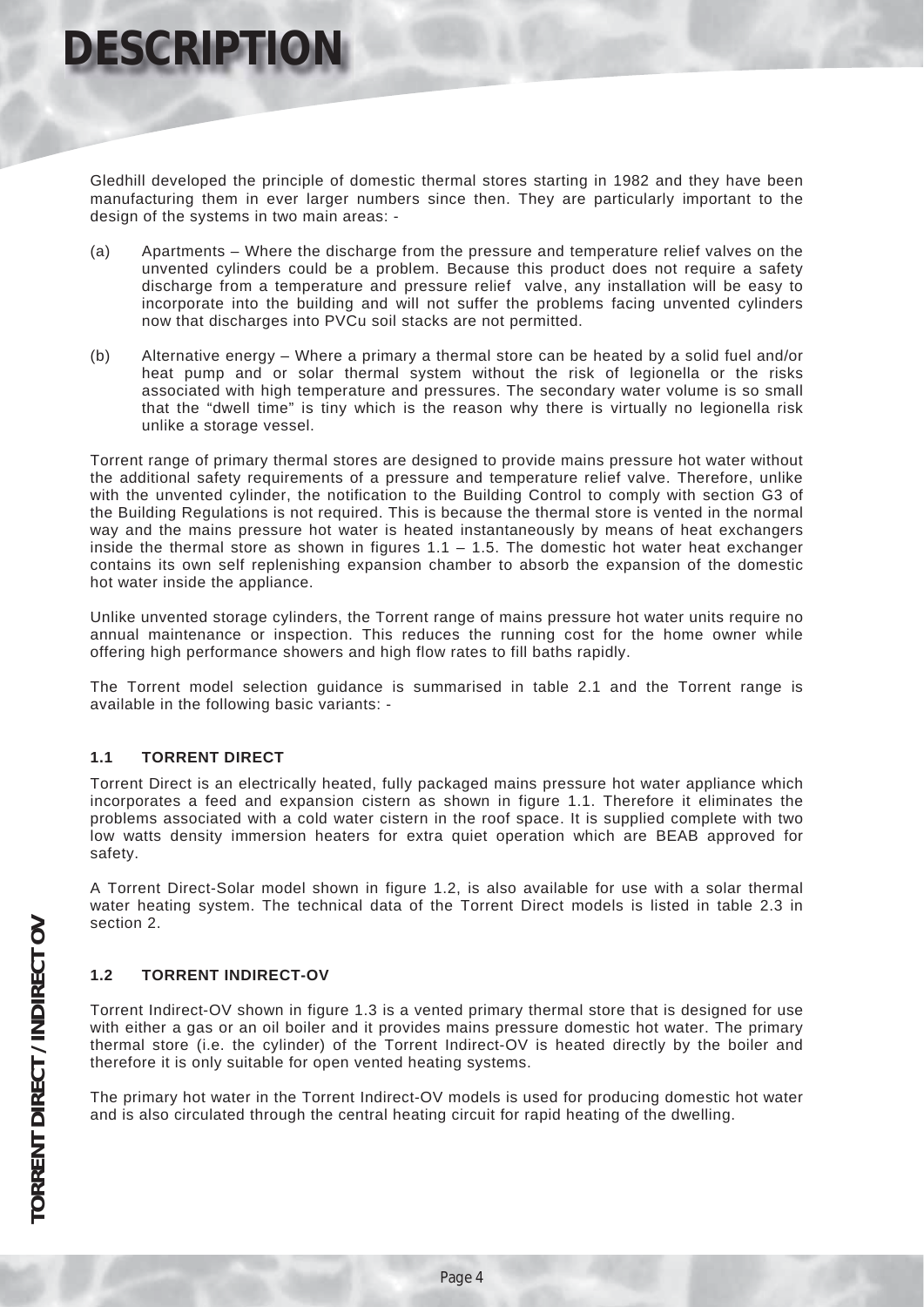**DESCRIPTIO** 

The Torrent Indirect-OV models can be plumbed using the traditional 'Y' or 'S' plan control arrangements or alternatively, the central heating can be supplied using a separate pump directly from the store as described in section 4 of this manual. The technical data of the Torrent Indirect-OV models is presented in table 2.4 in section 2.

### **1.3 TORRENT INDIRECT-SP**

Torrent Indirect-SP is a vented primary hot water store i.e. the cylinder is designed for use with a gas or an oil boiler and provides mains pressure domestic hot water (figure 1.4). Like all other Torrent models, the domestic hot water is heated instantaneously by means of internal heat exchangers. The primary thermal store of the Torrent Indirect-SP is heated indirectly by means of a primary heat exchanger (primary coil) and is used for heating domestic hot water only.

The Torrent Indirect-SP is primarily designed for use with sealed primary heating but it can be used for open vented systems provided separate cold feed and open vent are used for the heating circuit. The Torrent Indirect-SP models can be plumbed using the traditional 'Y' or 'S' plan control arrangements as described in section 4 of this manual. The technical data of this range is listed in table 2.5 in section 2.

### **1.4 TORRENT-RE – FOR USE SOLAR / WOOD BURNING STOVE / AGA**

The Torrent-RE-Solar is based on the well proven, tried and tested Torrent range of thermal stores described above. It is designed for use with solar thermal systems in combination with a gas or an oil boiler. In addition to this, the Torrent-RE-Solar can also be connected to other renewable energy heat sources e.g. wood burning stove, AGA. The connections for wood burning stove and any additional connections for other heat sources or additional heating circuits can be specified when placing the order.

All Torrent-RE-Solar models are available for use in traditional open vented (OV) heating systems as shown in figure 1.5 or with an additional primary (boiler) heat exchanger for use in a sealed primary (SP) heating systems as shown in figures 1.6. However in both cases the thermal store is always open vented so that other renewable heat sources can be connected to it safely. In both variants, the solar panels heat the store by means of a solar heat exchanger inside the store.

In the Torrent-RE-Solar OV models, the thermal store is heated directly by the boiler and/or the wood burning stove (if fitted) and the central heating is supplied from the thermal store. In the Torrent-RE-Solar SP models, the thermal store is heated indirectly by the boiler and directly by the wood burning stove (if fitted) and the central heating is supplied directly from the boiler circuit. The technical data of these models is listed in tables 2.6 and 2.7 in section 2.

### **1.5 TORRENT COMBI-PREHEAT**

This Torrent variant is designed to provide solar pre-heated mains pressure hot water to a combination boiler without the risk of legionella. The thermal store is heated either directly (e.g. a drain back system) or indirectly by my means of an internal solar heat exchanger i.e. a pressurised solar circuit). In both types, the thermal store is open vented. Horizontal models are available for use in a loft space with restricted height.

A typical system configuration of solar heating system designed to provide pre-heated mains pressure hot water to a combination boiler is shown schematically in figure 1.7. The technical specification of the Torrent Combi-preheat models is shown in table 2.8 in the specification section 2 of this manual.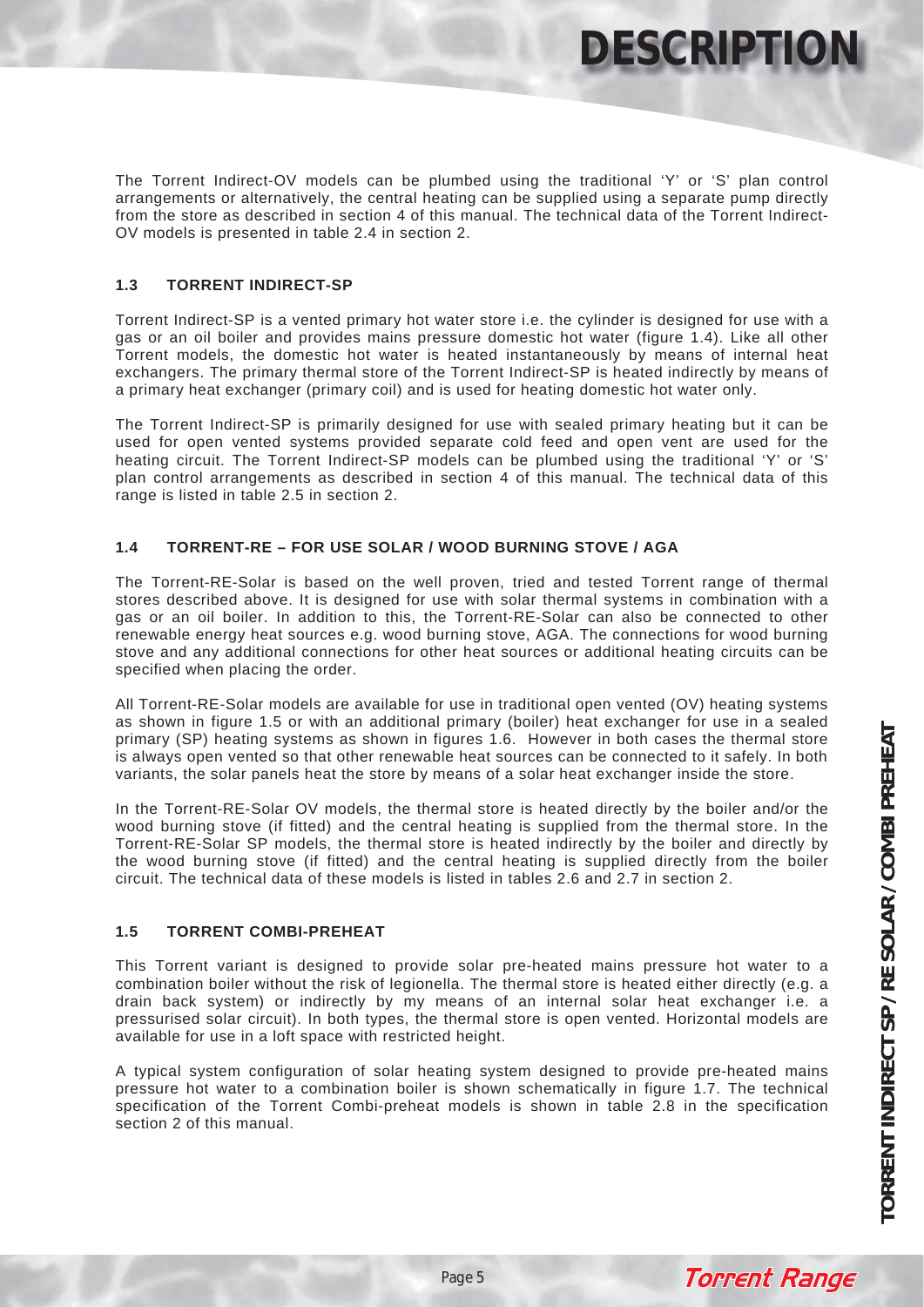# **DESCRIPTION**

### **1.6 TORRENT HP RANGE**

Gledhill produce storage vessels specifically designed for use with heat pumps. Please ask for Torrent HP / Stainless Lite HP literature or visit our website www.gledhill.net. Our heat pump range includes: -

- (a) **Torrent-HP:** These are primary thermal stores of up to 450 litre capacity and designed for use with heat pumps. It provide mains pressure domestic like the standard Torrent but with solar and wood burning stove options.
- (b) **Stainless Lite HP:** These are unvented cylinders with up to 400 litre capacity and with enhanced primary heat exchangers and some models have solar option.
- (c) **Stainless Lite BS:** These are stainless steel buffer stores of up to 400 litre capacity. These are designed for use in large domestic and commercial heat pump circuits with operating pressures up to 3.0bar.



Please note Figures 1.1 to 1.7 are shown schematically only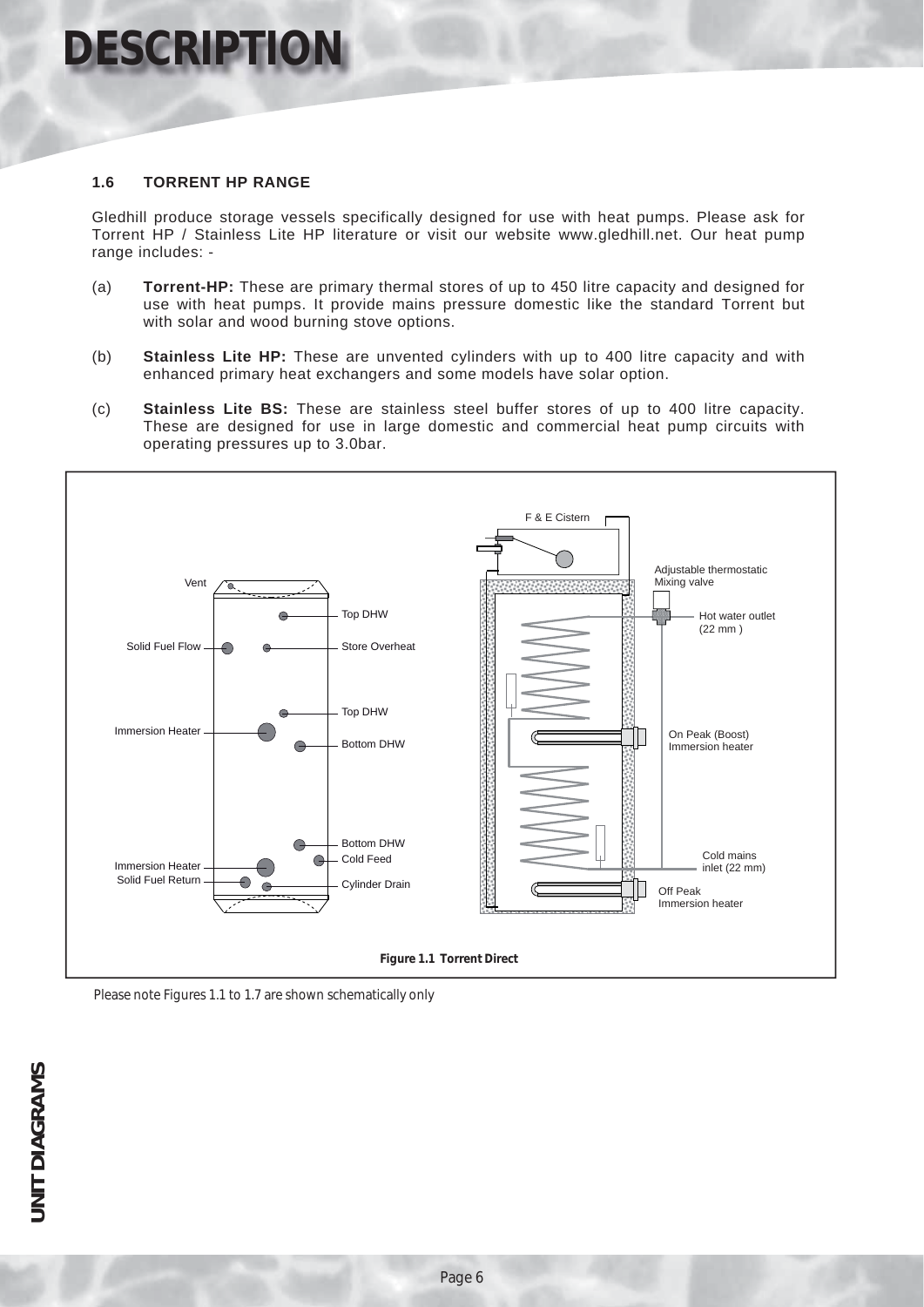# **DESCRIPTIO**





**JNIT DIAGRAMS UNIT DIAGRAMS**

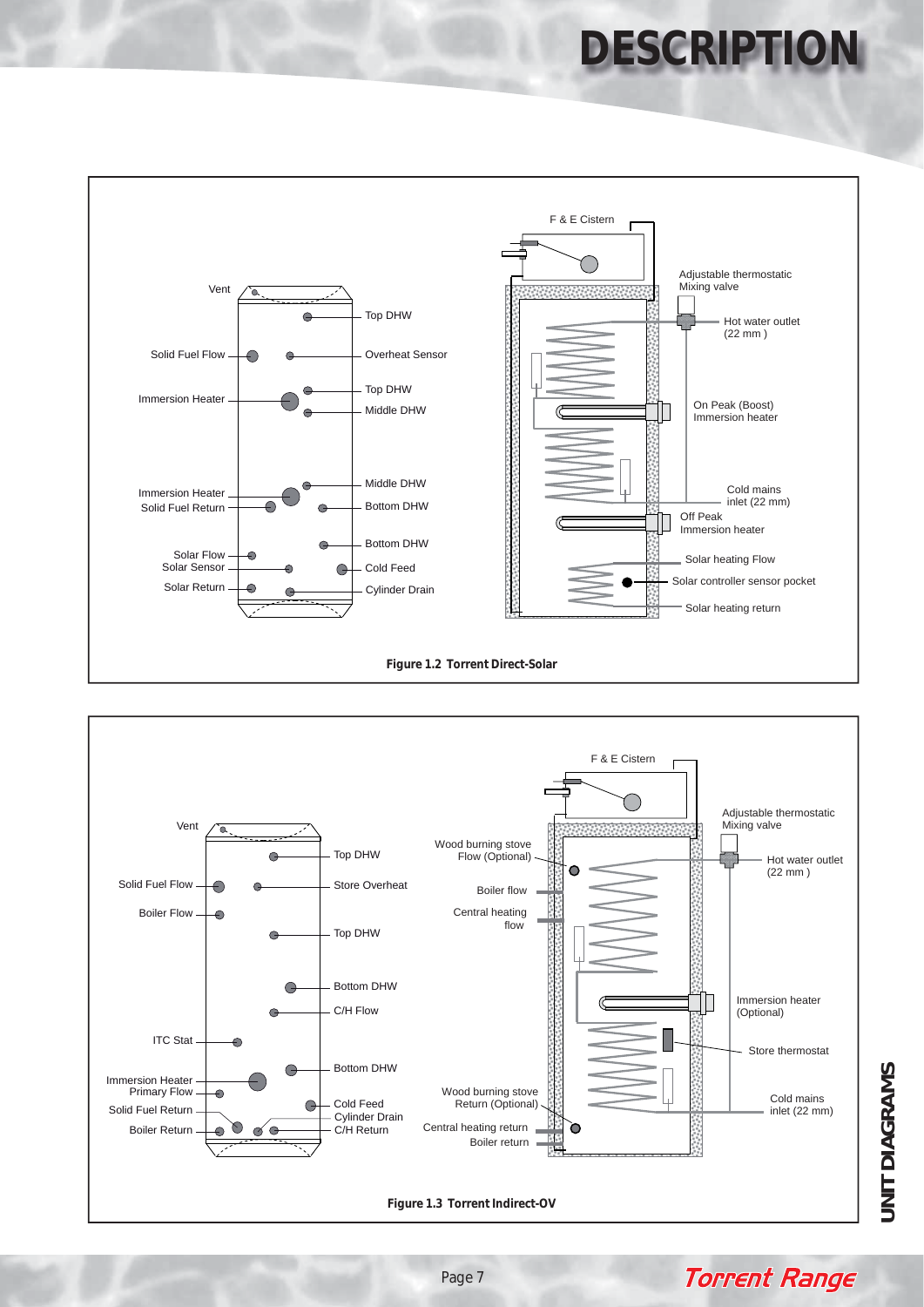# **DESCRIPTION**



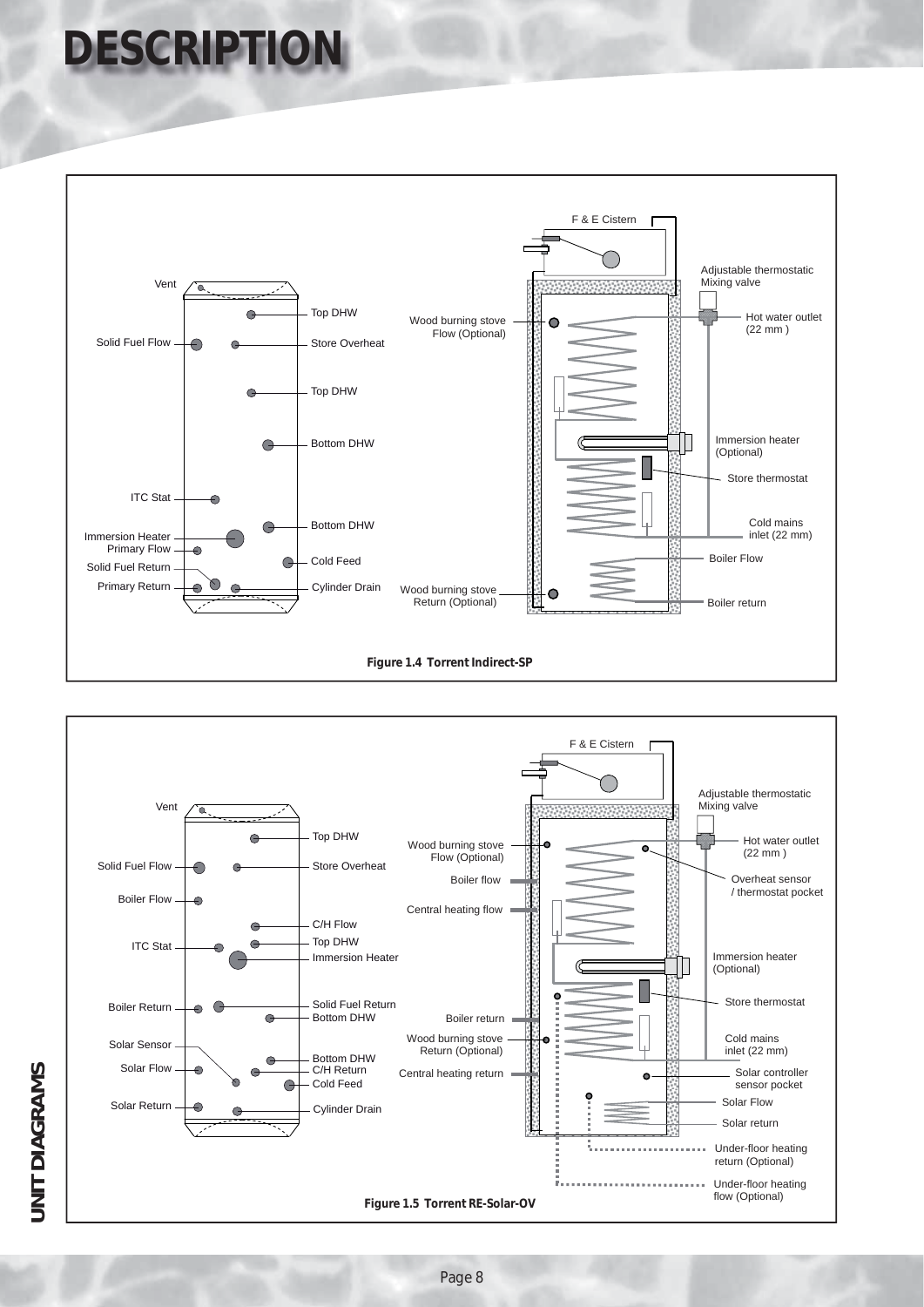# **DESCRIPTIO**





**JNIT DIAGRAMS UNIT DIAGRAMS**

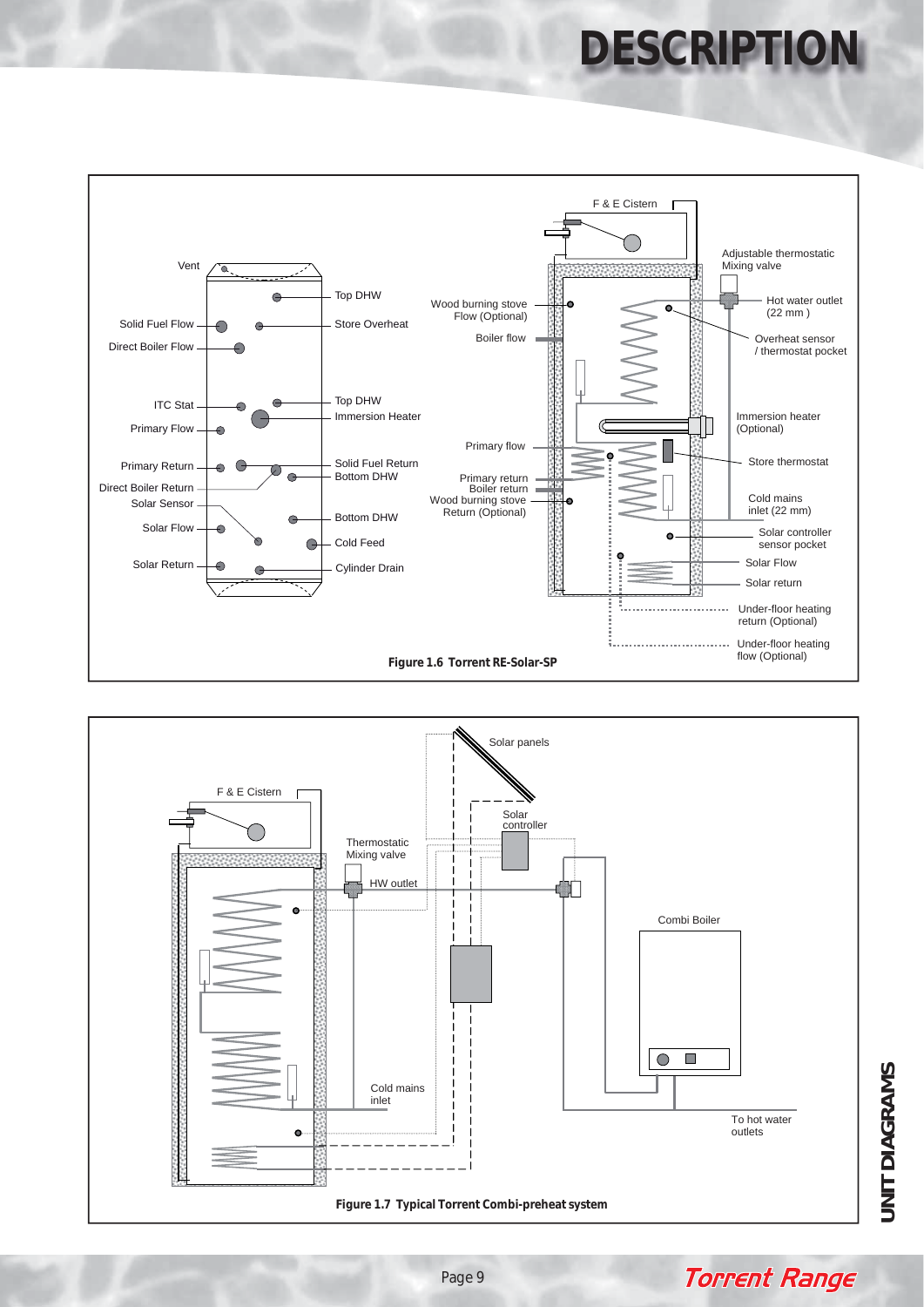### **TECHNICAL DATA**

### **2.1 MODEL SELECTION GUIDE**

The suggested model sizes shown in the table 2.1 are based on a typical daily hot water usage and on the assumptions that the heating system is correctly sized and that the thermal store is heated to at least  $75^{\circ}$ C by the main heat source. It is recommended that for higher specification, an increase of one model size should be considered.

When selecting a Torrent-RE model, the following operating and the compliance requirement parameters should also be taken into account: -

- (a) The primary heat source (e.g. a boiler) will only heat about 65% of the store volume and the remainder is designed to be heated by the solar thermal system. During the winter period the solar contribution will be negligible and this should be taken into account when selecting the Torrent-RE models.
- (b) The solar heating systems and the associated equipment should comply with the 'Building Regulations' and these requirements are specified in the *'Heating system compliance guide'*. (See www.gledhill.net). The key requirements relevant to the model selection are: -
	- Either the total floor area,  $A_D$ , of the dwelling should not be greater than the value stated for the model in table 2.1 as illustrated by example 1 below; or the dedicated solar volume for the model selected should not be less than the valve '25 x  $A_P$ '; where,  $A_{P}$ , is the total net area of the solar panels in  $m^{2}$  as illustrated by example 2 below.

### **Example 1:**

The total floor area,  $A_D$ , of the dwelling = 130m<sup>2</sup>. Therefore from table 2.1, the smallest Torrent model that will comply with the requirements will be T350RE.

### **Example 2:**

Total net are of the solar panels,  $A_P$ , to be installed =  $3.0$ m<sup>2</sup>. Therefore dedicated solar volume required =  $25 \times A<sub>P</sub>$  =  $25 \times 3.0 = 75$  litres Therefore from table 2.1, the smallest Torrent model that will comply with this requirements will be T200RE.

 The surface area of the solar heat exchanger of the Torrent-RE model selected should not be less than the valve '0.1 x A<sub>P</sub>' for low flow rate solar panels ( < 0.5 l/min per m<sup>2</sup>) <u>or l</u>ess than the value '0.2 x A<sub>P</sub>' for high flow rate solar panels (  $\geq$  0.5 l/min per m<sup>2</sup>); where,  $A_P$ , is the total net area of the solar panels in  $m^2$ .

### **Example 3:**

The net area,  $A_P$ , of the solar panels = 2.5m<sup>2</sup>, The manufacturers recommended flow rate,  $Q_{SP}$ , = 0.4 l/min per m<sup>2</sup> Therefore, minimum surface area of solar heat exchanger required =  $2.5 \times 0.1 = 0.25$ m<sup>2</sup>

### **Example 4:**

The net area,  $A_P$ , of the solar panels =  $3.5m^2$ , The manufacturers recommended flow rate,  $Q_{SP}$ , = 0.7 l/min per m<sup>2</sup> Therefore, minimum surface area of solar heat exchanger required =  $3.5 \times 0.2 = 0.7$ m<sup>2</sup>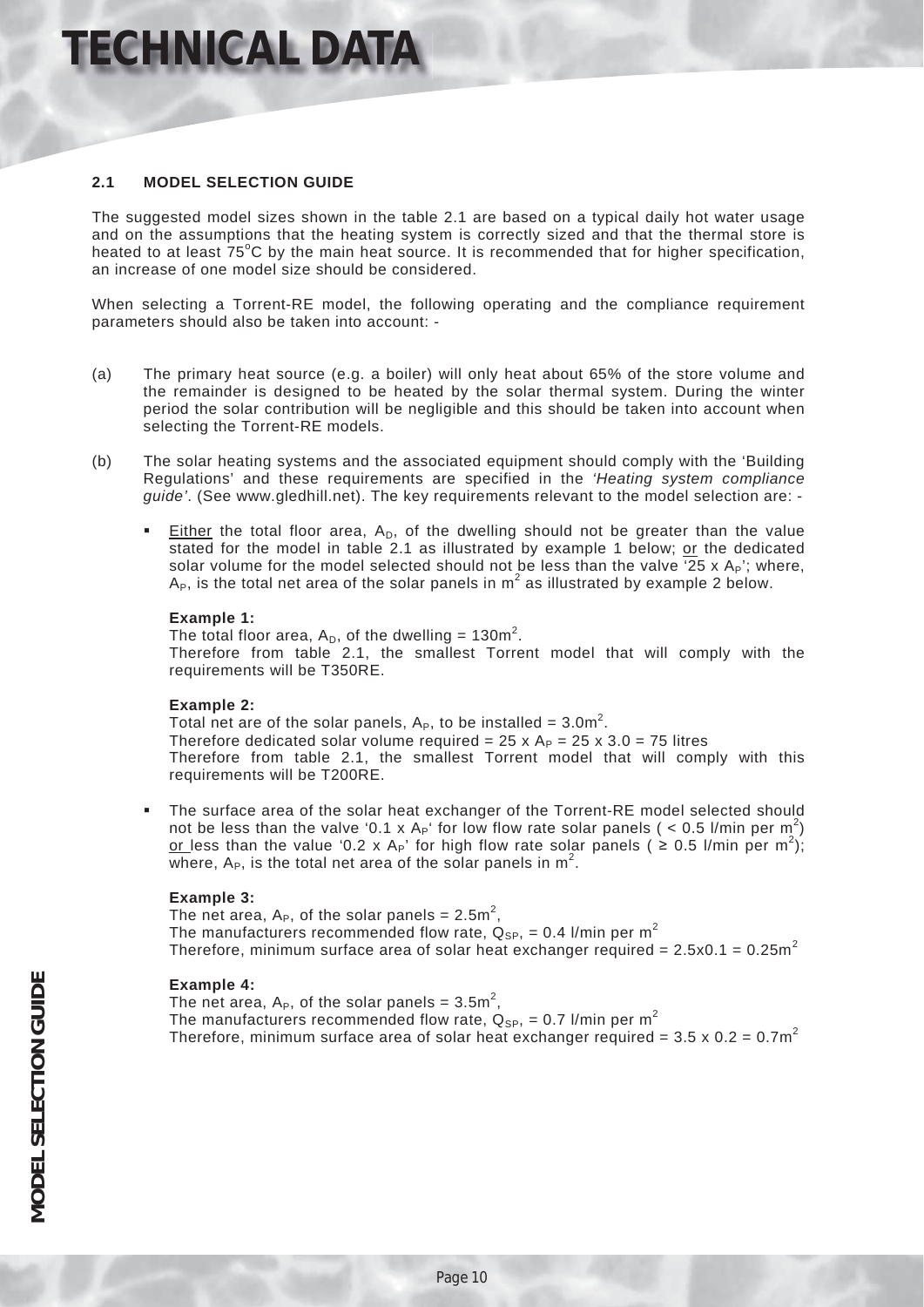### **TECHNICAL DATA**

### **2.2 OPTIONAL EQUIPMENT**

A high limit thermostat is available as an option.

### **2.3 TECHNICAL DATA**

The physical and the technical data for the Torrent range covered by this manual presented in tables 2.3 – 2.8. The reference notes for these tables are described below.

- [1] The maximum dwelling floor area calculated using SAP 2005 procedure for compliance with the Building Regulations 2000 relating to solar heating systems. For further guidance see *'Heating system compliance guide'.*
- [2] The maximum net area of solar panels calculated at 25l/m2 of dedicated solar volume for compliance with the Building Regulations relating to solar heating systems. For further guidance see *'Heating system compliance guide'.*
- [3] Pressure loss characteristics of the primary (boiler) heat exchanger measured at 0.25 l/s flow rate as specified in BS 1566, BS EN 12897 and *'Performance specification of thermal stores', an HWA publication.*
- [4] Pressure loss characteristics of the solar heat exchanger measured at 0.25 l/s flow rate as BS EN 12897 and *'Performance specification of thermal stores', an HWA publication.*
- [5] Performance rating of the primary (boiler) heat exchanger measured using procedure defined in the *'Performance specification of thermal stores', an HWA publication.*
- [6] Hot water performance measured at store charge temperature of  $75^{\circ}$ C, mains inlet pressure of 2.0bar and the dhw mixing valve set at  $55^{\circ}$ C.

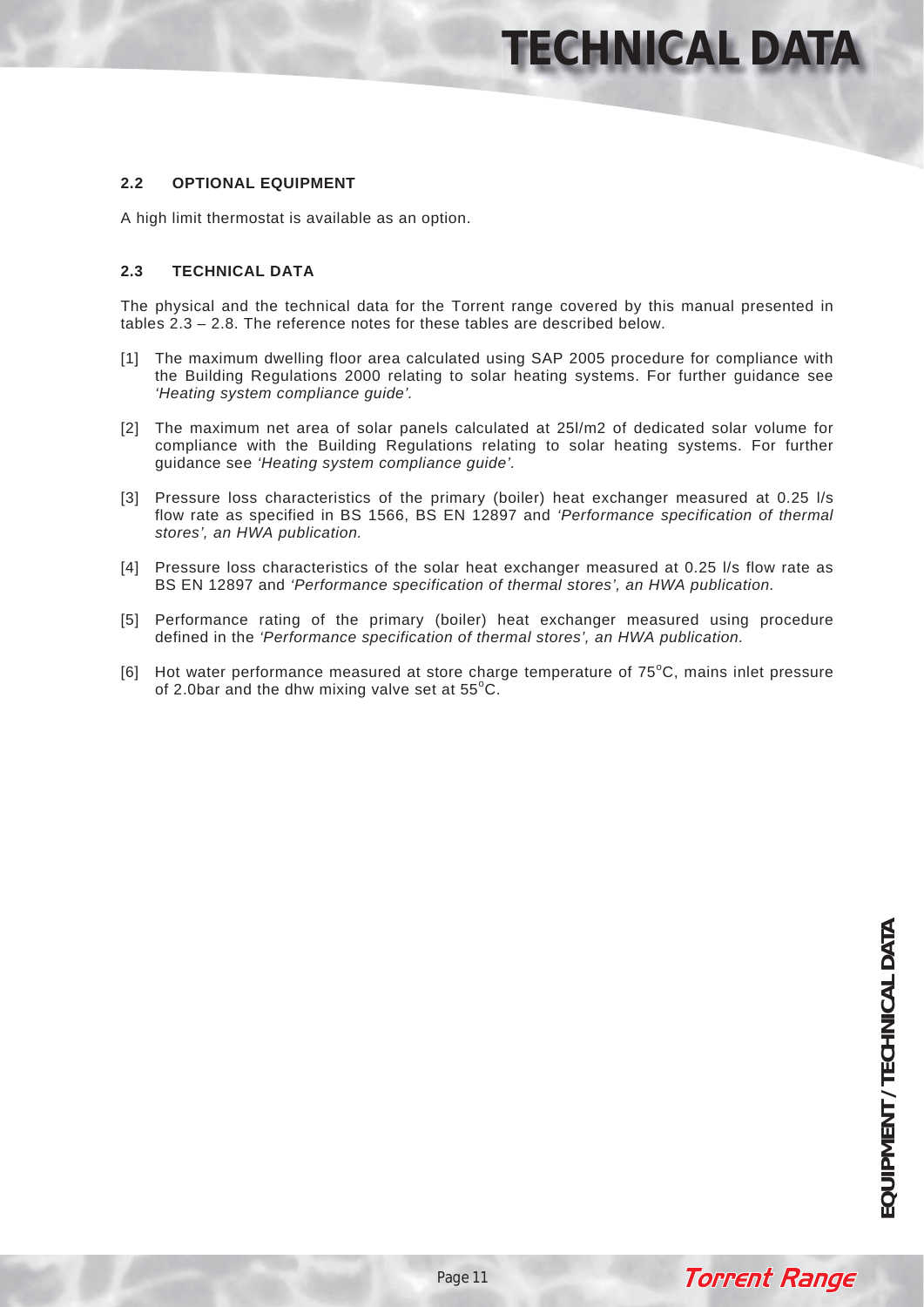|  |  | <b>TECHNICAL DATA</b> |  |
|--|--|-----------------------|--|
|  |  |                       |  |

|                  |                                      |                       | Table 2.1 Torrent model selection guide                                                              |                             |                                                                                                                                                                                                                                                |
|------------------|--------------------------------------|-----------------------|------------------------------------------------------------------------------------------------------|-----------------------------|------------------------------------------------------------------------------------------------------------------------------------------------------------------------------------------------------------------------------------------------|
| Dwelling type    | Bath rooms &                         |                       |                                                                                                      | Suggested models            |                                                                                                                                                                                                                                                |
|                  | shower rooms                         | <b>Torrent Direct</b> | Torrent Direct - Solar                                                                               | Torrent Indirect<br>OV & SP | RE-Solar                                                                                                                                                                                                                                       |
| $1 - 2$ Bedrooms | 1 bathroom                           | T144 DE               | A <sub>P</sub> up to 2.8 $m^2$<br>$A_D$ up to 60 m <sup>2</sup><br>T210DE-RE<br>$\Xi \overline{\Xi}$ | T130IND                     | For $A_P$ up to 2.6 m <sup>2</sup><br>For A <sub>D</sub> up to 55 m <sup>2</sup><br>T170RE :[1]<br>$\Xi$                                                                                                                                       |
| $2 - 3$ Bedrooms | 1 Shower room<br>1 Bathroom<br>ŏ     | <b>T210 DE</b>        |                                                                                                      | T130IND                     | For A <sub>p</sub> up to 55 m <sup>2</sup><br>For $A_P$ up to 2.6 $m^2$<br>T170RE :[1]<br>$\Xi$                                                                                                                                                |
| $2 - 3$ Bedrooms | 1 shower room<br>1 Bathroom<br>and   |                       |                                                                                                      | <b>T130IND</b>              | For A <sub>P</sub> up to 2.6 m <sup>2</sup><br>For A <sub>D</sub> up to 70 m <sup>2</sup><br>For A <sub>P</sub> up to 3.0 m <sup>2</sup><br>For $A_D$ up to 55 m <sup>2</sup><br>T170RE: [1]<br>7210RE : [1]<br>$\boxed{2}$                    |
| $2 - 4$ Bedrooms | 1 shower room<br>1 Bathroom<br>and   |                       |                                                                                                      | T170IND                     | For A <sub>D</sub> up to 100 m <sup>2</sup><br>For A <sub>P</sub> up to 3.8 m <sup>2</sup><br>For A <sub>p</sub> up to 70 m <sup>2</sup><br>For A <sub>p</sub> up to 3.0 m <sup>2</sup><br>T200RE: [1]<br>$\boxed{2}$<br>$[2]$<br>T280RE : [1] |
| $3 - 4$ Bedrooms | 1 shower room<br>2 Bathroom<br>and   |                       |                                                                                                      | <b>T210IND</b>              | For A <sub>D</sub> up to 160 $\mathrm{m}^2$<br>For A <sub>D</sub> up to 100 $m^2$<br>For A <sub>P</sub> up to 3.8 $m^2$<br>For A <sub>P</sub> up to 5.0 m <sup>2</sup><br>T280RE : [1]<br>T350RE : [1]<br>$\overline{2}$                       |
| $3 - 5$ Bedrooms | 2 Shower rooms<br>3 Bathrooms<br>and |                       |                                                                                                      |                             | For A <sub>P</sub> up to 5.0 m <sup>2</sup><br>For A <sub>D</sub> up to 230 m <sup>2</sup><br>For A <sub>P</sub> up to 6.1 m <sup>2</sup><br>For A <sub>D</sub> up to 160 m <sup>2</sup><br>T350RE: [1]<br>[2]<br>T450RE : [1]<br>$\Xi$        |
| $4 - 6$ Bedrooms | 5 bathrooms                          |                       |                                                                                                      |                             | For A <sub>D</sub> up to 230 $m^2$<br>For A <sub>P</sub> up to 6.1 $m^2$<br>$\overline{\mathbb{Z}}$<br>T450RE: [1]                                                                                                                             |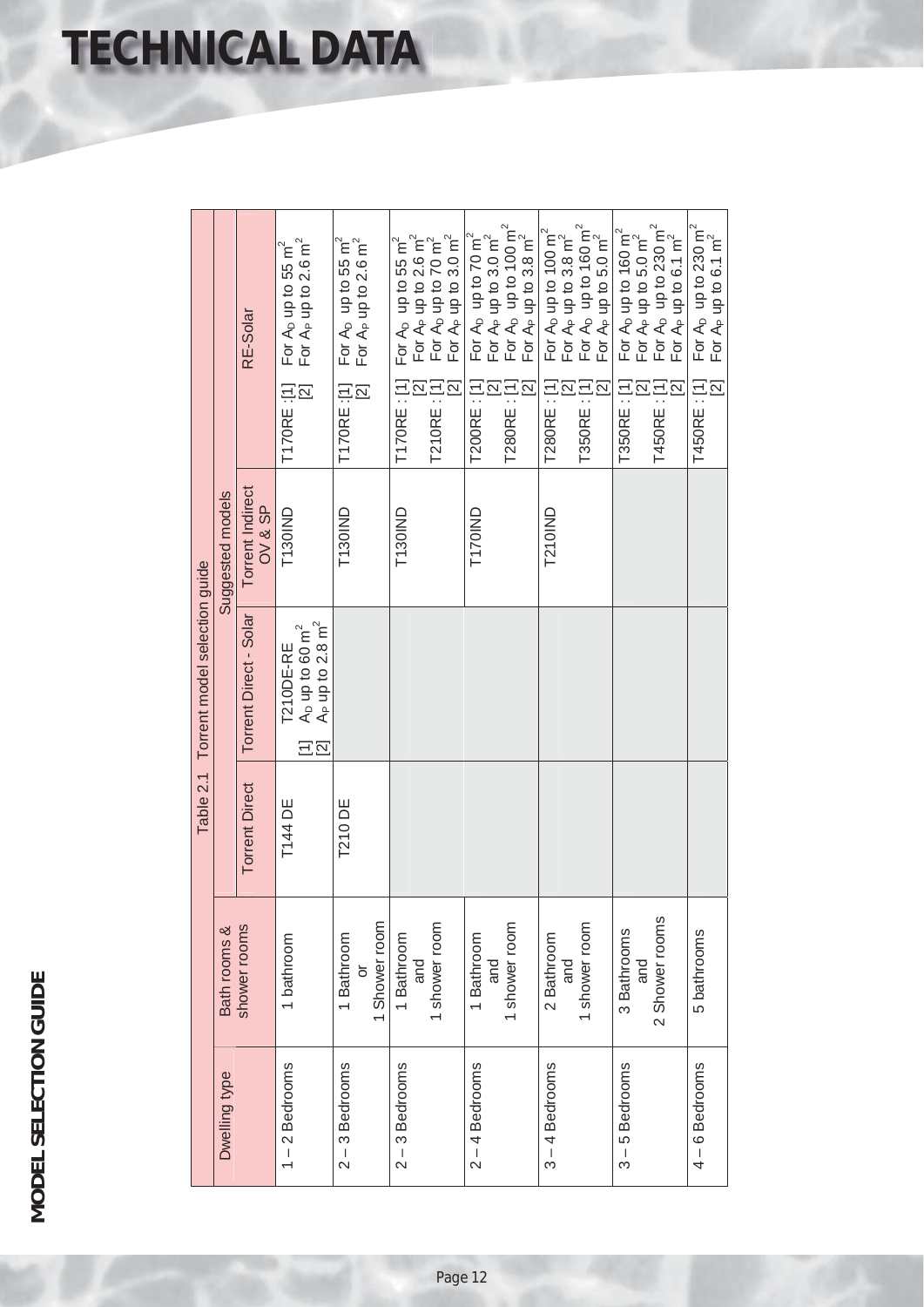| Table 2.3                                                                  |                     | Technical data for the Torrent Direct models (Figures 1.1 & 1.2) |                                            |                                     |
|----------------------------------------------------------------------------|---------------------|------------------------------------------------------------------|--------------------------------------------|-------------------------------------|
|                                                                            | Model               | <b>T144DE</b>                                                    | <b>T210DE</b>                              | T210DE-RE                           |
| Nominal storage volume (capacity)                                          | [litres]            | 160                                                              | 230                                        | 230                                 |
| Diameter)<br>Overall dimensions: (Height x<br>Note: Includes F & E cistern | [mm]                | 1650 x 550                                                       | 1670 x 595                                 | 1670 x 595                          |
| th x Depth x Height)<br>Minimum cupboard size: (Wid                        | [mm]                | $700 \times 600 \times 1900$                                     | 750 x 600 x 2120                           | 750 x 600 x 2120                    |
| Weight: [Empty / Full]                                                     | [ kg / kg ]         | 37/197                                                           | 45 / 272                                   | 53/282                              |
| on heater<br>Volume heated by top immersi                                  | $[$ litres $]$      | 70                                                               | $\overline{0}$                             | 60                                  |
| Maximum working head - Store                                               | [mWG]               | 10.0                                                             | 10.0                                       | 10.0                                |
| Mains cold water inlet pressure range                                      | [ bar ]             | $1.5 - 3.5$                                                      | $1.5 - 3.5$                                | $1.5 - 3.5$                         |
| Hot water flow rate [4]                                                    | litres/min]         | $\frac{5}{1}$                                                    | $\frac{5}{1}$                              | 15                                  |
| Heat loss factor                                                           | $[$ kWh/24h $]$     | $\frac{4}{2}$                                                    | 2.5                                        | 2.5                                 |
| Dedicated solar volume                                                     | [litres]            |                                                                  |                                            | $\overline{C}$                      |
| Area of the solar heat exchanger                                           | $\lceil m^2 \rceil$ |                                                                  |                                            | 1.30                                |
| Maximum working pressure - solar heat exchanger                            | [ bar ]             |                                                                  |                                            | $\frac{0}{6}$                       |
| Maximum floor area of the dwelling [1]                                     | $\lceil m^2 \rceil$ |                                                                  |                                            | 60.0                                |
| collector <sup>[2]</sup><br>Maximum net area of the solar                  | $\lceil m^2 \rceil$ |                                                                  |                                            | 8.i                                 |
| Cold feed<br>Connections                                                   |                     |                                                                  |                                            |                                     |
| Open vent<br>Drain valve                                                   |                     | $22$ mm, comp<br>$22$ mm, comp<br>$R1/2$ "                       | $22$ mm, comp<br>$22$ mm, comp<br>$R1/2$ " | 22 mm, comp<br>22 mm, comp<br>R1/2" |
| Solar heat exchanger                                                       |                     |                                                                  |                                            | 15 mm, comp                         |
| Off peak & On peak immersion heaters                                       |                     |                                                                  | 2 off 3kW; 230Vac, 50Hz (Type 2)           |                                     |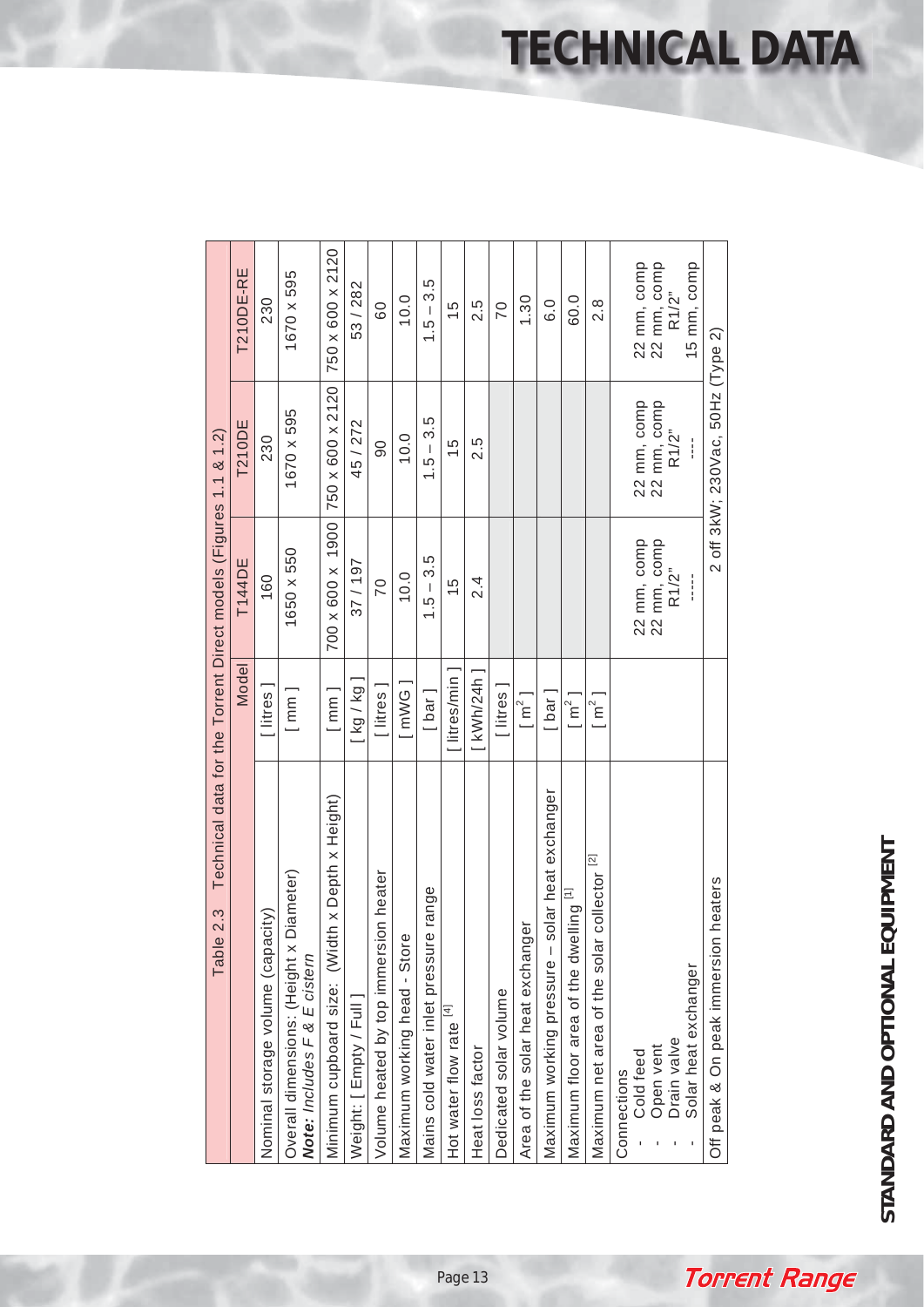|  | <b>TECHNICAL DATA</b> |  |
|--|-----------------------|--|
|  |                       |  |

| Technical data for the Torrent Indirect OV models for use with gas/oil boiler and open vented heating system<br>Table 2.4 |                  |                     |                                  |                                                        |                     |
|---------------------------------------------------------------------------------------------------------------------------|------------------|---------------------|----------------------------------|--------------------------------------------------------|---------------------|
|                                                                                                                           |                  | <b>T130 IND-OV</b>  | <b>T170 IND-OV</b>               | <b>T210 IND-OV</b>                                     | <b>T250 IND-OV</b>  |
| Nominal storage capacity                                                                                                  | [litres          | 135                 | 176                              | 216                                                    | 256                 |
| & E cistern J<br>Overall dimensions [Includes F<br>Height x Diameter                                                      | [mm]             | 1545 x 520          | 1865 x 520                       | 1835 x 570                                             | 2080 x 570          |
| Width x Depth x Height<br>Minimum cupboard size                                                                           | [mm]             | 700 x 600 x<br>1880 | 700 x 600 x<br>2100              | 700 x 600 x<br>2200                                    | 700 x 600 x<br>2450 |
| Weight [Empty / Full]                                                                                                     | [ kg / kg ]      | 30/157              | 37/204                           | 38 / 243                                               | 46/288              |
| Heating system (Open vented)<br>Maximum working pressure<br>Store (Open vented)<br>ï                                      | [mWG]<br>[mWG]   | 0.010               | 0.000                            | 0.0000                                                 | 0.0000              |
| range<br>Mains cold water inlet pressure                                                                                  | $[$ bar $]$      | $1.5 - 3.0$         | $1.5 - 3.0$                      | $1.5 - 3.0$                                            | $1.5 - 3.0$         |
| Hot water flow rate [4]                                                                                                   | $[$ $l$ /min $]$ | $\frac{8}{1}$       | $\frac{8}{1}$                    | 25                                                     | 25                  |
| 5<br>Typical boiler size required                                                                                         | $[$ kW $]$       | $10 - 15$           | $15 - 20$                        | 20-25                                                  | 25-30               |
| Heat loss factor                                                                                                          | kWh/24h          | $\frac{8}{2}$       | 0.<br>2                          | 0.9                                                    | 0<br>თ              |
| Cold feed<br>Connections                                                                                                  |                  |                     | 22 mm                            |                                                        |                     |
| Open vent                                                                                                                 |                  |                     |                                  | E E E E E<br>E E E E E<br>2 2 3 8 8 8<br>2 3 8 8 9 8 1 |                     |
| Boiler flow & return                                                                                                      |                  |                     | 22 MM<br>22 MM<br>22 MM<br>28 MM |                                                        |                     |
|                                                                                                                           |                  |                     |                                  |                                                        |                     |
| Central heating flow & return<br>Wood burning stove (optional)                                                            |                  |                     |                                  |                                                        |                     |
| Drain valve                                                                                                               |                  | R1/2"               | R1/2"                            | R1/2"                                                  | R1/2"               |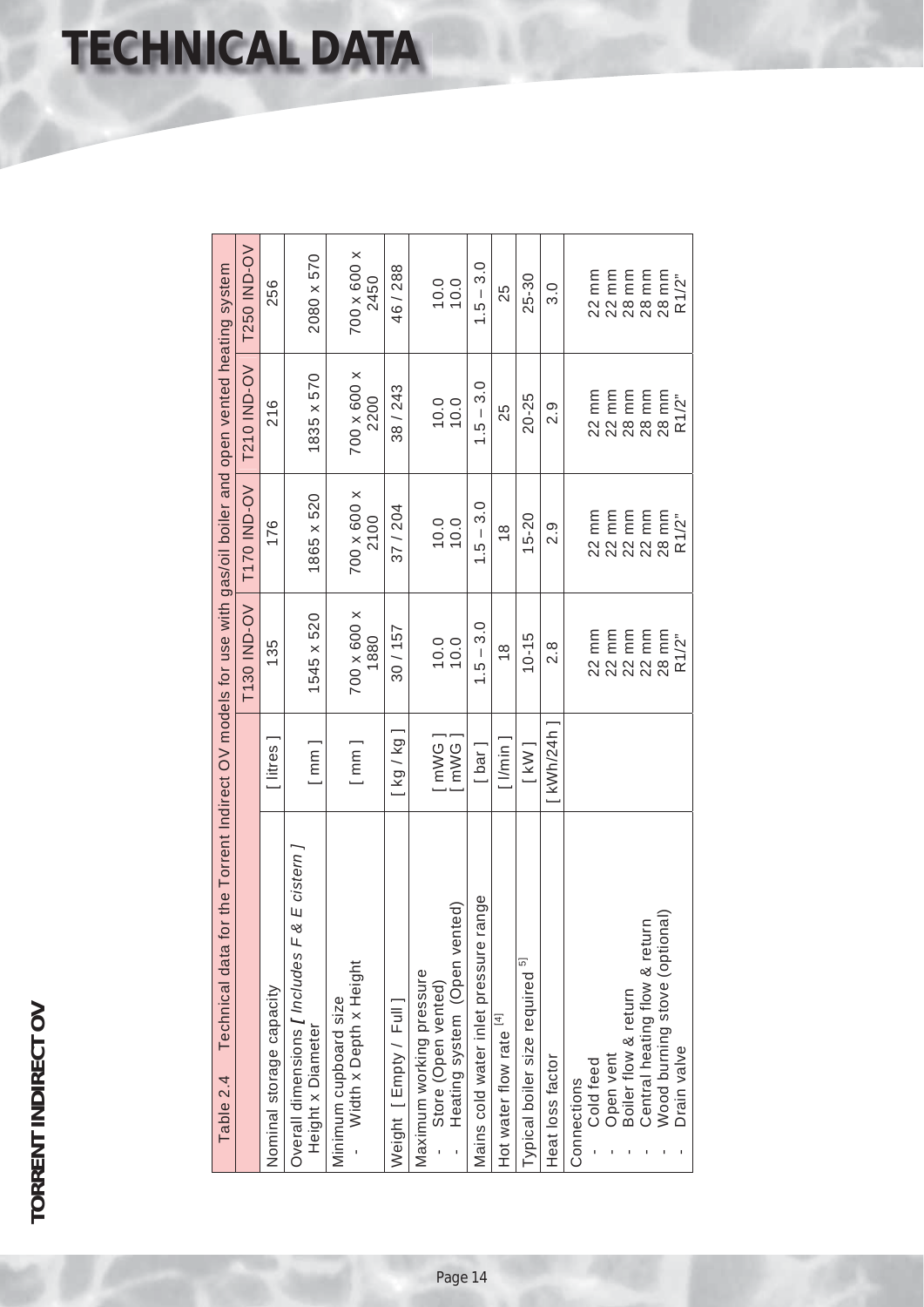|                                                                                                                      | <b>T250 IND-SP</b> | 256                      | 2080 x 570                                                           | 700 x 600 x<br>2450                             | 54 / 296              | $10.5$<br>$3.5$                                                                 | $1.5 - 3.0$                              | 25                           | 25                               | 3.0                       |                                       |                      |                               | 22 MHZ<br>23 MHZ<br>24 MHZ<br>28 MHZ<br>24 MHZ |                                                             | 0<br>0<br>0<br>0<br>0<br>0<br>0<br>0<br>0 |
|----------------------------------------------------------------------------------------------------------------------|--------------------|--------------------------|----------------------------------------------------------------------|-------------------------------------------------|-----------------------|---------------------------------------------------------------------------------|------------------------------------------|------------------------------|----------------------------------|---------------------------|---------------------------------------|----------------------|-------------------------------|------------------------------------------------|-------------------------------------------------------------|-------------------------------------------|
|                                                                                                                      | <b>T210 IND-SP</b> | 216                      | 1835 x 570                                                           | 700 x 600 x<br>2200                             | 46 / 251              | $0.0$<br>$3.5$                                                                  | $1.5 - 3.0$                              | 25                           | 25                               | 2.9                       | 22 mm<br>22 mm<br>28 mm               |                      |                               | 28 mm<br>28 mm<br>R1/2"                        |                                                             |                                           |
|                                                                                                                      | <b>T170 IND-SP</b> | 176                      | 1865 x 520                                                           | 700 x 600 x<br>2100                             | 43/210                | $10.5$<br>$3.5$                                                                 | 3.0<br>$1.5 -$                           | $\frac{8}{1}$                | 20                               | 2.9                       | $22$ mm<br>$22$ mm                    |                      | $\frac{22}{22}$ mm            | $28 \, \text{mm}$ R1/ $2^{\degree}$            |                                                             | 0.<br>0. 5<br>0. 9<br>6.0                 |
|                                                                                                                      | T130 IND-SP        | 135                      | 1545 x 520                                                           | 700 x 600 x<br>1880                             | 36 / 163              | $10.5$<br>$3.5$                                                                 | 3.0<br>$1.5 -$                           | $\frac{8}{1}$                | 20                               | $\frac{8}{2}$             | 22 mm<br>23 mm<br>24 mm<br>24 mm      |                      |                               | $28 \, \text{mm}$ R1/ $2^{\degree}$            | 3.0                                                         | 5.0<br>$20$                               |
|                                                                                                                      |                    | [ litres                 | [mm]                                                                 | [mm]                                            | [kg / kg]             | [mWG]<br>[bar]                                                                  | [ bar ]                                  | $[$ $\sqrt{m}$ in $\sqrt{m}$ | $[$ kW $]$                       | $\lceil$ kWh/24h $\rceil$ |                                       |                      |                               |                                                |                                                             | [ bar ]<br>[ kW ]<br>[ litres ]           |
| Technical data for the Torrent Indirect SP models for use with gas/oil boiler and sealed heating system<br>Table 2.5 |                    | Nominal storage capacity | & E cistern ]<br>Overall dimensions [Includes F<br>Height x Diameter | Width x Depth x Height<br>Minimum cupboard size | Weight [Empty / Full] | Heating system (sealed)<br>Maximum working pressure<br>Store (Open vented)<br>ï | range<br>Mains cold water inlet pressure | Hot water flow rate [4]      | Typical boiler size required [5] | Heat loss factor          | Open vent<br>Cold feed<br>Connections | Boiler flow & return | Central heating flow & return | Wood burning stove (optional)<br>Drain valve   | Maximum working pressure<br>Primary (boiler) heat exchanger | Water content<br>Rating                   |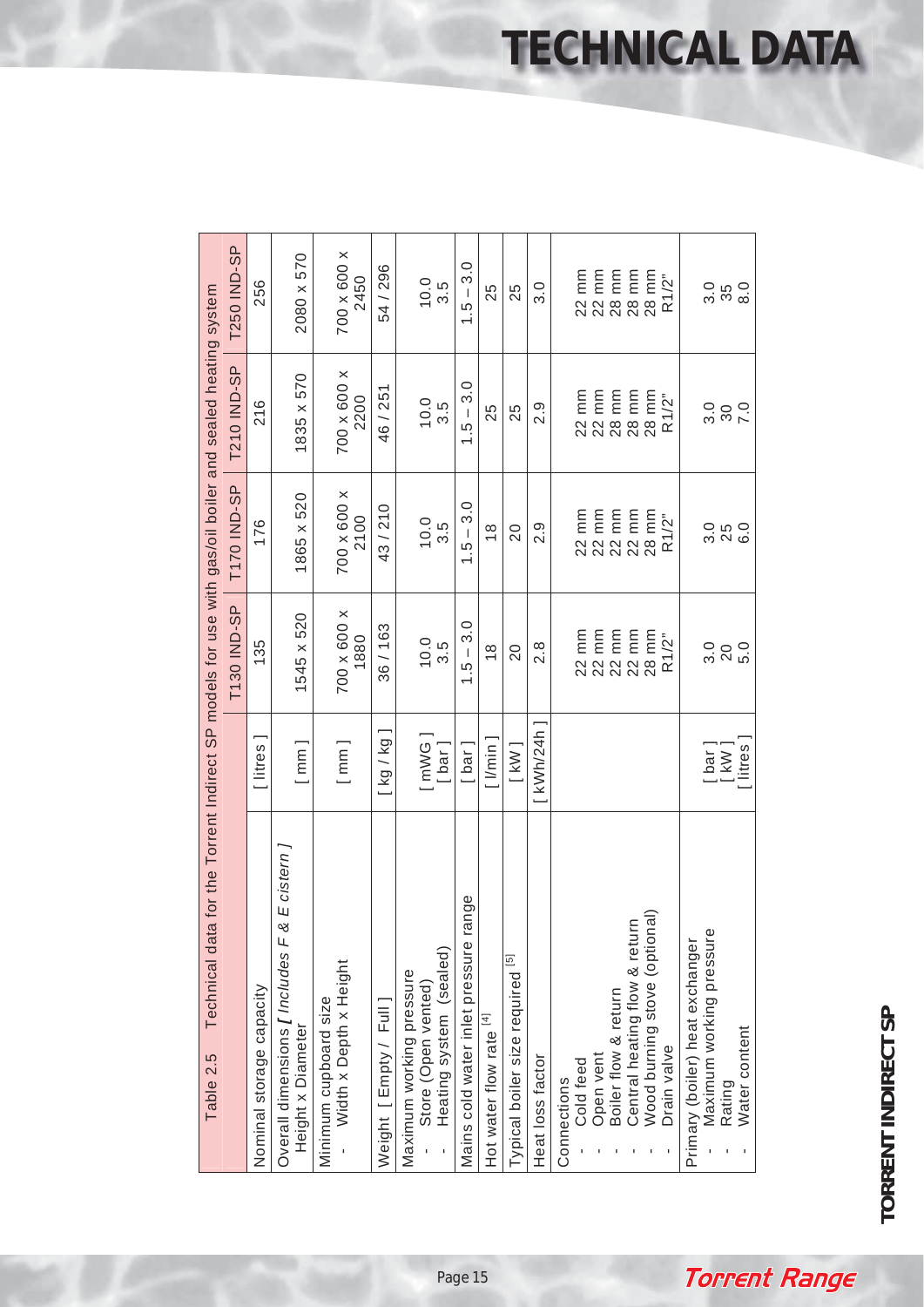|  | <b>TECHNICAL DATA</b> |  |  |
|--|-----------------------|--|--|
|  |                       |  |  |

| Technical data for the T<br>Table 2.6                                                      |                                                               |                                                               | orrent RE-OV models for use with solar thermal, gas/oil boiler and open vented central heating |                                            |                     |                                             |
|--------------------------------------------------------------------------------------------|---------------------------------------------------------------|---------------------------------------------------------------|------------------------------------------------------------------------------------------------|--------------------------------------------|---------------------|---------------------------------------------|
|                                                                                            |                                                               | T170RE-OV                                                     | T210RE-OV                                                                                      | T280RE-OV                                  | <b>T350RE-OV</b>    | T450RE-OV                                   |
| Nominal storage capacity                                                                   | litres                                                        | 176                                                           | 206                                                                                            | 286                                        | 381                 | 482                                         |
| Dedicated solar volume                                                                     | [litres]                                                      | 65                                                            | 76                                                                                             | 95                                         | 125                 | 153                                         |
| Maximum dwelling floor area [1]                                                            | $\lceil m^2 \rceil$                                           | 55                                                            | 20                                                                                             | 100                                        | 160                 | 230                                         |
| Maximum net area of solar panels [2]                                                       | $\overline{m}^2$ ]                                            | 2.6                                                           | $\frac{0}{3}$                                                                                  | 3.8                                        | 5.0                 | $\overline{6}$ 1                            |
| Overall dimensions [Includes F & E cistern]<br>Height x Diameter                           | [mm]                                                          | 1880 x 520                                                    | 2135 x 520                                                                                     | 2265 x 570                                 | 2265 x 680          | 2265 x 680                                  |
| Width x Depth x Height<br>Minimum cupboard size                                            | [mm]                                                          | X 009 x 007<br>2150                                           | 700 x 600 x<br>2400                                                                            | 700 x 600 x<br>2500                        | X 002 X 002<br>2500 | X 002 X 002<br>2500                         |
| Empty / Full<br>Weight:                                                                    | kq / kg                                                       | 45/210                                                        | 49 / 244                                                                                       | 61/326                                     | 75 / 425            | 85 / 535                                    |
| Central heating (Open vented)<br>(head)<br>Maximum working pressure<br>Store (Open vented) | $\begin{bmatrix} \text{imWG} \\ \text{imWG} \end{bmatrix}$    | 0.0000                                                        | 0.010                                                                                          | 0.010                                      | 0.00                | 0.010                                       |
| Mains water inlet pressure range                                                           | [ bar ]                                                       | 3.0<br>$\begin{array}{c} \end{array}$<br>ć,<br>$\overline{ }$ | 3.0<br>$\overline{\phantom{a}}$<br>$\frac{5}{1}$                                               | 3.0<br>$\,$ $\,$<br>$\frac{5}{1}$          | 3.0<br>$-5 -$       | 3.0<br>$\,$ $\,$<br>$\frac{5}{1}$           |
| Hot water flow rate [1]                                                                    | $1/m$ in                                                      | $\frac{8}{1}$                                                 | $\frac{8}{1}$                                                                                  | 25                                         | 25                  | 35                                          |
| $\overline{z}$<br>Typical boiler size required                                             | $[$ kW $]$                                                    | $\overline{20}$                                               | $\overline{20}$                                                                                | 25                                         | 30                  | $\overline{0}$                              |
| Heat loss factor                                                                           | $\left[\frac{\text{kWh}}{24h}\right]$                         | 0.<br>2                                                       | 0.<br>2                                                                                        | $\overline{3}$ .                           | $3.\overline{2}$    | 3.4                                         |
| Cold feed<br>Connections                                                                   |                                                               |                                                               |                                                                                                |                                            |                     |                                             |
| Open vent                                                                                  |                                                               |                                                               |                                                                                                |                                            |                     |                                             |
| Boiler flow & return                                                                       |                                                               | 22 mm<br>23 mm<br>24 22 mm<br>24 22 mm                        | EEEEEEE<br>SEEEEEE<br>SANNAR                                                                   | EEEEEEE<br>SEEEEEE<br>22<br>23<br>23<br>23 |                     | EE E E E E<br>23 E E E E E<br>34 S S S S 28 |
| Central heating flow & return                                                              |                                                               |                                                               |                                                                                                |                                            |                     |                                             |
| Wood burning stove                                                                         |                                                               | 28 mm                                                         |                                                                                                |                                            |                     |                                             |
| Solar flow & return<br>Drain valve                                                         |                                                               | 22 mm<br>R1/2"                                                | R1/2"                                                                                          | R1/2"                                      | R1/2"               | 28 mm<br>R1/2"                              |
| - Maximum working pressure<br>Solar heat exchanger<br>- Surface area                       | $\begin{bmatrix} \mathsf{bar} \\ \mathsf{Im}^2 \end{bmatrix}$ | $1.31$<br>$3.0$<br>6.0                                        | $1.\overline{3}$<br>4.0<br>0.6                                                                 | $1.74$<br>5.0<br>0.6                       | $0.50$<br>$0.70$    | 0 N 0<br>6 N 6                              |
| Water content                                                                              |                                                               |                                                               |                                                                                                |                                            |                     |                                             |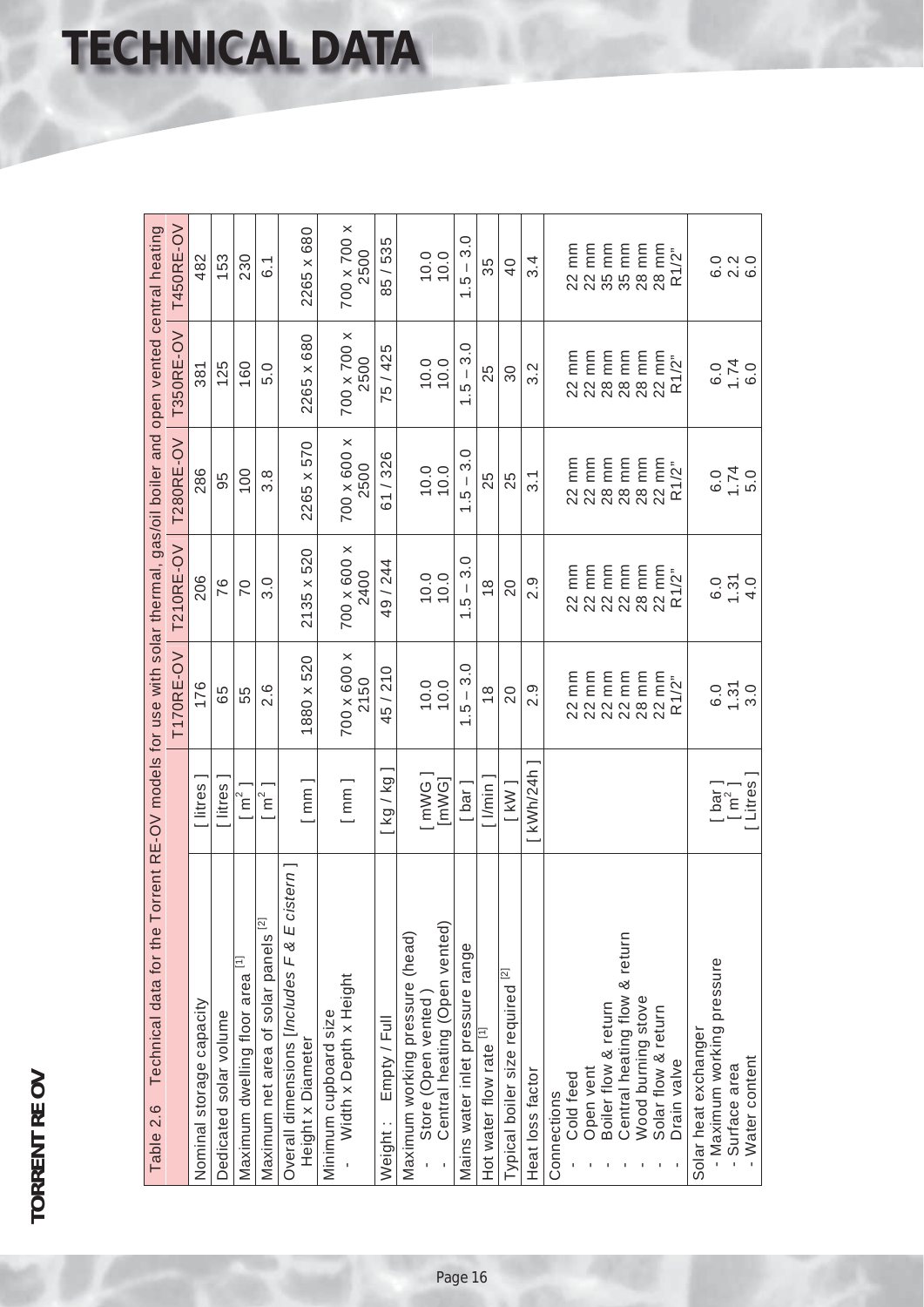|                                                                                                    | <b>T450RE-SP</b> | 482                      | 153                    | 230                                             | $\overline{6}$ .                                | 2265 x 680                                                          | X 002 X 002<br>2500                             | 85 / 535                | $10.0$<br>3.5                                                            | 3.0<br>$\begin{array}{c} \hline \end{array}$<br>LQ.<br>$\overline{ }$ | 35                      | $30 - 40$                        | 3.4              | 22 MM<br>23 MM<br>24 MM<br>35 MM      |                                                       | 28 mm<br>$28 \, \text{mm}$ R1/ $2^{\degree}$                |             |                                                      | 0<br>0<br>0<br>0<br>0<br>0<br>0 | 0 N 0<br>6 N 0                                                                      |
|----------------------------------------------------------------------------------------------------|------------------|--------------------------|------------------------|-------------------------------------------------|-------------------------------------------------|---------------------------------------------------------------------|-------------------------------------------------|-------------------------|--------------------------------------------------------------------------|-----------------------------------------------------------------------|-------------------------|----------------------------------|------------------|---------------------------------------|-------------------------------------------------------|-------------------------------------------------------------|-------------|------------------------------------------------------|---------------------------------|-------------------------------------------------------------------------------------|
|                                                                                                    | <b>T350RE-SP</b> | 381                      | 125                    | 160                                             | 5.0                                             | 2265 x 680                                                          | X 002 X 002<br>2500                             | 5/425                   | $10.0$<br>$3.5$                                                          | 3.0<br>$\begin{array}{c} \end{array}$<br><u>ي</u><br>$\overline{ }$   | 25                      | $25 - 30$                        | 3.2              | 22 mm<br>22 mm<br>28 mm               | 28 mm                                                 | 28 mm<br>$22$ mm<br>R1/ $2$ "                               |             |                                                      | ್ಲ <sub>ಇ</sub> ಹಿ              | $0.50$<br>$0.70$<br>$0.9$                                                           |
|                                                                                                    | <b>T280RE-SP</b> | 286                      | 95                     | 100                                             | $3.\overline{8}$                                | 2265 x 570                                                          | X009 x 007<br>2500                              | 69 / 334                | $10.5$<br>3.5                                                            | 3.0<br>$\mathsf I$<br>LQ.<br>$\overline{ }$                           | 25                      | $20 - 25$                        | $\overline{3}.1$ | 22 MM<br>23 MM<br>28 MM<br>28 MM      |                                                       | 28 mm<br>22 mm                                              | R1/2"       |                                                      | 3.87<br>25                      | $0.70$<br>$-5.0$                                                                    |
| for the Torrent RE-SP models for use with solar thermal, gas/oil boiler and Sealed central heating | <b>T210RE-SP</b> | 206                      | 76                     | 70                                              | 3.0                                             | 2135 x 520                                                          | X009 x 007<br>2400                              | 57 / 252                | $10.0$<br>3.5                                                            | 3.0<br>$\begin{array}{c} \hline \end{array}$<br>LQ.<br>$\overline{ }$ | $\frac{8}{1}$           | $15 - 20$                        | 2.9              | 22 mm<br>22 mm<br>22 mm<br>22 mm      |                                                       | 28 mm<br>22 mm                                              | R1/2"       | $3.0$<br>20                                          | $\circ$                         | $0, 2, 0$<br>$0, 2, 0$<br>$0, 2, 0$                                                 |
|                                                                                                    | <b>T170RE-SP</b> | 176                      | 65                     | 55                                              | 2.6                                             | 1880 x 520                                                          | X009 x 007<br>2150                              | 51/216                  | $10.0$<br>$3.5$                                                          | 3.0<br>$\begin{array}{c} \hline \end{array}$<br>LQ.<br>$\overline{ }$ | $\frac{8}{1}$           | $15 - 20$                        | 2.9              | 22 mm<br>22 mm<br>22 mm<br>22 mm      |                                                       | 28 mm<br>22 mm                                              | R1/2"       |                                                      | 3.5<br>3.5<br>3.5               | $0.50$<br>$-3.0$                                                                    |
|                                                                                                    |                  | [ litres                 | litres                 | $\left[\begin{array}{c} m^2 \end{array}\right]$ | $m2$ ]                                          | [mm]                                                                | [mm]                                            | [kg/kg                  | [mWG<br>$[$ bar $]$                                                      | [ bar ]                                                               | · I/min                 | $[$ kW $]$                       | [ kWh/24h ]      |                                       |                                                       |                                                             |             |                                                      | [ bar ]<br>[ kW ]<br>litres     | $\begin{bmatrix} \n\text{bar} \\ \n\text{m}^2 \\ \n\text{litres} \n\end{bmatrix}$   |
| Technical data<br>Table 2.7                                                                        |                  | Nominal storage capacity | Dedicated solar volume | Maximum dwelling floor area [1]                 | Maximum net area of solar panels <sup>[2]</sup> | cistern]<br>Overall dimensions [Includes F & E<br>Height x Diameter | Width x Depth x Height<br>Minimum cupboard size | Empty / Full<br>Weight: | Maximum working pressure (head)<br>Store (Open vented<br>Central heating | Mains water inlet pressure range                                      | Hot water flow rate [1] | Typical boiler size required [2] | Heat loss factor | Open vent<br>Cold feed<br>Connections | Central heating flow & return<br>Boiler flow & return | urn<br>Wood burning stove flow & ret<br>Solar flow & return | Drain valve | - Maximum working pressure<br>Primary heat exchanger | - Water content<br>- Rating     | - Maximum working pressure<br>Solar heat exchanger<br>Water content<br>Surface area |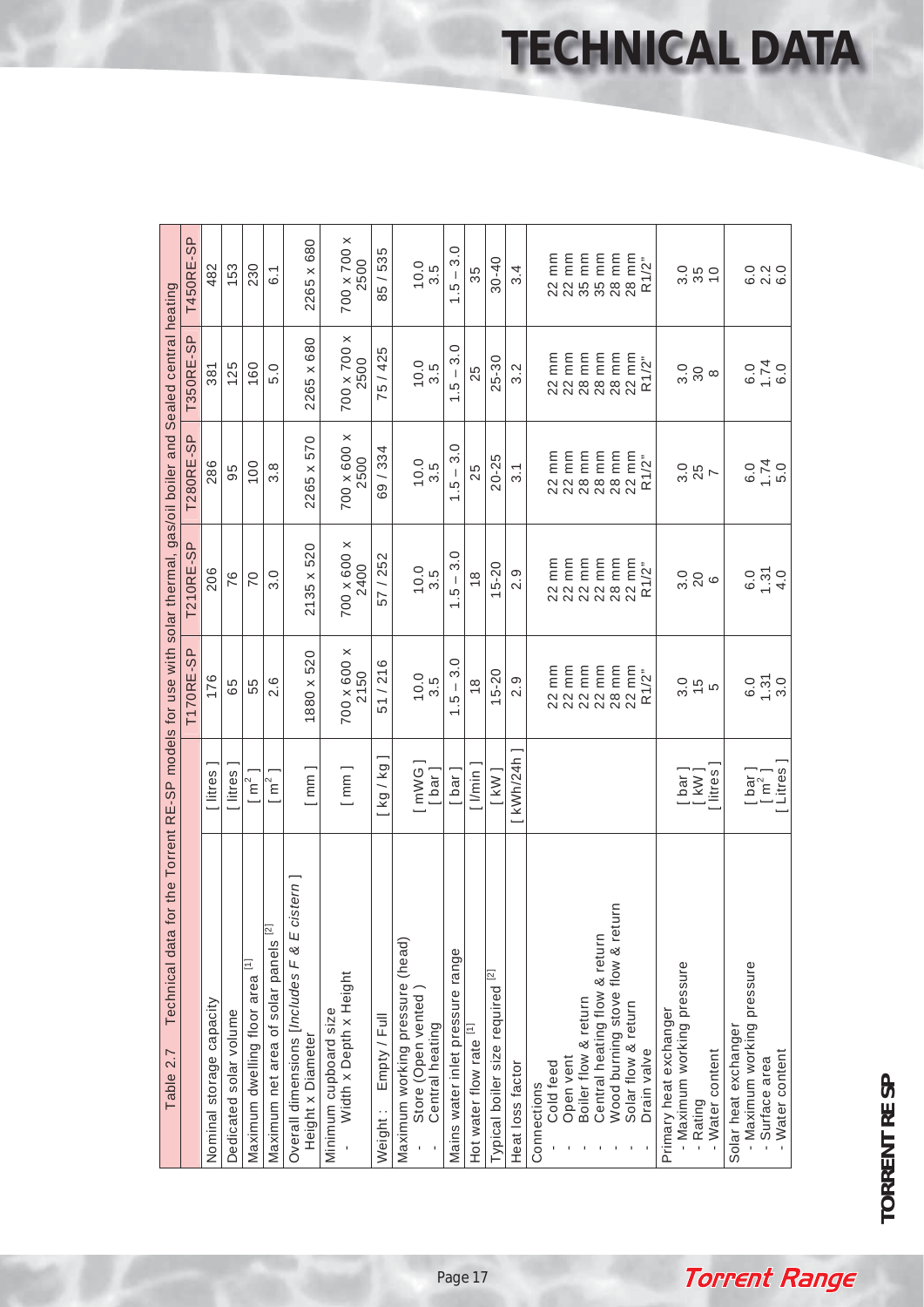# **TORRENT COMBI PREHEAT TORRENT COMBI PREHEAT**

| Table 2.8                                                                 |                             | Technical data for the Torrent Combi-preheat models |                 |                   |
|---------------------------------------------------------------------------|-----------------------------|-----------------------------------------------------|-----------------|-------------------|
|                                                                           |                             | T120 CP                                             | T150 CP         | T120 CP-H         |
| capacity<br>Nominal storage                                               | litres                      | 130                                                 | 170             | 130               |
| Overall dimensions $I$ Includes $F$ & $E$ cistem $I$<br>Height x Diameter | $\lceil \mathsf{mm} \rceil$ | TBA                                                 | TBA             | TBA               |
| Full 1<br>Neight [Empty/                                                  | [kg/kg]                     | TBA                                                 | TBA             | TBA               |
| Maximum working pressure - open vented store                              | $[$ mWG $]$                 | 10.0                                                | 10.0            | 10.0              |
| inlet pressure range<br>Mains cold water                                  | [ bar ]                     | $1.5 - 3.0$                                         | $1.5 - 3.0$     | $1.5 - 3.0$       |
| Hot water flow rate [4]                                                   | $1$ /min $1$                | $\frac{2}{1}$                                       | 15              | $\frac{2}{3}$     |
| Heat loss factor                                                          | <b>KWh/24h</b> 1            | 8.S                                                 | .<br>2          | 8.S               |
| Cold feed<br>Connections                                                  |                             | $15 \text{ mm}$                                     | $15 \text{ mm}$ | 15 $mm$           |
| Open vent                                                                 |                             | 22 mm                                               | $22$ mm         | 22 mm             |
| Solar circuit flow & return                                               |                             | $15 \text{ mm}$                                     | $15 \text{ mm}$ | $15 \, \text{mm}$ |
| Drain valve                                                               |                             | R1/2"                                               | R1/2"           | R1/2"             |

**TECHNICAL DATA**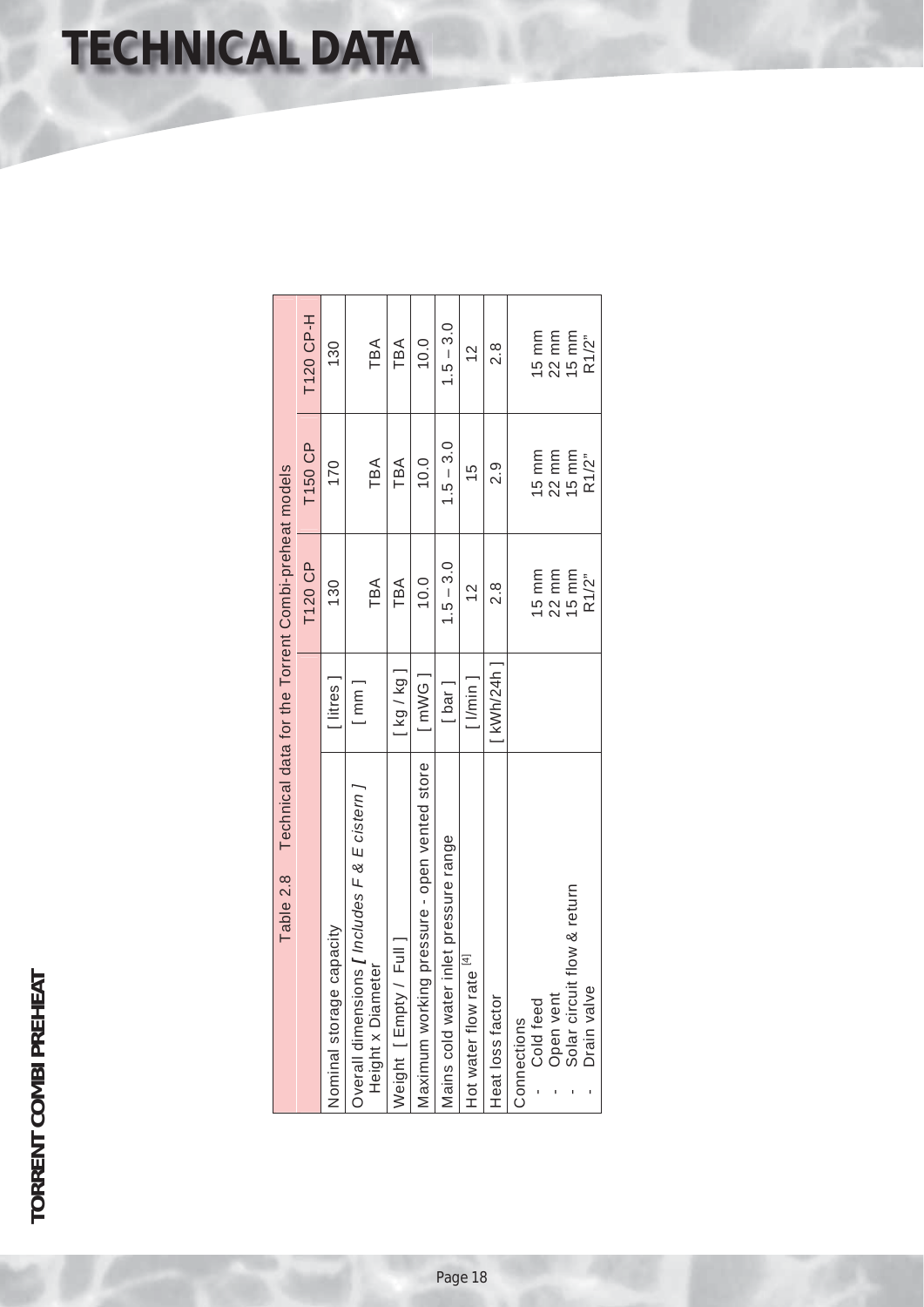

### **3.1 GENERAL**

- (a) A typical arrangement of the hot and cold water system is shown in figure 3.1. All Torrent models are designed to be fed directly from the mains and they fulfil the requirements of Water Bylaw 91, and therefore do not require a check valve to be fitted to the cold water supply pipe.
- (b) The performance of the Torrent is directly related to the cold water supply pressure and volume to the dwelling. This must be capable of providing for all those services which could be required simultaneously and the maximum demand should be calculated for sizing the distribution network.

As a general guideline, although a 15mm external service may be sufficient for the smaller dwelling with one bathroom, a 22mm service is preferred (25mm MDPE) and should be the minimum for larger dwellings.

(c) The Torrent will operate at dynamic pressure as low as 1.5 bar (at the appliance) which must be available when the local demand is at its maximum, but the preferred range is between 2 and 3.5 bar.

If the incoming static mains pressure exceeds 3.5bar at any point in the 24 hour cycle, then a pressure limiting valve set at 3.0 bar should be fitted downstream of the stop tap where the cold supply enters the dwelling.

- (d) If a water meter is fitted in the service pipe, it should have nominal rating to match the anticipated maximum simultaneous hot and coldwater demand, calculated in accordance with BS 6700. This could be up to 50 l/min in some properties.
- (e) The equipment used in the system should be suitable for a working pressure of 10 bar and the units must be fitted strictly in accordance with the requirements of the Local Water Undertaking and the relevant Water Bylaws.

### **3.2 USE IN HARD WATER AREAS AND SCALE PROTECTION**

The patented design of the domestic hot water heat exchanger is such that the turbulence through the coil slows down the formation of the scale in moderate hard water conditions. However, the requirements set out in the *'Domestic Heating Compliance Guide'* and the *Building Regulations approved documents L1A and L1B* regarding scale protection should be complied with.

These requirements state that; *"where the mains water hardness exceeds 200ppm provision should be made to treat the feed water to the water heaters and the hot water circuit of combination boilers to reduce rate of accumulation of scale".* To comply with this requirement: -

- (a) The hardness of the mains water should be checked by the installer and if necessary suitable in-line scale inhibitor device should specified for hardness levels between 200 and 300ppm (mg/l).
- (b) Where the hardness level is 300ppm (mg/l) and above, the optional phosphate type inhibitor should be specified and fitted at a suitable point in the cold water supply to the appliance.

It is important that where the supply to the Torrent is in 22mm the in-line scale inhibitor is also 22mm. In practice servicing is not normally required but in hard water areas, the requirements can be considered similar to those needed for instantaneous or 'combi' appliances.

The installation of scale inhibitor should be in accordance with the manufacturers instructions and Water Byelaws.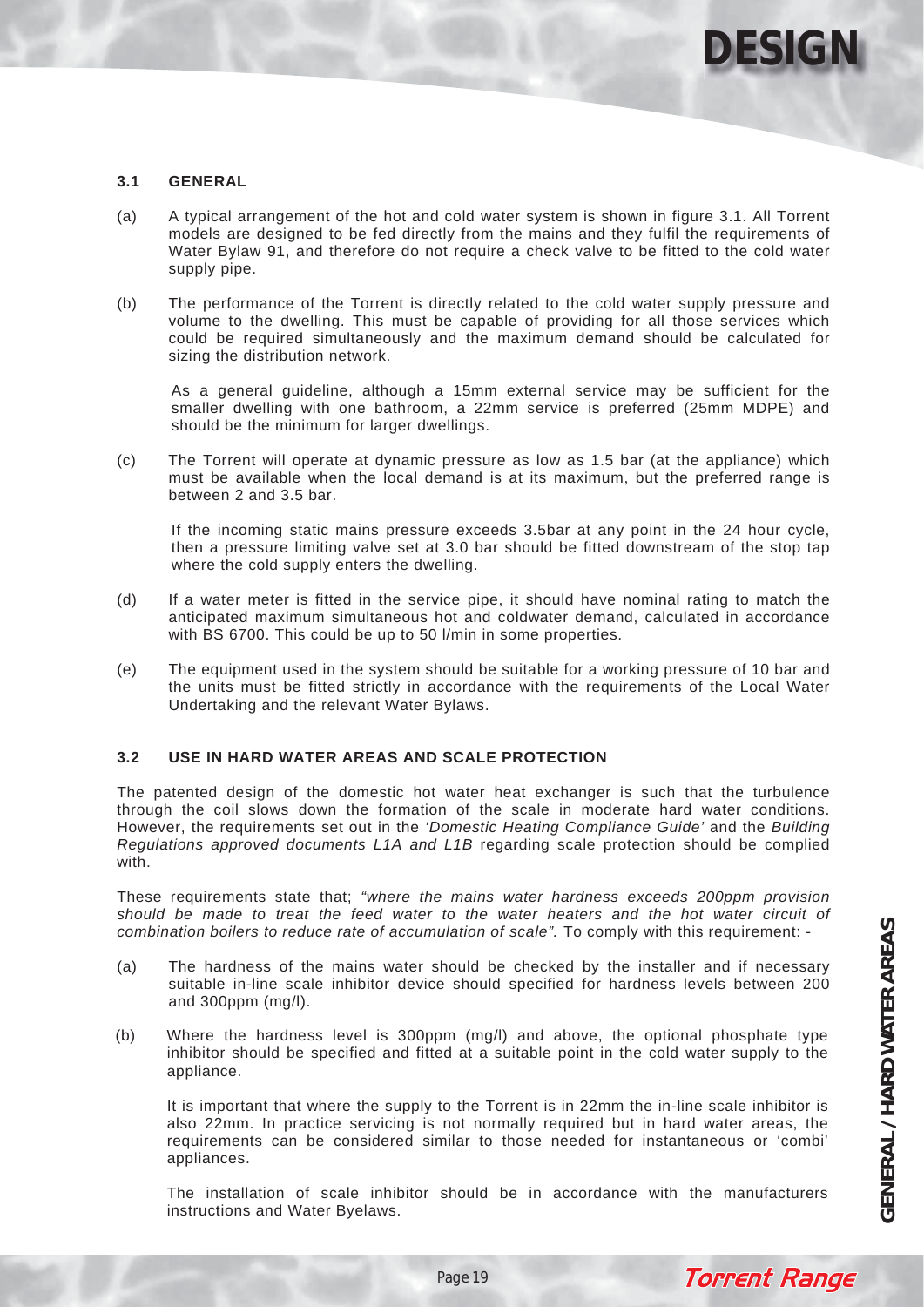

### **3.3 MATERIALS**

All the recommendations with regard to the heating systems in this manual are generally based on BS/EN Standard copper pipework and fittings. However plastic pipework system can be used in place of copper as long as the:-

- (a) The chosen system is recommended for use in domestic heating systems by the manufacturers and it is installed fully in accordance with their recommendations.
- (b) The design criterion of the plastic system is at least equivalent to the use of BS/EN Standard copper pipework and fittings.
- (c) The barrier pipework for these systems is recommended.

### **3.4 TAPS/SHOWER FITTING**

- (a) Aerated taps are recommended to prevent splashing.
- (b) All types of shower mixing valves can be used as long as both hot and cold supplies are mains fed. However all mains pressure systems are subject to dynamic changes particularly when other hot and cold taps/showers are opened and closed, which will cause changes in the water temperature at the mixed water outlet such as showers. For this reason and because the thermostatic showers are now no more expensive than the manual showers, we strongly recommend thermostatic showers with Torrent. The shower head provided must also be suitable for mains pressure supplies.
- (c) The hot water supply to a shower-mixing valve should be fed where practical directly from the Torrent or be the first draw-off point on the hot circuit. The cold water supply to a shower-mixing valve should where practical be fed directly from the rising mains via an independent branch.
- (d) The shower must incorporate or be fitted with the necessary check valves to prevent backsyphonage protection in accordance with Water Regulations.
- (e) The supply of hot and cold mains water directly to the bidet is permitted provided that it is of the over-rim flushing type and that type 'A' air gap is incorporated.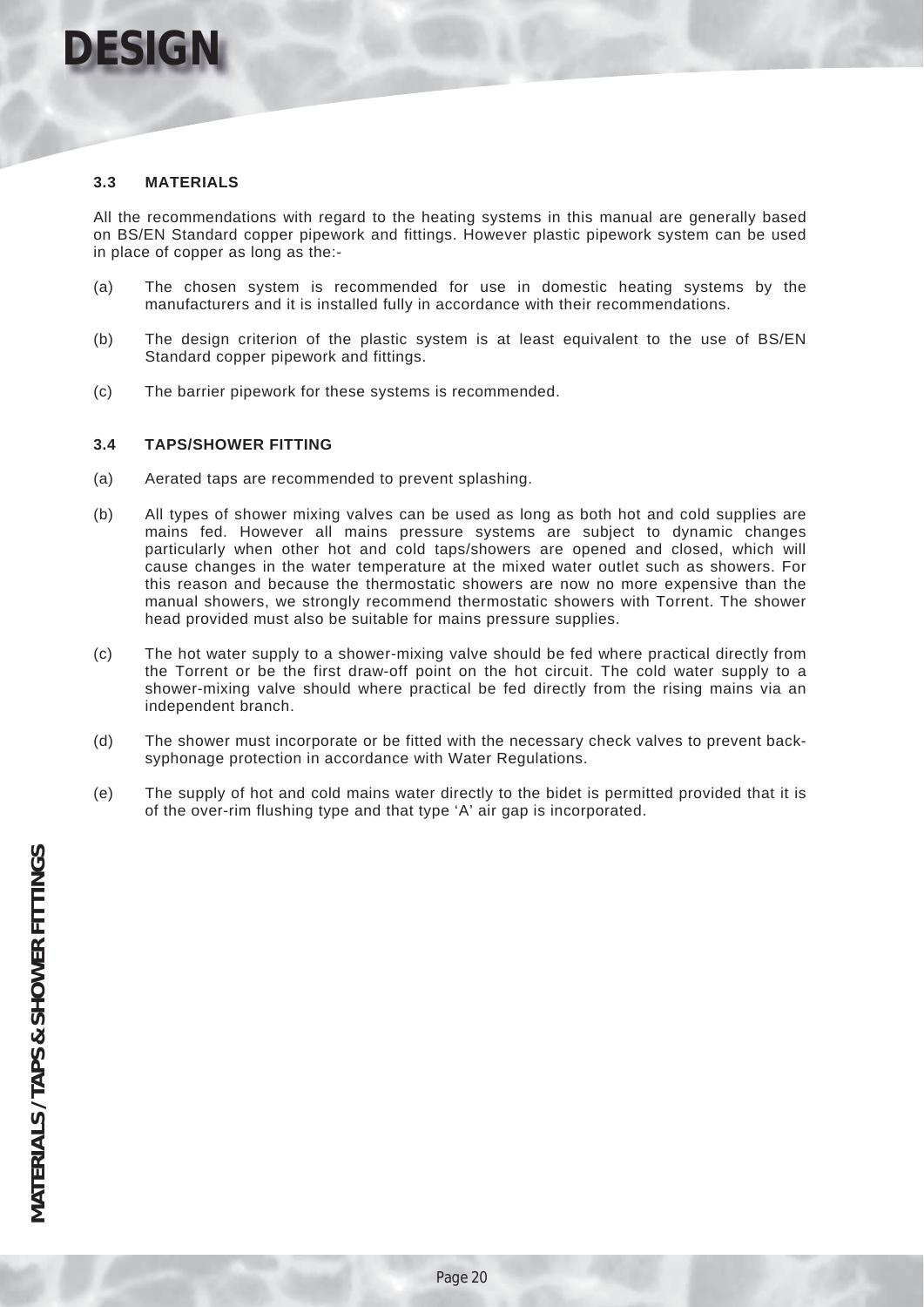

### **3.5 HOT AND COLD WATER SUPPLY PIPE LENGTHS (DEADLEG VOLUMES)**

(a) If the length of the hot water draw-off pipework is excessive and the delivery time will be more than 60 seconds before hot water is available at the tap, you may wish to consider using trace heating to the hot water pipework such as the Raychem HWAT system.

Also a conventional pumped secondary circulation system (figure 3.2) can be used with any model of the Torrent.

(b) It is important that the cold water pipework is adequately separated and protected from any heating from the hot water pipework to ensure that the water remains cold and of drinking water quality.

### **3.6 WATER FLOW NOISE AND WATER HAMMER**

- (a) The water flow noise from the pipework is generally caused when the vibration/oscillation of pipe surface is induced by the water flowing through it. The water flow noise do not become significant provided the water velocity is kept below 3 m/s.
- (b) The water hammer is a pulsating type of noise which may be heard from the pipework installation or the hot water appliance. This noise is mainly caused by shock waves which are set up when water which is flowing at high velocity is suddenly stopped e.g. by rapidly closing tap or an instantaneously closing automatic control valve. Pumped water supplies in a building can create the water hammer if provision for absorbing the shock wave is not made during the design stage.
- (c) Shock pressures in the pipework supplied at high pressures can be reduced to acceptable limits by fitting water surge arrestors i.e. hydro-pneumatic accumulators in the pipe line at suitable points

The comprehensive sizing procedures are given in 'Plumbing Engineering Services Design Guide' and other such publications. As a rule of thumb for total pipe runs up to 50m and water pressure up to 4.0 bar; the following sizes of expansion vessels charged to the mains pressure may eliminate the water hammer

- 0.15 litre vessel for pipework in 15mm
- 0.25 litre vessel for pipework in 22mm
- 0.40 litre vessel for pipework in 28mm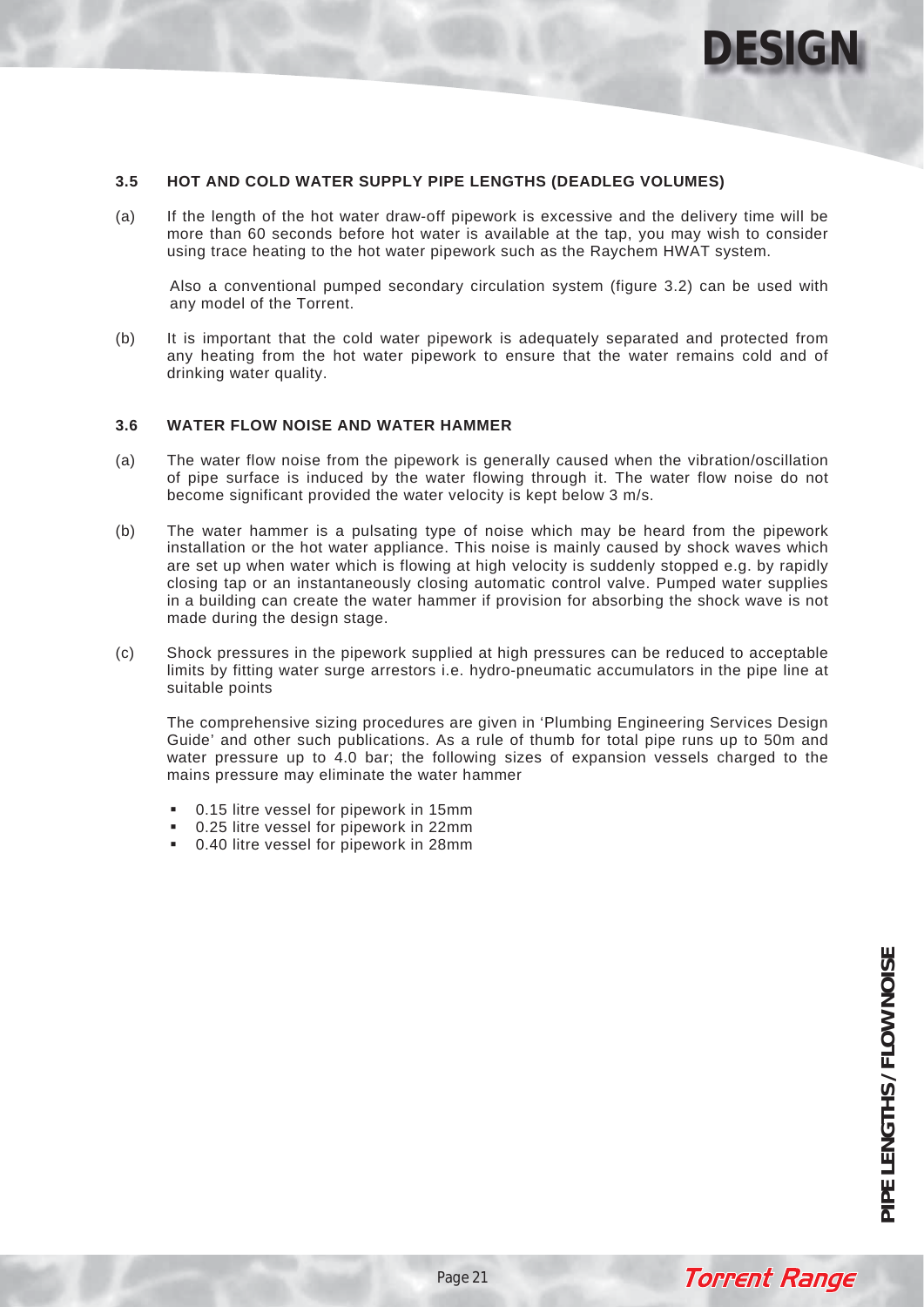



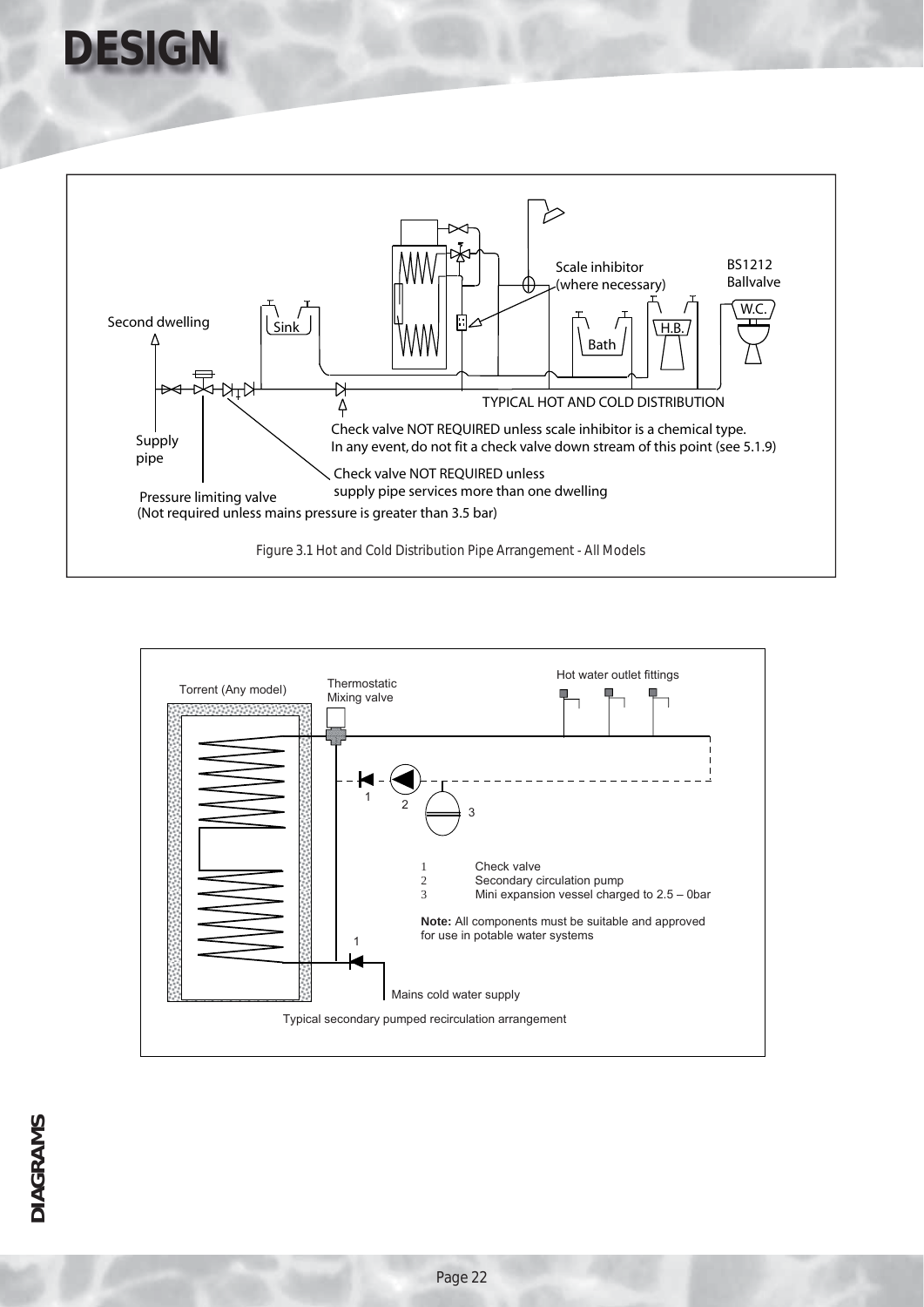### **4.1 BALL VALVE AND OVERFLOW**

### **4.1.1 Torrent Direct models**

The Torrent Direct models are designed for supplying hot water only and the feed and expansion cistern only supplies the thermal store. The feed and expansion cistern can be filled manually if required e.g. using a hose pipe fitted with a double check valve.

In this situation an overflow pipe can still be fitted if required to ensure that if a leak occurs on the internal dhw heat exchanger it can be discharged safely to the outside of the building.

*Note:* If a ball valve is fitted, then a warning/overflow pipe must always be fitted.

### **4.1.2 Torrent Indirect and Torrent RE-Solar models**

These models are supplied with a feed and expansion cistern, ball valve and float. In most installations these supply the whole primary/heating system and therefore a ball valve and overflow pipe must be installed in the feed and expansion cistern.

### **4.2 WATER TREATMENT**

In all Torrent models, the primary (i.e. non-potable) water is stored and the domestic hot water is heated instantaneously by means of heat exchangers. Therefore treating the primary water will not contaminate the domestic hot water supply.

Although the Torrent primary store has no special water treatment requirements, the radiators and other parts of the circuit will require the application of a scale and corrosion inhibitor. The volumes and concentration should be calculated in accordance with the manufacturers instructions and when calculating the system volume (i.e. the water content), the volume of the Torrent should be taken into account.

### **4.3 TORRENT DIRECT SYSTEM DESIGN**

The Torrent Direct model shown in figure 1.1, has been designed to generally operate with an offpeak supply and is provided with two side entry 3kW immersion heaters. The lower immersion heater heats the whole of the store and is normally connected to the off-peak supply. The top immersion heater heats 50 – 70 litres of water (depending upon the model) at the top of the store This is connected to the unrestricted on-peak supply and is switched on manually for a pre-set time period by the householder using the off-peak controller to boost the hot water if and when required.

The schematic arrangement of the wiring for the Torrent Direct is shown in figure 4.1. The whole of the electrical installation shall be designed and installed by a competent person and fully in accordance with the latest edition of the *'Requirements for Electrical Installations, BS 7671'*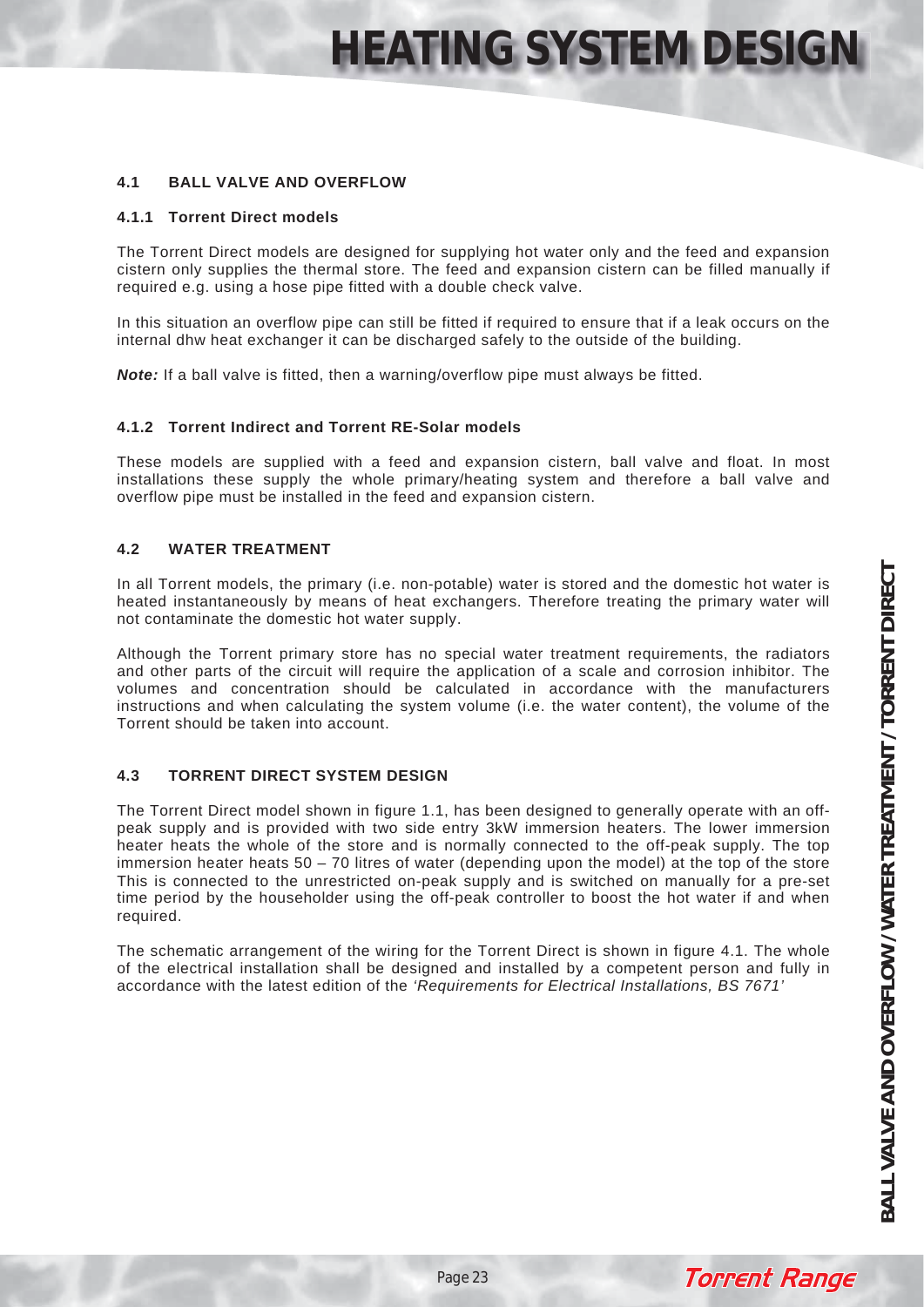### **4.4 TORRENT INDIRECT & TORRENT RE-Solar HEATING SYSTEM DESIGN**

### **4.4.1 General**

- (a) The open vented i.e. the 'OV' models of the Torrent Indirect and the Torrent-RE are only suitable for open vented heating systems. The sealed primary i.e. the 'SP' models of the Torrent Indirect and the Torrent-RE are generally used for sealed primary (i.e. closed heating) systems. However in both cases, the thermal store must always be open vented.
- (b) No valve shall be fitted in the safety open vent and which must be a minimum of 22mm copper or equivalent.
- $(c)$  The boiler must be set to operate at nominal 82 $^{\circ}$ C flow which usually corresponds to the maximum boiler control thermostat setting.
- (d) All Torrent models are designed to be installed with condensing or non condensing oil or gas boiler which is capable of delivering hot water at a minimum temperature of 80 $^{\circ}$ C.
- (e) It is recommended that where the central heating is supplied from the boiler circuit (e.g. Torrent Indirect SP models), an automatic bypass is fitted to compensate for pressure and hence the flow rate changes in the heating circuit e.g. when a thermostatic radiator valve closes. The bypass valve must be set by the installer to suit the system i.e. to provide minimum flow rate required for the boiler when all TRVs are closed.
- (f) It is important to ensure that both the primary store and the heating system are filled and vented before switching on the boiler and the immersion heater (if fitted).
- (g) If the Torrent is heated directly by the boiler (e.g. the OV models), then the boiler (or system pump) must be fitted in the return pipe from the store to the boiler. However if the Torrent is heated indirectly by the boiler via a heat exchanger (e.g. the SP models), then the boiler/system pump must be fitted in the flow pipe from the boiler to the store.
- (h) If the central heating is supplied directly from the store (e.g. the under-floor heating circuit in Torrent RE-Solar), then the central heating pump must be fitted in the flow pipe from the store to the heating circuit.
- (i) The Torrent models are supplied with an F&E cistern which is suitable for typical heating installations. If other heat sources are added or underfloor heating is used, then the F&E cistern should be upgraded to a larger one.

### **4.4.2 Pipe sizing and materials – heating system**

- (a) All the recommendations with regard to the heating system in this manual are generally based on BS/EN Standard copper pipework and fittings. However, plastic pipework can be used in place of copper as long as the: -
	- The chosen system is recommended for use in domestic heating systems by the manufacturers and it is installed fully in accordance with their recommendations.
	- The design criterion of the plastic system is at least equivalent to the use of BS/EN Standard copper pipework and fittings
	- A barrier pipework is used.
	- The use of plastic pipework for the boiler flow and return circuit adjacent to the boiler is done in accordance with the boiler manufacturers instructions.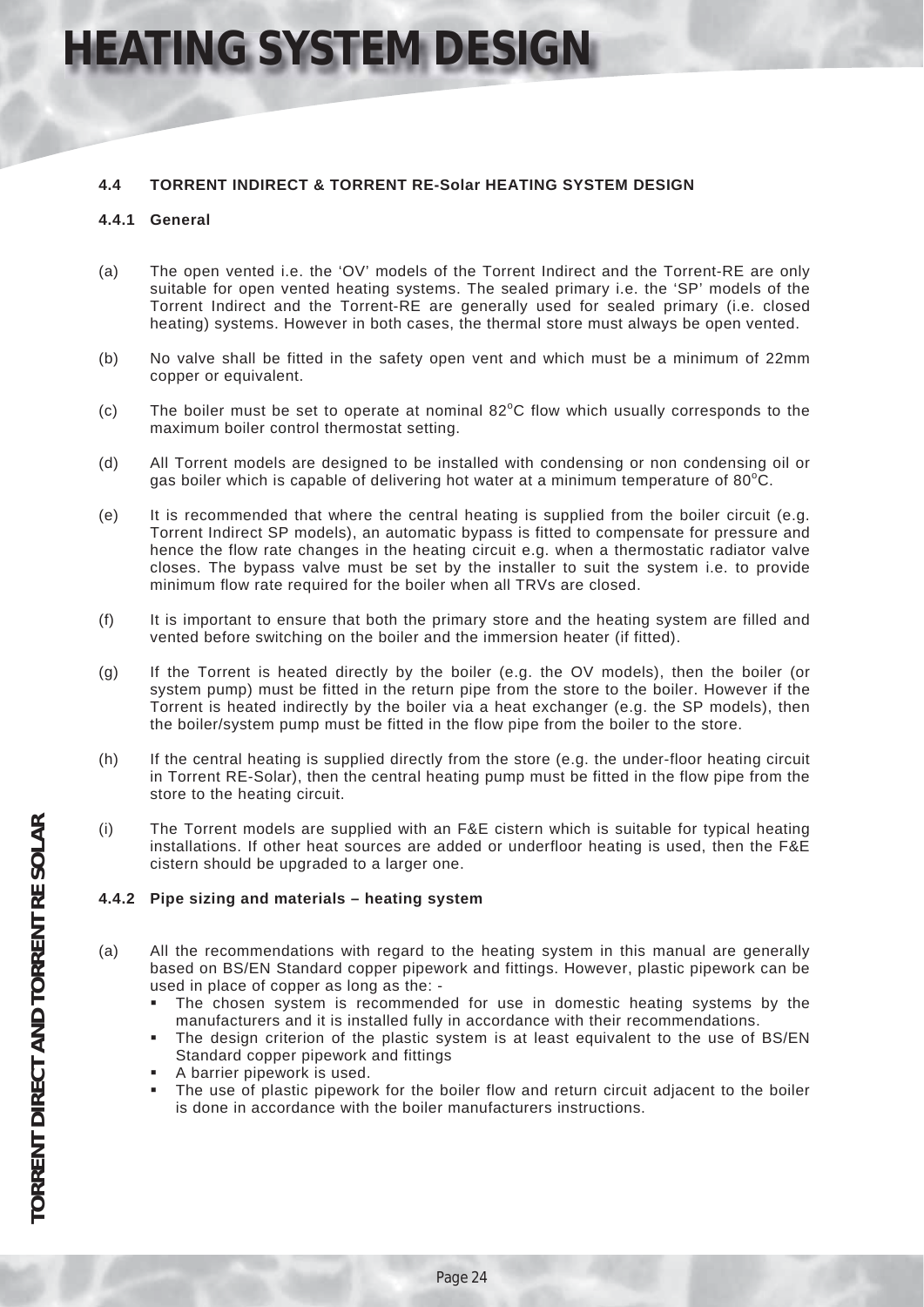- (b) The feed and expansion cistern supplied with the thermal store can be fitted remotely up to 10m above the base of the Torrent i.e. the maximum static pressure in the store must not exceed 0.6 bar (6.0 mWG).
- (c) The primary pipe work connecting the boiler, thermal store and the central heating system should be sized to achieve either  $11^{\circ}$ C rise (BS 5449) across the boiler or the maximum temperature rise specified by the boiler manufacturer; whichever is smaller. But in any case should not be less than 22mm copper tube or equivalent.
- (d) The pressure loss through the primary heat exchangers of the Torrent Indirect models (see technical data tables in section 2) should be taken into account for sizing the pump and the pipe work.

### **4.4.3 Boiler Size**

The minimum total boiler power required is the sum of the powered required for space heating which should be calculated in accordance with BS 5449 and the power required for producing hot water which can be read from table 4.1.

|                             | Table 4.1 Allowance for domestic hot water for sizing the boiler |                 |  |  |
|-----------------------------|------------------------------------------------------------------|-----------------|--|--|
| <b>Torrent Model</b>        | Allowance for domestic hot water heating                         |                 |  |  |
| (Both 'OV' and 'SP' models) | Full divert mode                                                 | Flow share mode |  |  |
| T130IND, T130D              | O                                                                |                 |  |  |
| T170IND, T170D, T170RE      | $\mathbf{O}$                                                     | 3               |  |  |
| T210IND, T210D, T210RE      | O                                                                | 3.5             |  |  |
| <b>T280RE</b>               | O                                                                | 4.5             |  |  |
| <b>T350RE</b>               | $\left( \right)$                                                 | 6.0             |  |  |
| <b>T450RE</b>               |                                                                  | 8.C             |  |  |

### **4.4.4 Open vented heating systems**

(a) The open vented primary system is filled via the feed and expansion (F&E) cistern supplied with the Torrent Indirect 'OV' model and therefore it is important that the F&E cistern is positioned at least 250mm above the highest point in the system (see figures 4.2, 4.3 and 4.4).

Also ensure that the height of the F&E cistern is sufficient to meet the manufacturer's requirements for the minimum head required for the boiler and the system pump(s).

- (b) The Torrent Indirect 'OV' models can be installed using both 'Y' Plan and 'S' Plan heating system controls as shown schematically in figures 4.2 and 4.4. These models can also be installed without either 3-port or 2-port valves using a separate central heating pump as shown in figure 4.3. In this case no bypass valve is required.
- (c) If the flow and return pipes between the boiler and the Torrent-Indirect-OV thermal store are dipped as illustrated in figure 4.4, then the boiler selected must be suitable for a sealed heating system i.e. it must be fitted with an overheat thermostat. Automatic air vents should be fitted at appropriate places to vent the system and a pressure relief valve should also be fitted close to the boiler.
- (d) Any boiler can be used with OV variant of the Torrent-Indirect and the Torrent-RE provided the flow pipe from the boiler to the Torrent is continuously rising as shown in figures 4.2 and 4.3.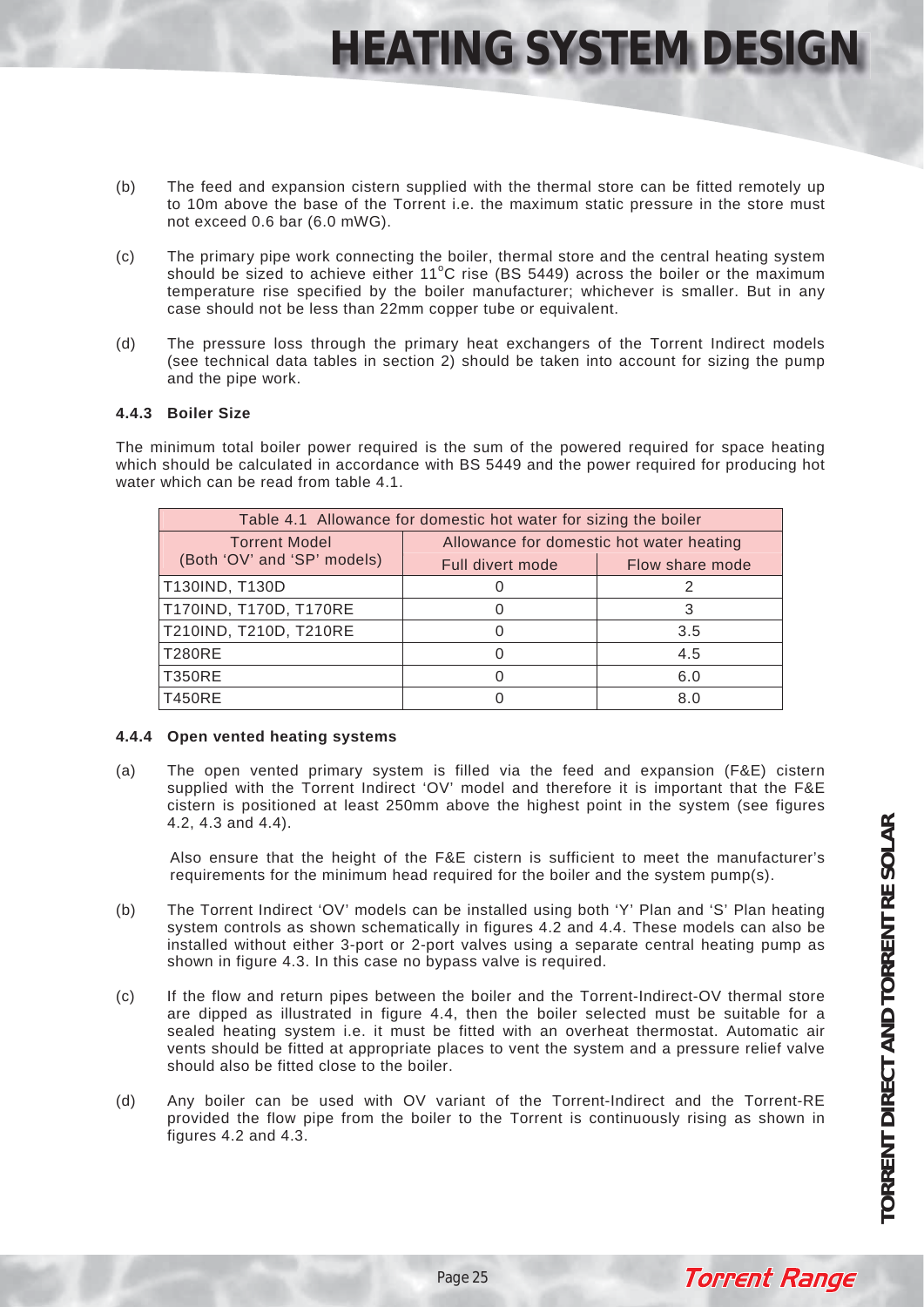The flow pipe between the boiler and the Torrent thermal store is part of the open vent and therefore it must not be fitted with any isolating valve, non-return valve or any other component which can obstruct the flow.

The minimum size of flow and return pipe between the boiler and the Torrent should be 22mm copper or equivalent. In any case it should be sized to suit the installed boiler capacity, available pump head and the circuit resistance.

(e) The water level must be set correctly by adjusting the ball valve in the F&E cistern. A 22mm connection is provided for the overflow/warning pipe, which should be no less than the 20mm internal diameter and have a continuous fall.

The overflow/warning pipe should be fitted to discharge clear of the building and be sited so that any overflow can be easily observed. The warning pipe should be installed in either high temperature uPVC or copper and should not have any other connections to it.

### **4.4.5 Sealed heating system**

- (a) All Torrent Indirect 'SP' models are suitable for sealed heating system up to 3.5bar maximum operating pressure, however the normal pressure relief valve setting is 3.0 bar. The typical layout of the open vented 'Y Plan' and 'S Plan' for the indirect Torrent models is shown in figures 4.5 and 4.6 respectively.
- (b) A boiler used in a sealed heating system must be suitable for this application i.e. it must be fitted with an overheat cut-out thermostat.
- (c) It is recommended that the F&E cistern (for the thermal store) is fitted at a high level in the same cupboard as the Torrent. However it can be fitted remotely up to 10m above the base of the Torrent.

The F& E cistern overflow/warning pipe should be installed in a material suitable for a heating system feed and expansion cistern in accordance with BS 5449.

(d) There shall be no permanent connection to the mains water supply for filling the heating system even through a non-return valve without the approval of the Local Water Authority. An approved filling loop is required for filling the heating system, which should be disconnected after commissioning the system.

The filling loop should be located adjacent to the boiler along with a suitable expansion vessel, pressure gauge, pressure relief valve and discharge arrangement.

(e) The table 4.2 can be used for sizing the heating system expansion vessel. The water content of the Torrent primary heat exchanger is listed in specification tables in section 2 (depending upon the model) and a figure of 4.5 l/kW of installed radiator capacity can be used for a preliminary assessment of the water content of the heating system.

The expansion vessel requirements shown in table 4.2 are based on a maximum boiler flow temperature of  $93^{\circ}$ C. The expansion vessel must be suitable to accommodate the change in volume of water in the heating system when heated from 10°C to 110°C as specified in BS 5449:1990 clause 16.2.

(f) The minimum system pressure should not be less than the static head plus 0.5 bar i.e. the height of the highest point in the system above the expansion vessel plus a margin of 0.5 bar.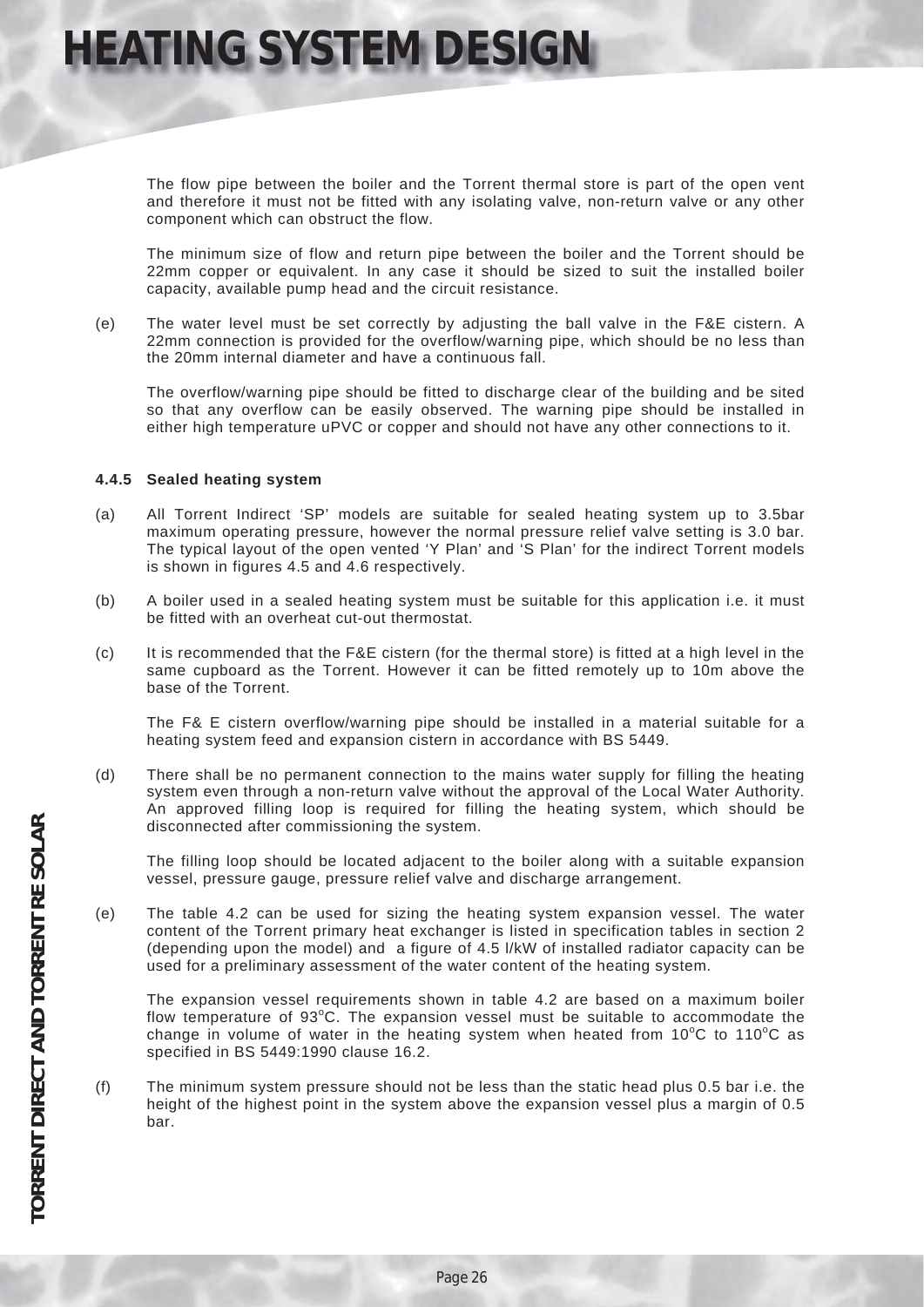| Table 4.2 Expansion vessel requirements |          |                             |      |      |      |      |      |      |      |      |
|-----------------------------------------|----------|-----------------------------|------|------|------|------|------|------|------|------|
| Safety valve setting                    |          | 3.0                         |      |      |      |      |      |      |      |      |
| Vessel<br>charge<br>(bar)               | pressure | 0.5                         |      |      | 1.0  |      |      | 1.5  |      |      |
| Initial<br>system<br>pressure (bar)     | charge   | 0.5                         | 1.0  | 1.5  | 2.0  | 1.0  | 1.5  | 2.0  | 1.5  | 2.0  |
| Total system volume (I)                 |          | Expansion vessel volume (I) |      |      |      |      |      |      |      |      |
| 25                                      |          | 2.1                         | 3.5  | 6.5  | 13.7 | 2.7  | 4.7  | 10.3 | 3.9  | 8.3  |
| 50                                      |          | 4.2                         | 7.0  | 12.9 | 27.5 | 5.4  | 9.5  | 20.6 | 7.8  | 16.5 |
| 75                                      |          | 6.3                         | 10.5 | 19.4 | 41.3 | 8.2  | 14.2 | 30.9 | 11.7 | 24.8 |
| 100                                     |          | 8.4                         | 14.0 | 25.9 | 55.1 | 10.9 | 19.0 | 41.2 | 15.6 | 33.1 |
| 125                                     |          | 10.4                        | 17,5 | 32.4 | 68.3 | 13.6 | 23.7 | 51.5 | 19.5 | 41.3 |
| 150                                     |          | 12.5                        | 21.0 | 38.8 | 82.6 | 16.3 | 28.5 | 61.8 | 23.4 | 49.6 |

### **4.5 SOLAR HEATING SYSTEM**

### **4.5.1 General**

- (a) All components in the solar primary system must be marked or identified in such a way that their design pressure and temperature can be readily determined.
- (b) A safety device (pressure relief valve) to control the risk of over-pressure in the solar heating system components should be fitted.
- (c) A termination from the safety pressure device should minimise the risk of injury to persons or damage to materials. Suitable locations are a high temperature receptacle, an internal gully or else discharge externally at ground level. High level termination from walls or on roofs could cause injury to people or animals below if the valve were to release scalding water or steam.
- (d) The pipes leading from the safety device to the collector should be rigid and nondeformable contraction without any possibility of restriction or disclosure by any other fitted component.
- (e) The Building Regulations 2000 specify the requirements for the storage vessels for use in solar heating systems. Therefore it is important to ensure that the Torrent model selected meets these requirements with regard to dedicated solar volume and the solar heat exchanger surface area.

### **4.5.2 Torrent Direct-Solar**

(a) A typical Torrent Direct-Electric solar heating system based on a generic solar controller is shown in figure 4.7.

Therefore general design requirements for hot and cold water systems (section 3), for Ball valve and overflow (section 4.1), for water treatment (section 4.2) and for heating system design (section 4.3) should be taken into account when designing the Torrent RE-solar based systems.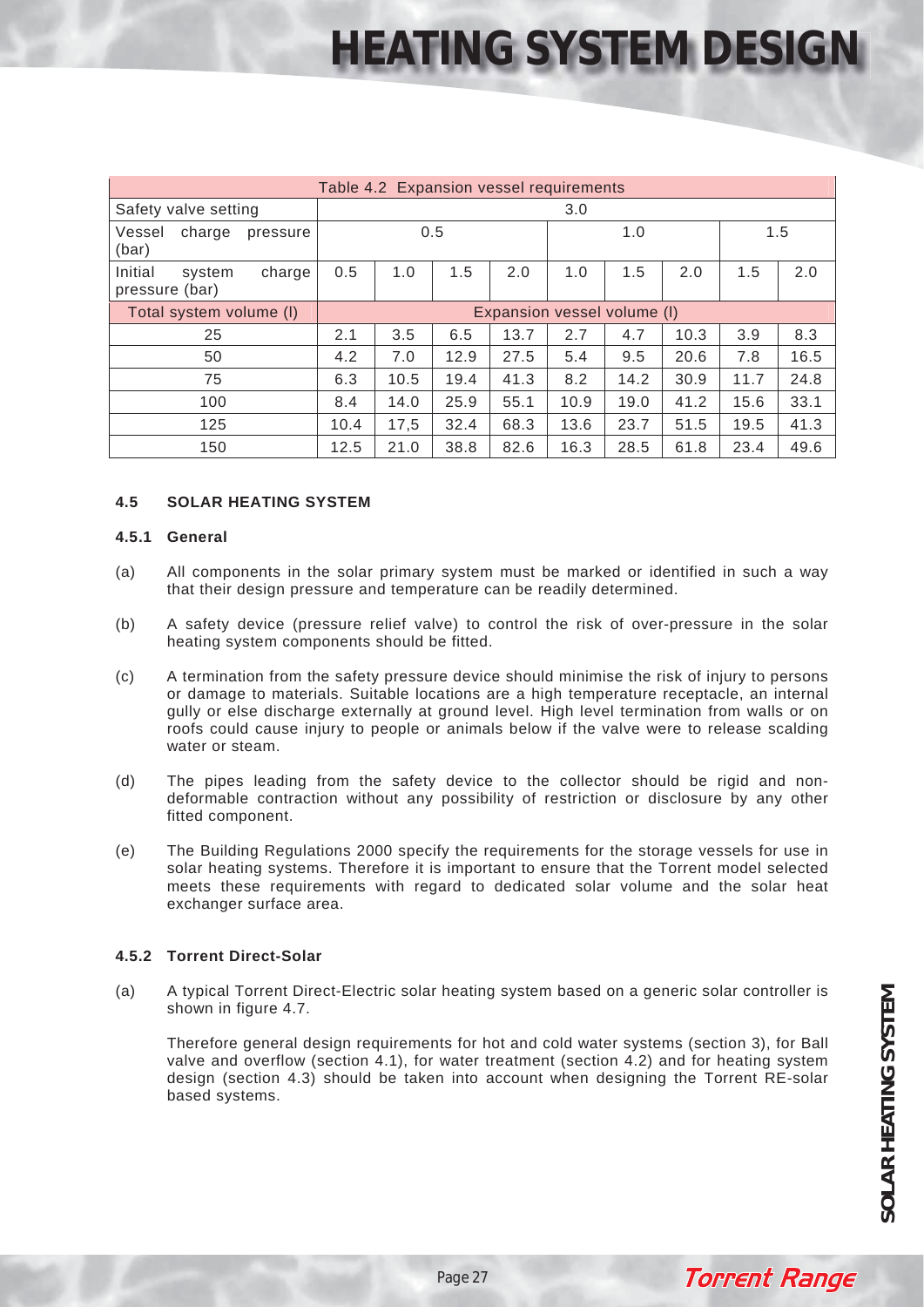### **4.5.3 Torrent RE-Solar**

- (a) The Torrent RE-Solar is an advanced thermal store and has been designed to incorporate existing boiler and central heating controls and is based on the tried and tested standard Torrent range. Therefore general design requirements for hot and cold water systems (section 3), for Ball valve and overflow (section 4.1), for water treatment (section 4.2) and for heating system design (section 4.3) should be taken into account when designing the Torrent RE-solar based systems.
- (b) Figure 4.8 shows the Torrent RE 'OV' type used in a traditional open vented heating system and depending upon the location of the Torrent within the property, it would be possible to use the existing feed and expansion cistern. In any case the water level in the F&E cistern should be at least 250mm above the highest point of the heating system e.g. a radiator.
- (c) In the open vented 'OV' system shown in figure 4.8, the thermal store, radiator heating circuit and the under-floor heating circuit are all fed from the same feed and expansion cistern. Therefore it should be sized to accommodate the expansion of total water content of the complete system (i.e. water content of the store + water content of radiator heating circuit + water content of under-floor heating circuit).
- (d) Figure 4.9 shows the sealed primary 'SP' variant of the Torrent RE-solar used in a typical sealed heating system. With this system arrangement, although the boiler and the radiator central heating circuits are sealed, both the store and the under-floor heating circuit (if installed) are open vented. Therefore the feed and expansion cistern should be sized to accommodate the expansion of total water content of the open vented system (i.e. water content of the store + water content of under-floor heating circuit).
- (e) Figures 4.8 and 4.9 also show typical configurations of a solar thermal system with Torrent RE-solar, which will accumulate the energy from more than one renewable energy sources (e.g. solar, wood burning stove).

In the open vented 'OV' system (figure 4.8), this energy is available for hot water and at low level for both radiator and under-floor (if installed) space heating circuits. However in the sealed primary 'SP' system configuration (figure 4.9), this energy is only available for hot water and at low levels for the under-floor space heating circuit (if installed).

- (f) For maximising the use of the renewable 'green' energy, the system should be managed and controlled so that the unnecessary firing of the boiler is kept to minimum. This can be achieved by combination of: -
	- Use the store to provide shower or a bath in the morning after the store has been charged or utilising the heat gained by the system from previous days solar energy input. Alternatively showering or bathing in the evening will utilise the energy that has been stored during the day from the solar system.
	- As with any system, hot water and space heating should be programmed according to house holder requirements. However it is always good to remember that to gain maximum advantage from the solar panels, the store should be as cool as possible. To achieve this in spring, summer and autumn, the hot water channel of the boiler should be programmed to come on 30 minutes before the hot water is required in the morning and then programmed off before volumes of water are drawn off the system. This way the store is depleted of heat allowing maximum transfer from the solar system during the day.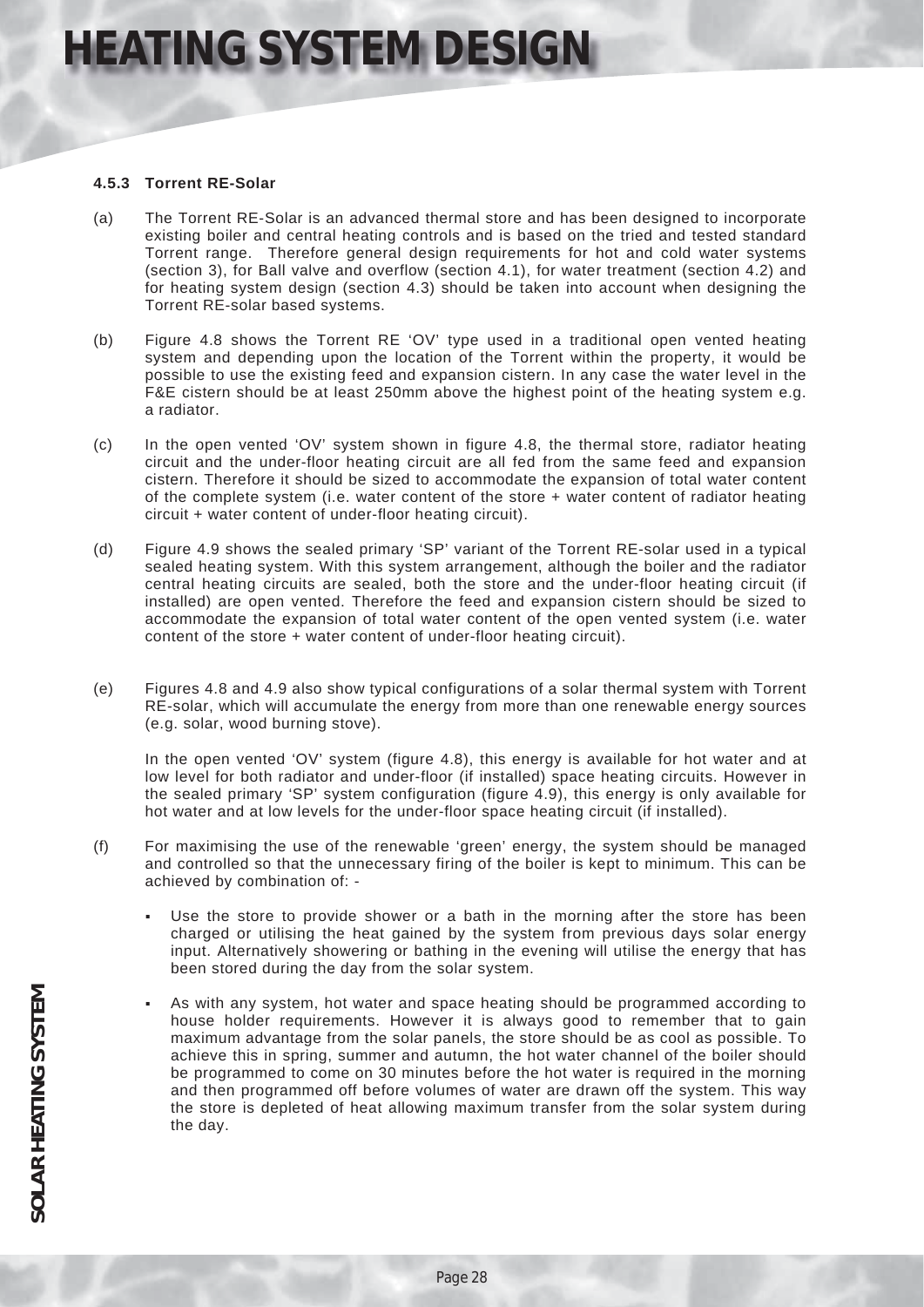However further supplementary time periods for the boiler will be required in winter when not much solar energy is available.

 Uncontrolled boiler operation can also be reduced by fitting and wiring a pipe thermostat on the solar return pipe close to the Torrent RE-solar as shown in figures in section 5 *'Installation'*.

As part of setup and commissioning, it is important that this boiler hold-off pipe thermostat be adjusted to find the best setting for each individual installation. Failure to do so will give under performance of either the boiler or the solar heating system.

(g) All models of Torrent RE-solar with the exception of the 210 DE-RE are supplied with two additional connections for the supplementary under-floor heating circuit as shown in figures 4.8 and 4.9. It is important to remember that the hot water will be immediately available from the thermal store and its temperature could be as high as  $85^{\circ}$ C. Therefore suitable blending valve and pumping station must be used to protect the under-floor heating circuit from high temperature water. The additional underfloor tappings can be requested on all other models.

### **4.5.4 OTHER RENEWABLE ENERGY SOURCES – TORRENT RE-SOLAR**

The Torrent RE-solar models have provision for connecting other alternative energy systems such as an Aga or wood burning stove in conjunction with the heat leak radiator system as shown in figure 4.10.

Although the thermal store is open vented (even when used with a sealed heating system) and therefore inherently safe, a heat leak system must be provided to prevent the possibility of boiling temperatures being reached in the thermal store. This is normally achieved by providing a suitable pipe thermostat on the alternative energy heat source flow pipe which is set at approximately  $85 - 90^{\circ}$ C and wired so that when this temperature is reached, the heating pump/zone valve will operate to allow excess heat to be dissipated via the heat leakage radiator circuit. Alternatively a second thermostat can be provided in the thermal store to activate the pump but this must be ordered with the store.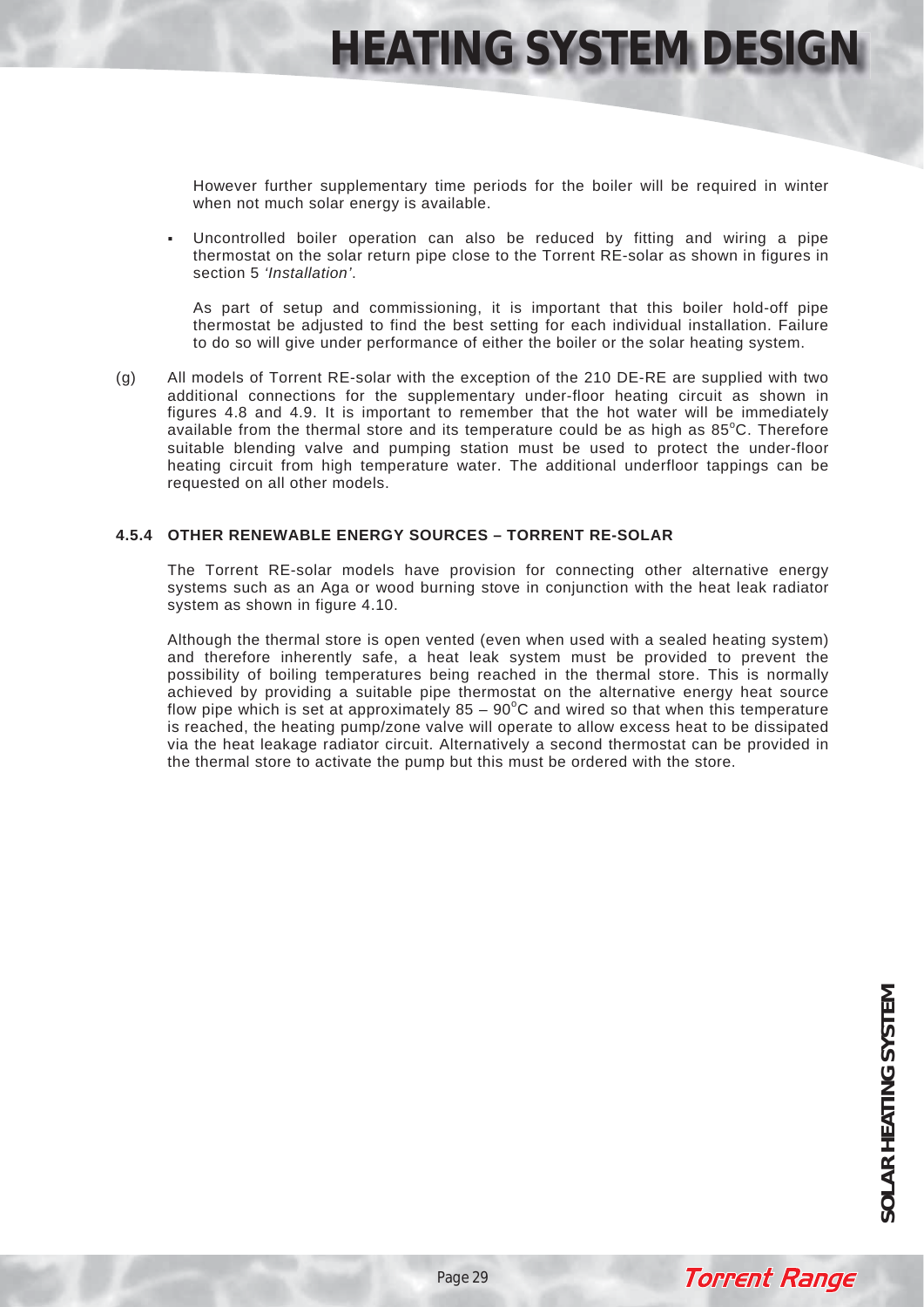



**DIAGRAMS**

**DIAGRAMS**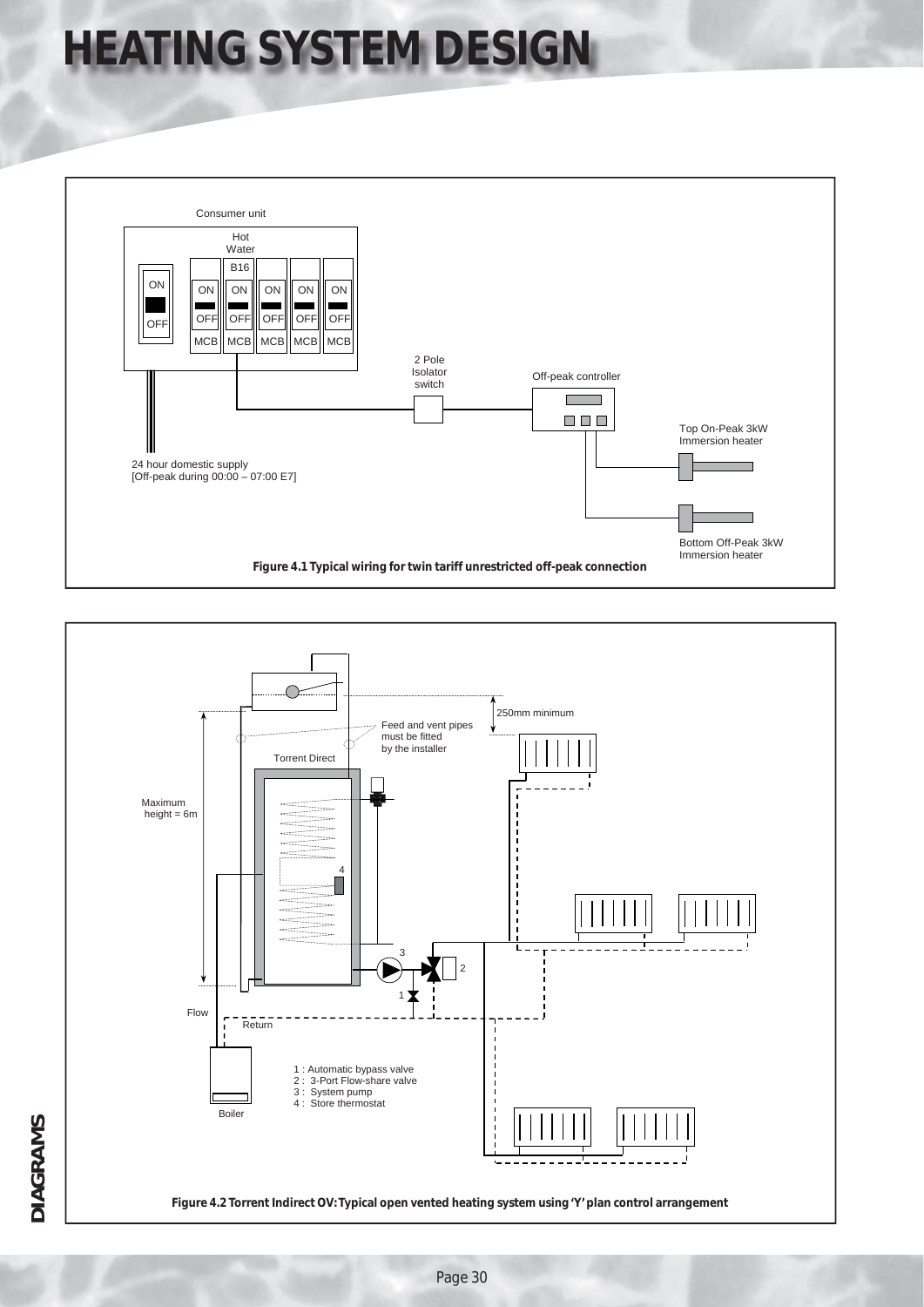



**DIAGRAMS DIAGRAMS**

**Torrent Range** 

Page 31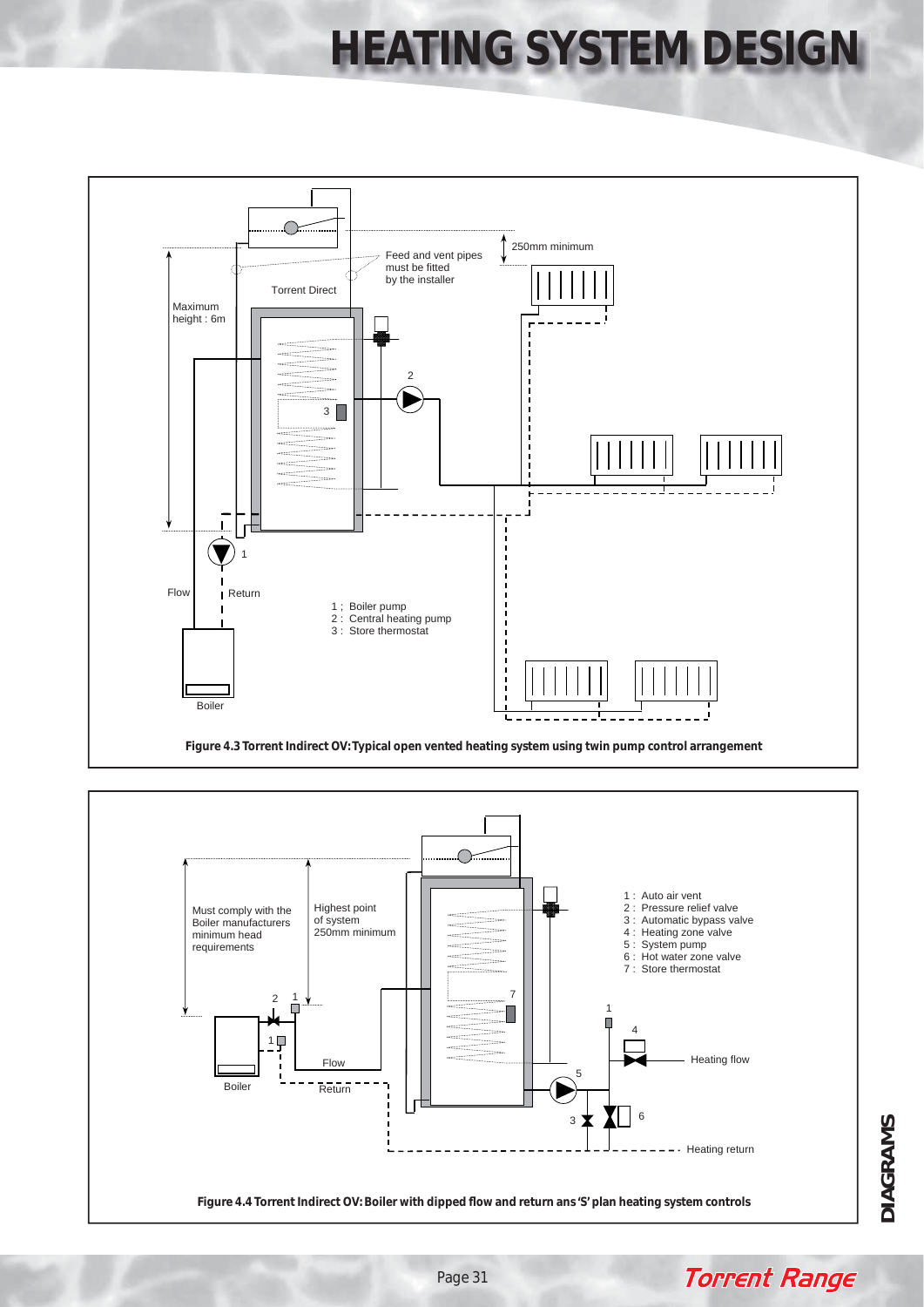

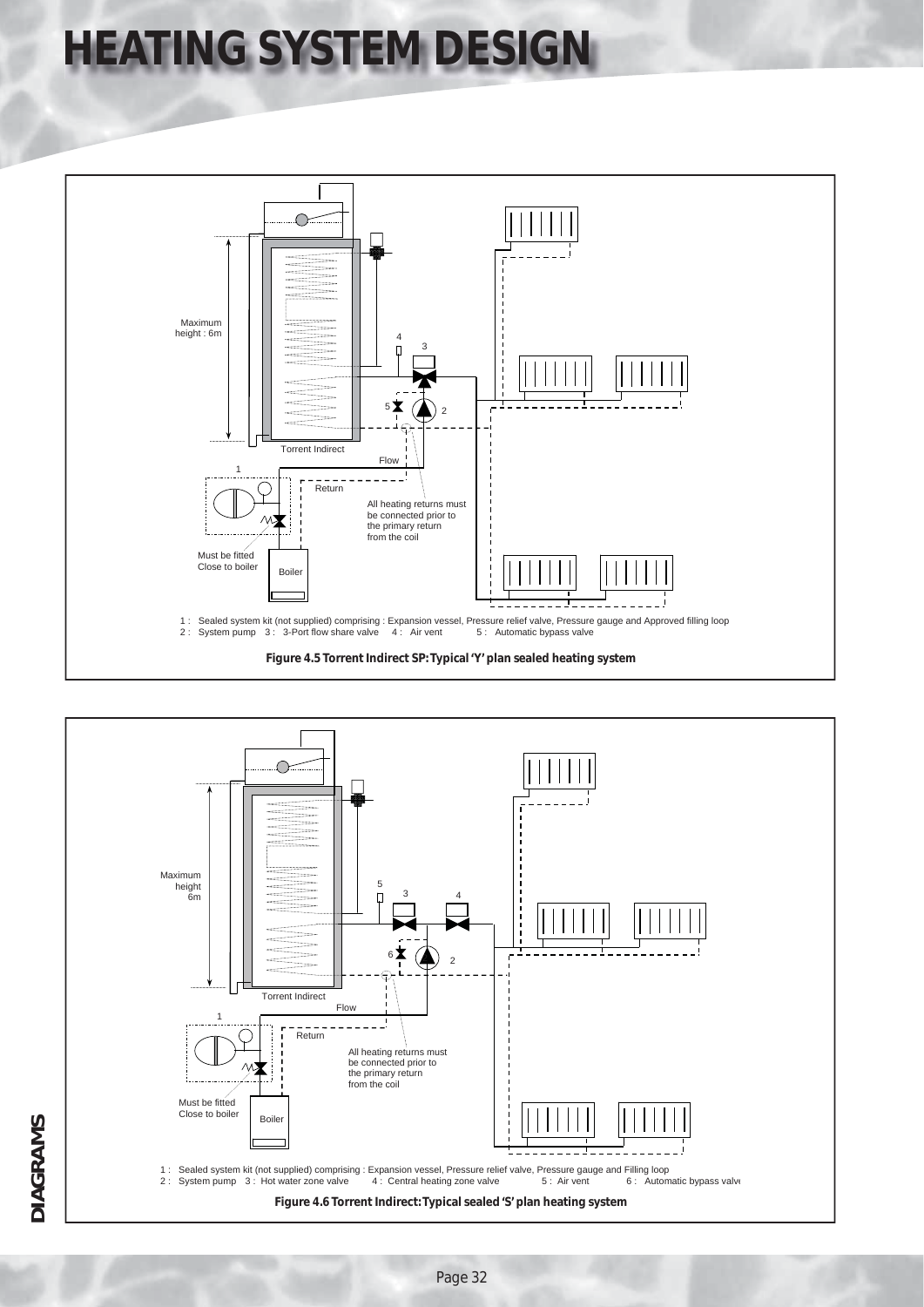



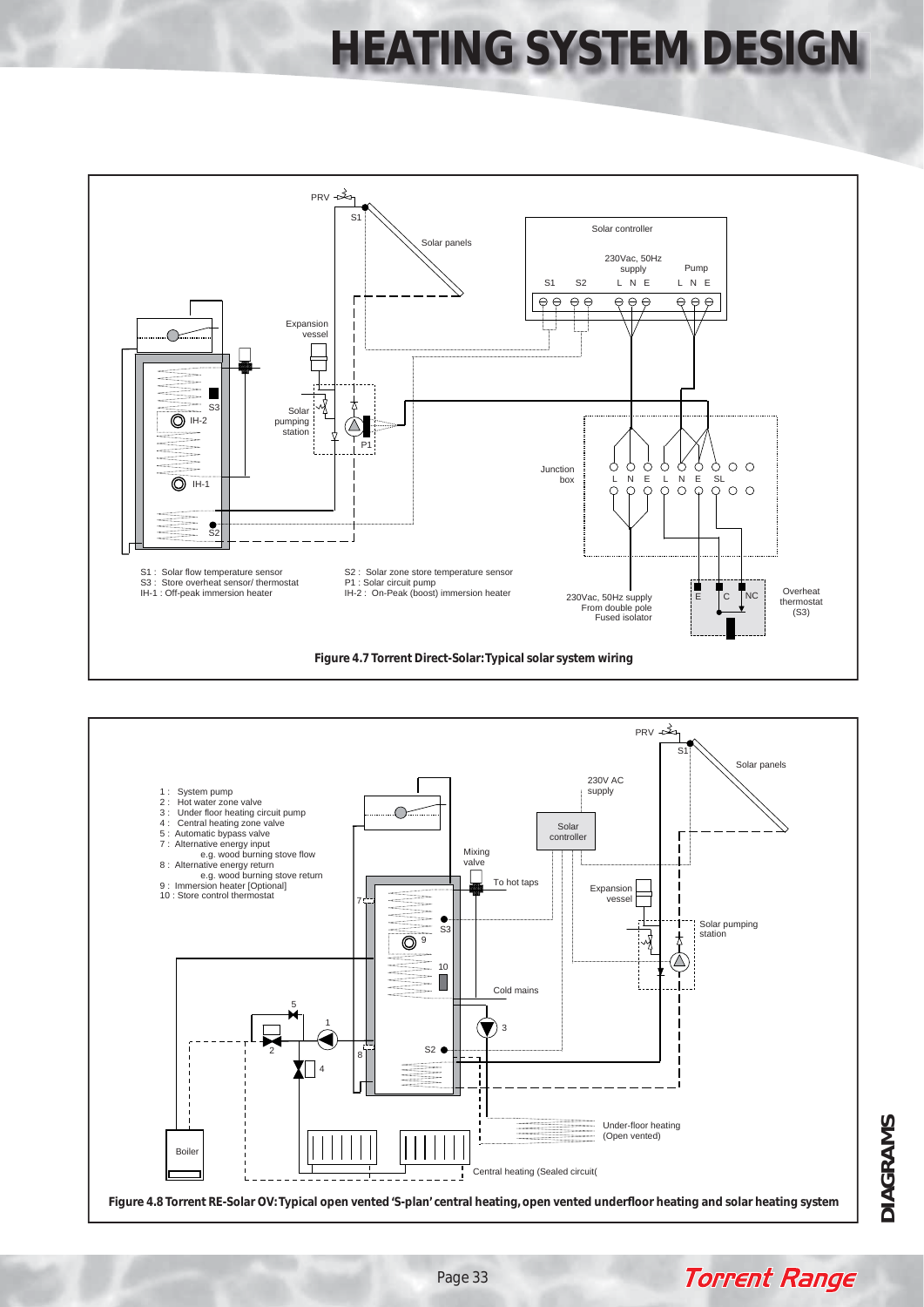

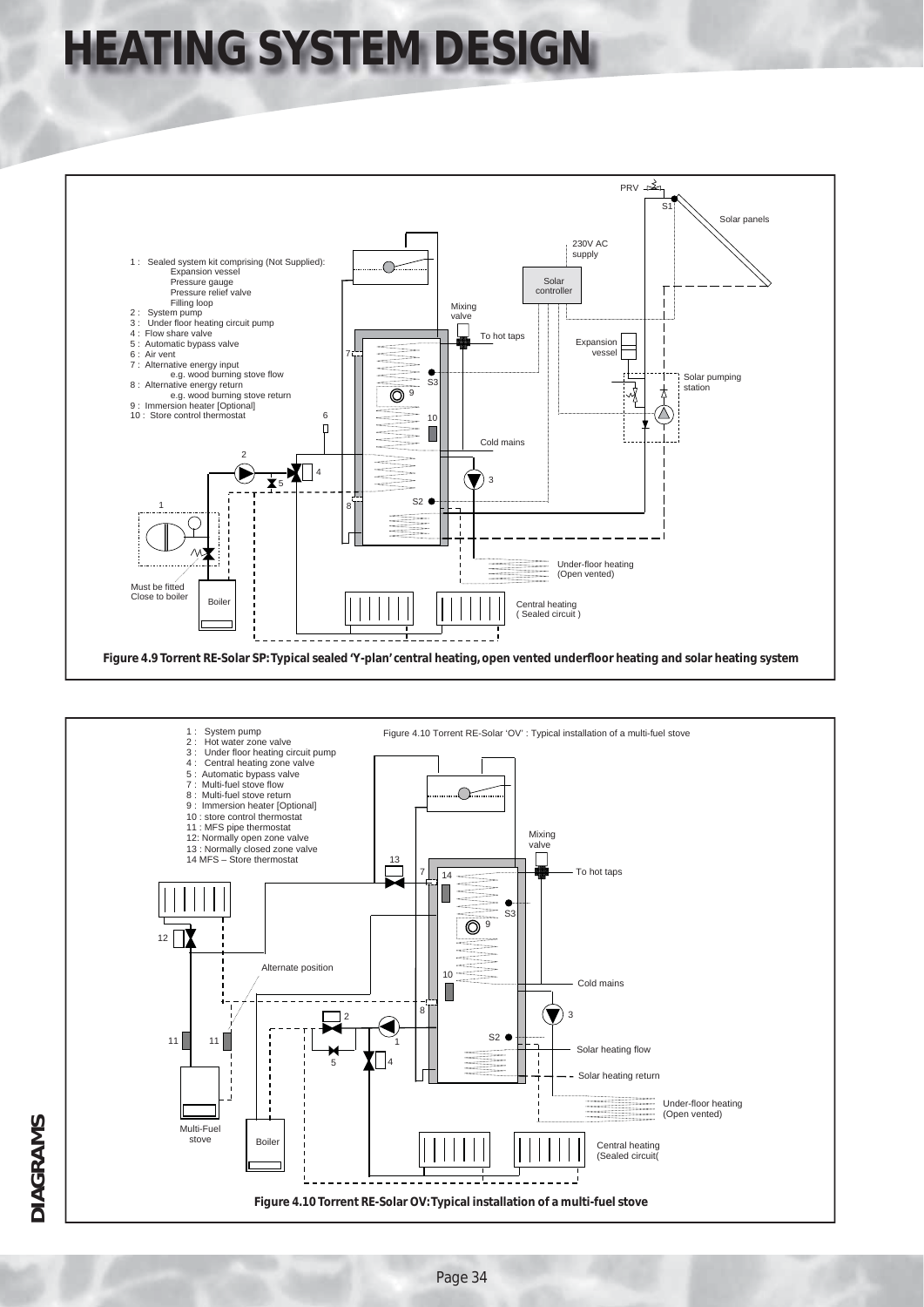### **5.1 GENERAL ( FOR ALL TYPES AND MODELS )**

(a) All Torrent models are designed to be installed in an airing cupboard and the relevant minimum dimensions are given in technical data tables in section 2. The maintenance access is to the front and top of the appliance and this should be considered when positioning the appliance in the cupboard.

The floor of the cupboard needs to be level and even and capable of supporting the weight of the appliance when full (see technical data tables in section 2.0 or the data badge on the appliance).

- (b) The cupboard temperatures will normally be slightly higher than in a conventional system and the design of the cupboard and the door will need to be take this into account. No ventilation is normally required to the cupboard.
- (c) The appliance should be handled carefully to avoid damage. The recommended method is: -
	- When lifting the unit work with someone of similar build and height if possible
	- Choose one person to call the signals.
	- Lift from the hips at the same time, then raise the unit to the desired level.
	- Move smoothly in unison.
	- Larger units may require a team lift.

Although the recommended method is provided below, any manual handling/lifting operations will need to comply with the requirements of the *'Manual Handling Operations Regulations'* issued by H.S.E. (See appendix B).

(d) It is envisaged that the F&E cistern will be located in the same cupboard as the Torrent. However if it is necessary to locate the cistern in a roof space or on a higher floor then it must not be fitted more than 6m above the base of the Torrent. If the feed and expansion cistern is installed in a roof space (or unheated part of the dwelling), then any pipework and the feed and expansion cistern will need to be adequately insulated to protect against frost damage.

The F&E tank supplied will not be large enough for all stores/systems listed in the manual. It will be necessary to couple two together or replace with a larger tank in certain circumstances. We leave this to the installer to calculate because we do not know the capacities of multi-fuel boilers etc.

- (e) In all Torrent models (even when the heating system is sealed), the thermal store is open vented and therefore the installer must fit the feed and open vent pipes ensuring continuous rise on the open vent. Combined cold feed and vent pipe arrangements must not be used and no valves should be used in the safety open vent pipe which must be minimum of 22mm copper pipe or equivalent.
- (f) The overflow/warning pipe shall have a continuous fall, be fitted to discharge clear of the building and be sited so that any overflow can be easily observed. It shall also be installed in a size and material suitable for use with heating feed and expansion cisterns in accordance with BS 5449 and should not have any other connections to it.
- (g) The domestic hot water circuit contains its own expansion chamber within the thermal store but it is important not to have non-return valve down stream of the Torrent (store) so that there is a expansion route to a ball valve if needed (see figure 3.1, section 3).

**Torrent Range**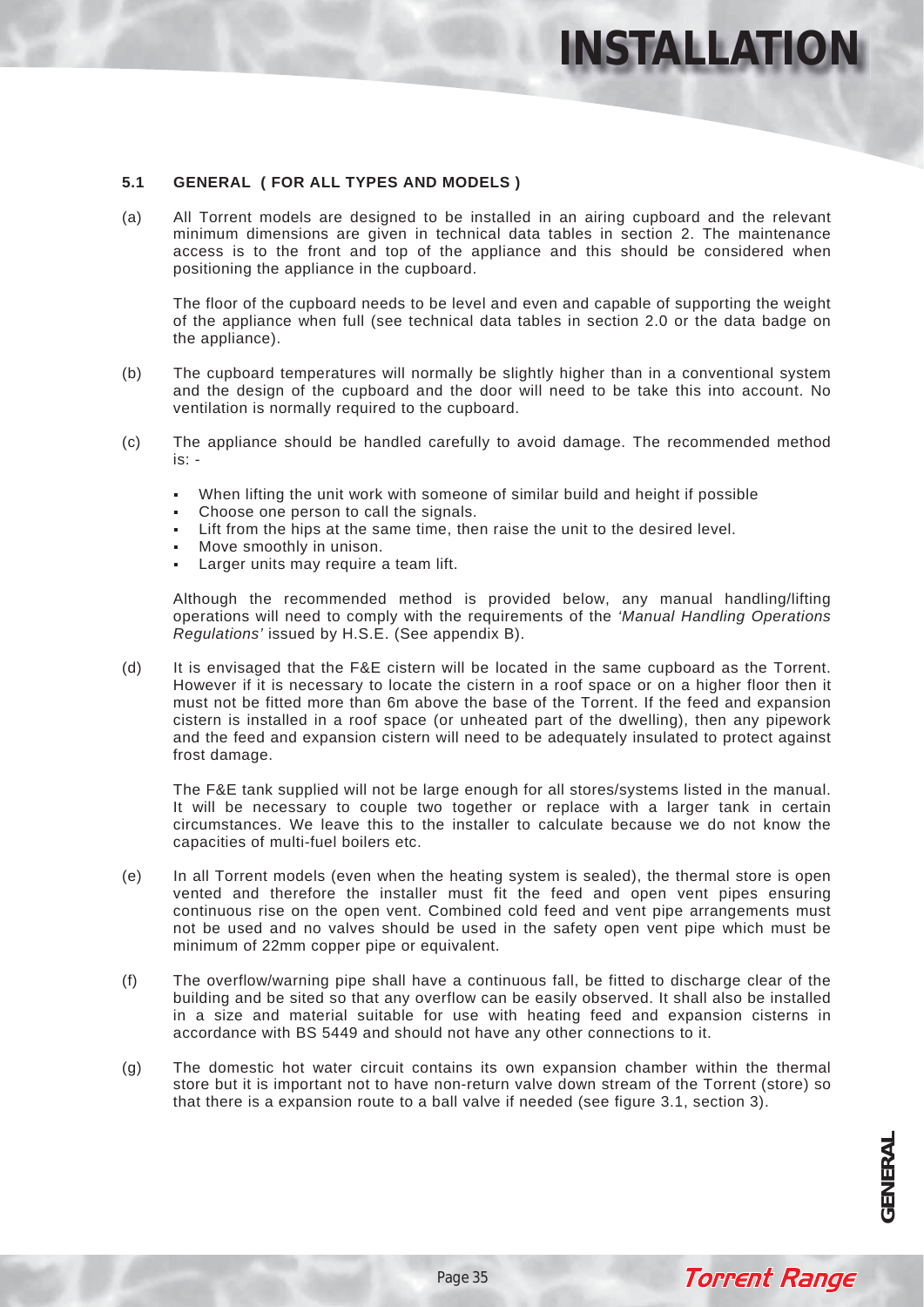### **5.2 TORRENT DIRECT**

- (a) The Torrent Direct is supplied with two 3kW immersion heaters and has been designed to generally operate with an off-peak supply. The lower immersion heater heats the whole of the store and is normally connected to the off-peak supply. The top immersion heater heats the top of the store and this is connected to the unrestricted on-peak supply and is switched manually by the householder when required using the off-peak controller.
- (b) The schematic arrangement of the wiring for the Torrent Direct is shown in figure 4.1. The whole of the electrical installation shall be designed and installed by a competent person fully in accordance with the latest edition of the *'Requirements for Electrical Installations,*
- (c) It is important to ensure that the primary store is filled and vented before switching on the immersion heaters. Even if the water is available at the hot and cold taps, it does not necessarily follow that the store has water in it. Please check the feed and expansion cistern).

### **5.3 TORRENT INDIRECT and TORRENT RE-Solar**

- (a) The design requirements for the open vented and sealed heating systems are described in section 4 of this document and the system should be installed according to these guide lines and the guidance notes supplied with other relevant heating equipment being installed.
- (b) If the optional immersion heater is fitted to the Torrent, then wiring to it must be in accordance with the relevant IEE Wiring regulations and the circuit must be protected by a suitable fuse and a double pole isolating switch.
- (c) Both Torrent Indirect and Torrent RE-Solar ('OV' and 'SP') models can be installed and wired using either 'Y' Plan, 'S' Plan control systems. Also the 'OV' models can be installed and wired using separate pumps for space heating and boiler circuits. The example wiring diagrams are included in this manual for guidance are listed below.
	- Figure 5.1 : Example wiring diagram for a 'Y' Plan heating system for the Torrent Indirect 'OV' and 'SP' models.
	- Figure 5.2 : Example wiring diagram for a 'S' Plan heating system for the Torrent Indirect 'OV' and 'SP' models.
	- Figure 5.3 : Example wiring diagram for a 'Y' Plan central heating system and typical solar heating system for the Torrent RE-solar 'OV' and 'SP' models.
	- Figure 5.4 : Example wiring diagram for a 'S' Plan central heating system and typical solar heating system for the Torrent RE-solar 'OV' and 'SP' models.
	- Figure 5.5 : Example wiring diagram for a 'Y' Plan central heating system and multifuel stove the Torrent RE-solar 'OV' and 'SP' models.
	- Figure 5.6 : Example wiring diagram for a 'S' Plan central heating system and multifuel stove the Torrent RE-solar 'OV' and 'SP' models.

The heating system electrical wiring shall be designed and installed by a competent person fully in accordance with the latest edition of the *'Requirements for Electrical Installations.*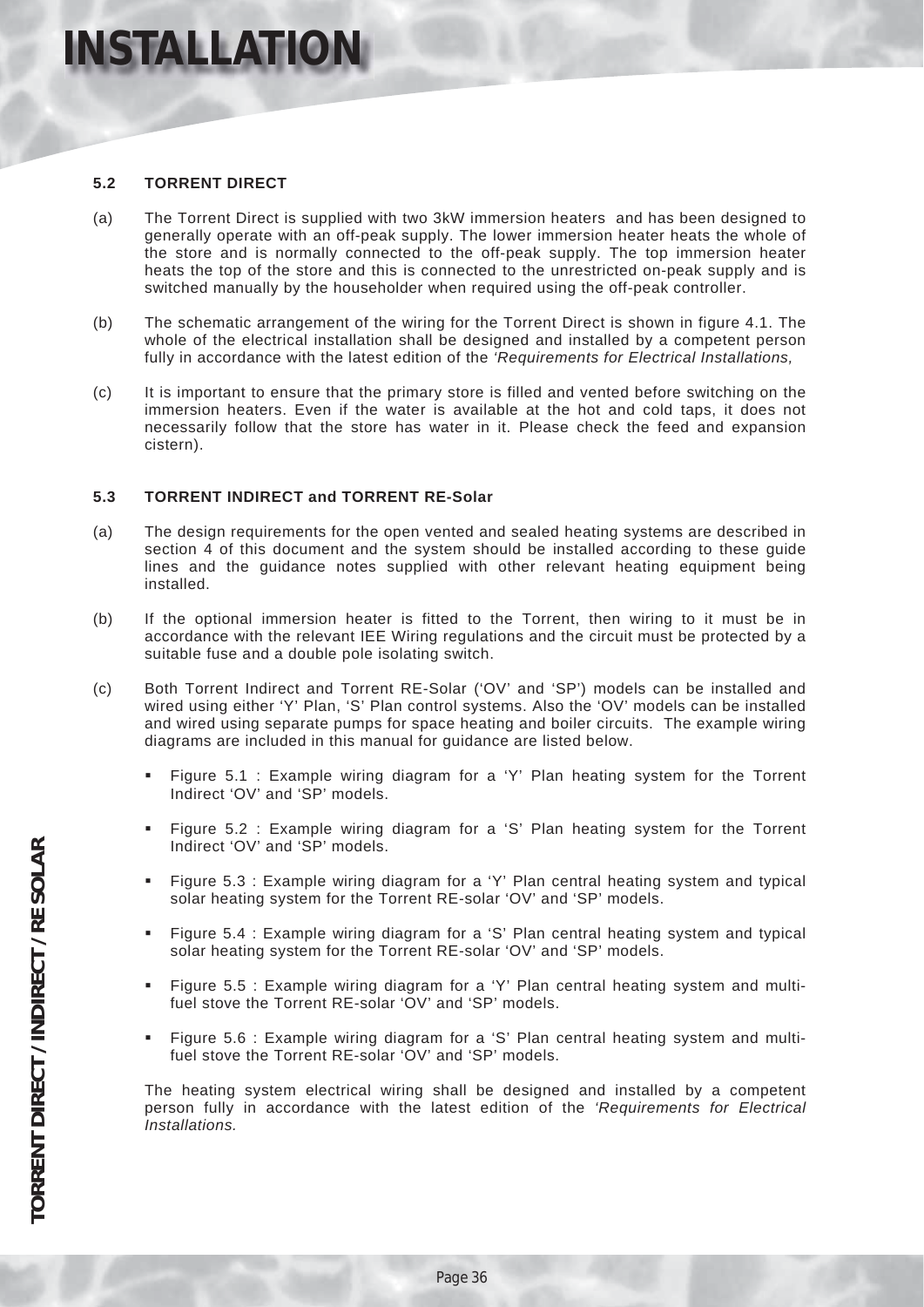**INSTALLATIO** 

(d) It is important to ensure that both the primary store and the system are filled and vented before switching on the boiler and the immersion heater (if fitted). Even if the water is available at the hot and cold taps, it does not necessarily follow that the store has water in it. Please check the feed and expansion cistern).

### **5.4 SOLAR HEATING SYSTEM ( Torrent RE-Solar and Torrent Direct-Solar )**

- (a) The generic requirements for a solar heating system are described in sections 3.6. The installation of a solar thermal system should be in accordance with these guidelines and the system manufacturers instructions.
- (b) Typical generic solar system configurations are shown in figures 3.8 3.10 and generic controls and wiring diagrams are shown in figures  $4.4 - 4.6$  for guidance only. The solar heating system and the associated controls should be planned and installed following manufacturers instructions.
- (c) It is advisable that an overheat protection device is fitted to limit the store temperature exceeding 85°C from solar gains during stagnant conditions. A method of achieving this is shown in the appropriate wiring diagram.
- (d) It is advisable that a boiler hold-off device is fitted to maximise the utilisation of solar energy by limiting the unnecessary operation of the boiler. A method of achieving this is shown in the appropriate wiring diagram.

### **5.5 OTHER ALTERNATIVE ENERGY SOURCES (e.g. Wood burning stove)**

- (a) The Torrent RE-Solar models have provision for connecting other alternative energy sources such as AGA or Wood burning stove in conjunction with a heat leak radiator system.
- (b) Although the thermal store is open vented and hence inherently safe, a heat leak system must be provided to prevent the possibility of boiling temperatures being reached in the thermal store.

This is normally achieved by providing a suitable pipe thermostat on the alternative energy heat source flow pipe which is set at approximately  $85 - 90^{\circ}$ C and wired so that when this temperature is reached, the heating pump/zone valve will operate to allow excess heat to be dissipated via the heat leakage radiator circuit. Alternatively a second thermostat can be provided in the thermal store to activate the pump but this must be ordered with the store.

(c) Alternative energy source should be installed and piped so that it conforms to the manufacturers instructions.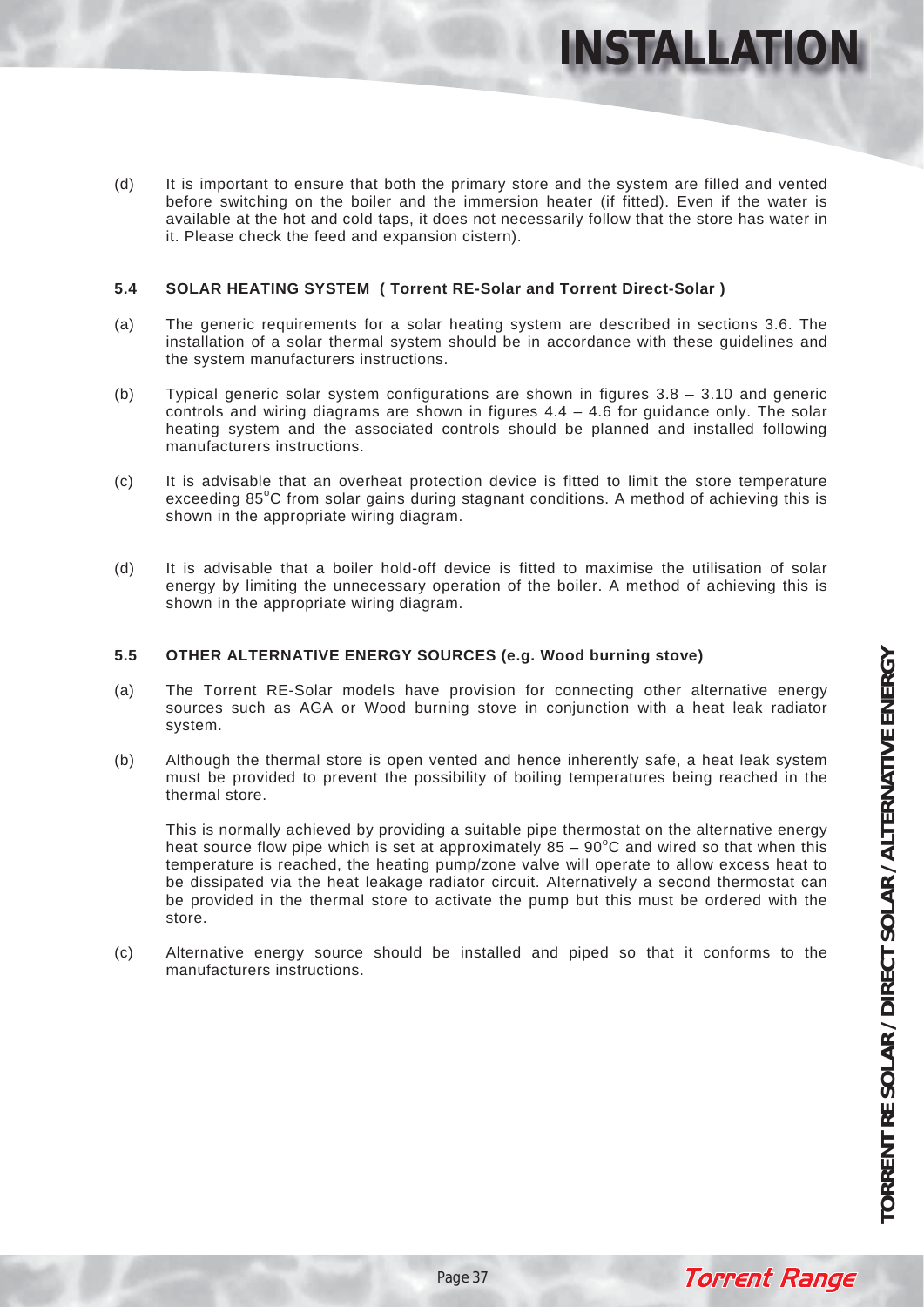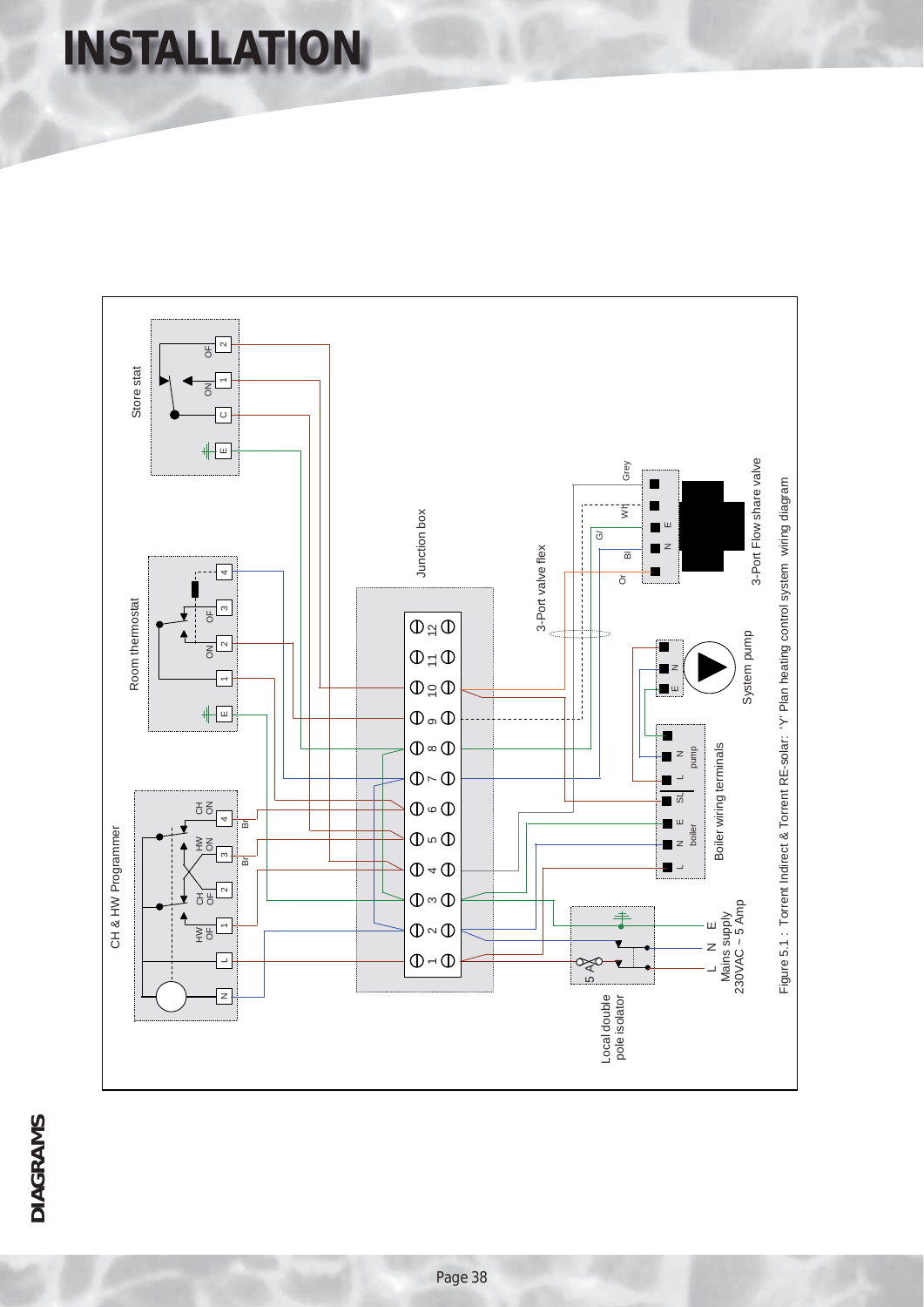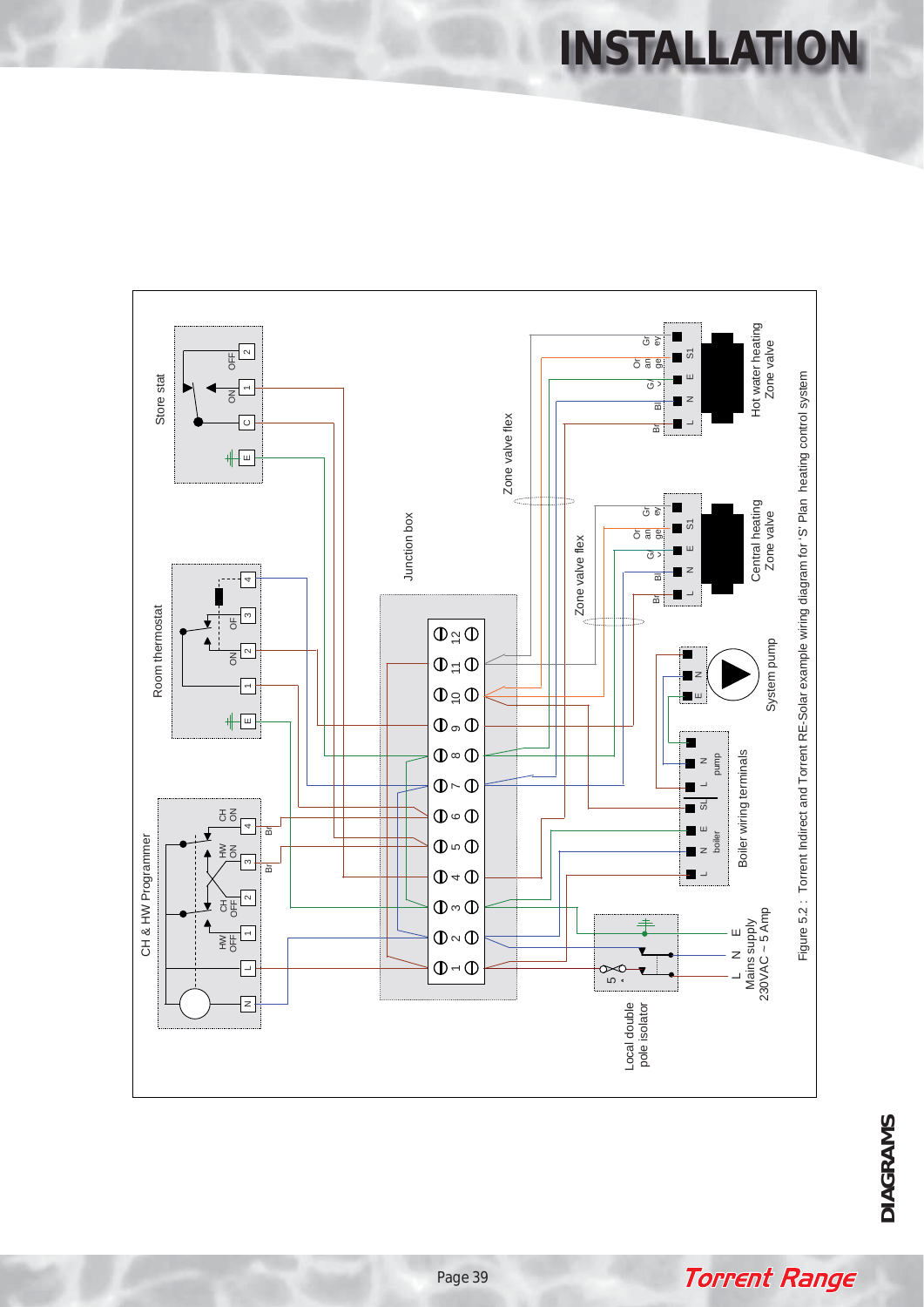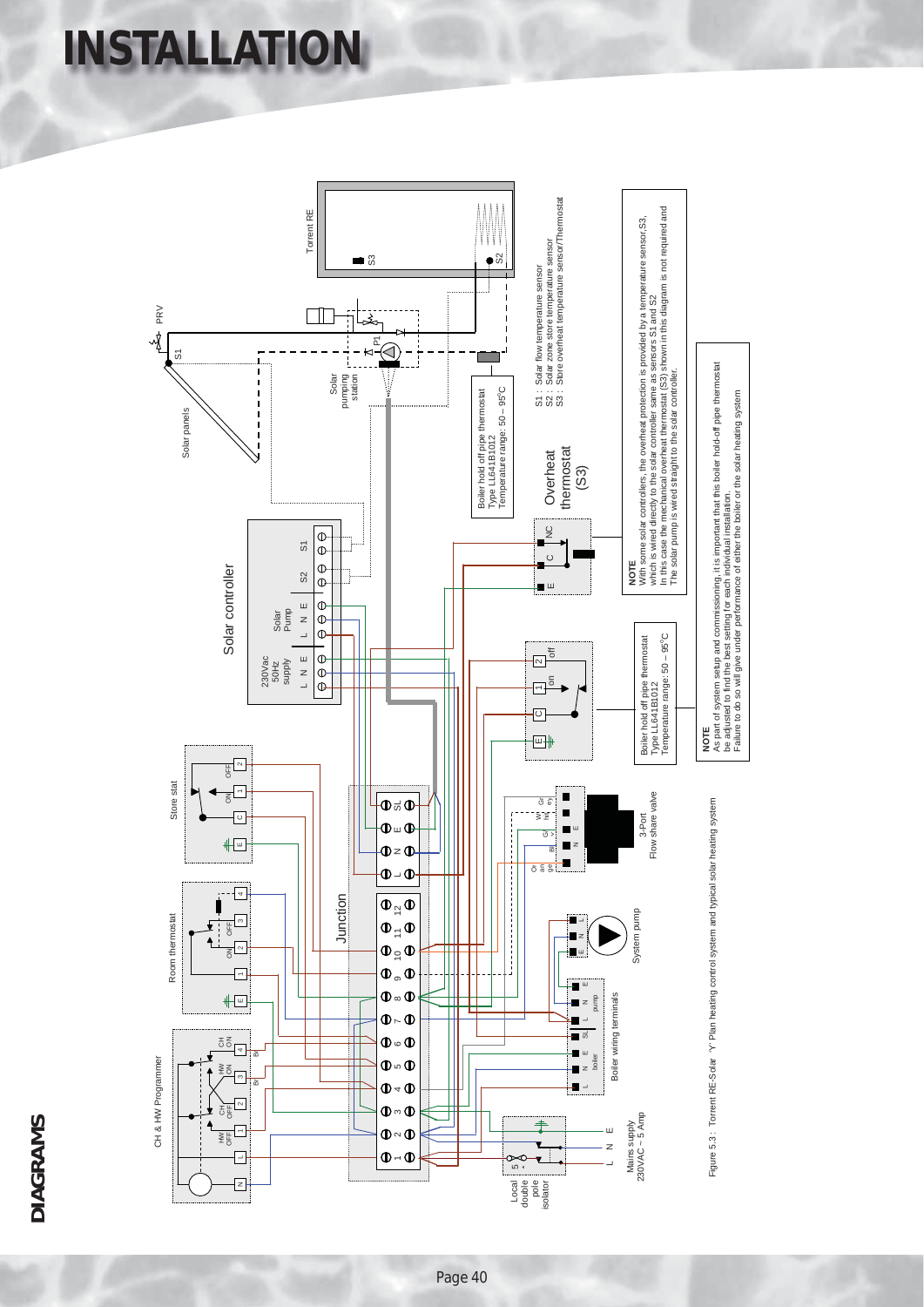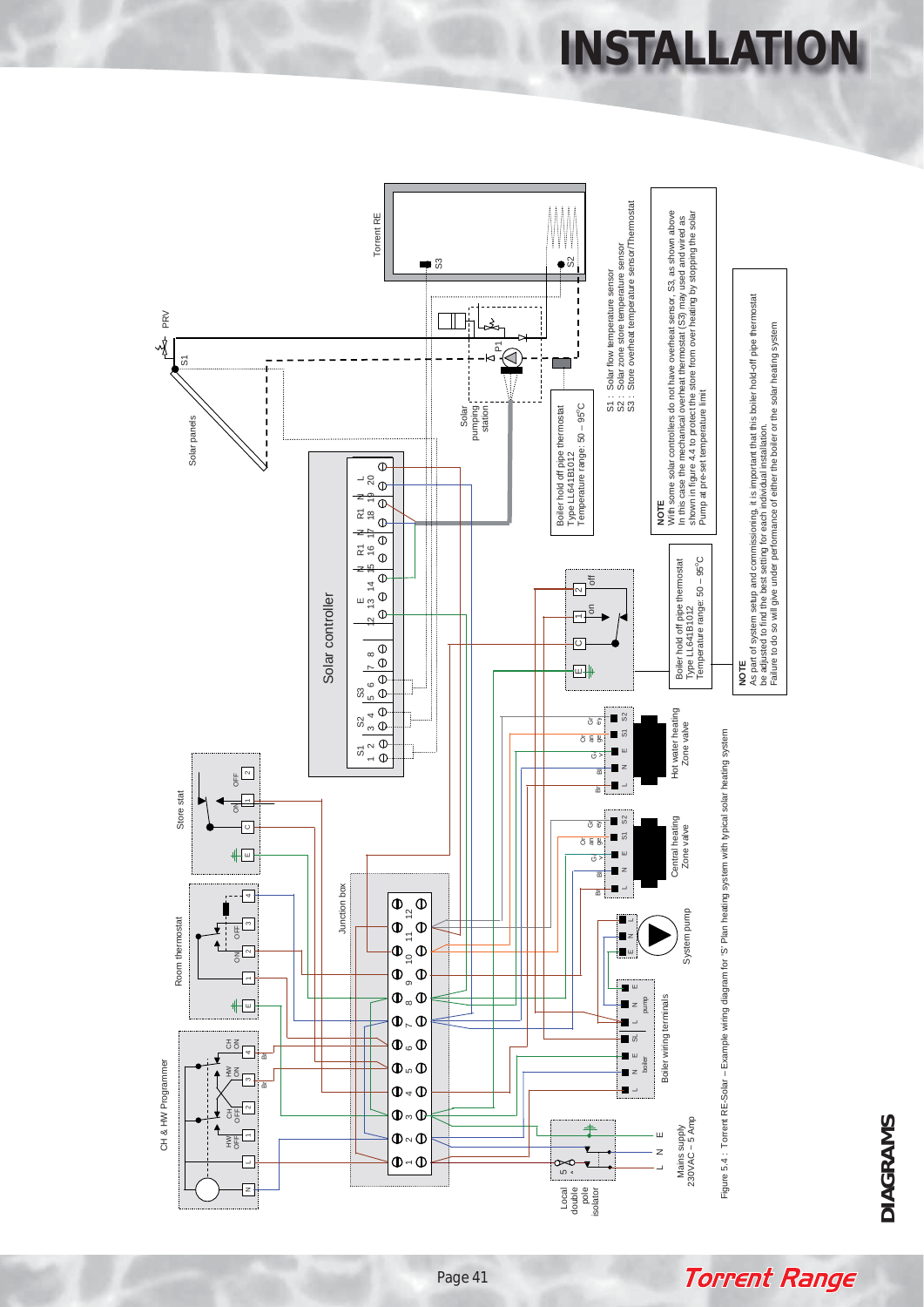# **DIAGRAMS DIAGRAMS**



**INSTALLATION**



NOTES:

- MFS thermostats (CT1 and CT2): NC= Contact breaks on temperature rise, NO = Contact makes on temperature rise MFS thermostats (CT1 and CT2): Store control thermostat (CT3):
	- When CT1 is cold i.e. MFS is not operating:
- Central heating and domestic hot water heating demand supplied by an open vented gas/oil boiler and solar thermal system • When CT1 is cold i.e. MFS is not operating: Central heating and domestic hot water heating demand supplied by an open vented gas/oil boiler and solar thermal system • Store control thermostat (CT3) : NC= Contact breaks on temperature rise, NO = Contact makes on temperature rise NC= Contact breaks on temperature rise, NO = Contact makes on temperature rise

NC= Contact breaks on temperature rise, NO = Contact makes on temperature rise

- Central heating and domestic hot water heating demand supplied by an open vented Multi Fuel Stove and solar • When CT1 is hot i.e. MFS is operating: Central heating and domestic hot water heating demand supplied by an open vented Multi Fuel Stove and solar When CT1 is hot i.e. MFS is operating: hermal system thermal system
	- Solar energy: To maximise utilisation of solar energy, the operation of the boiler can be held off by using the HW channel of the programmer. Solar energy: To maximise utilisation of solar energy, the operation of the boiler can be held off by using the HW channel of the programmer.
		- Solar energy: Solar system controls are not shown in this wiring arrangement • Solar energy: Solar system controls are not shown in this wiring arrangement
- The MFS pipe thermostat, CT1: It should be located close to the MFS on either flow or return pipe depending upon the system design and operating conditions It should be located close to the MFS on either flow or return pipe depending upon the system design and operating conditions The MFS pipe thermostat, CT1:
	- It can be replaced with a single pole change over switch to select boiler or MFS as a heat source • The MFS pipe thermostat, CT1: It can be replaced with a single pole change over switch to select boiler or MFS as a heat source The MFS pipe thermostat, CT1: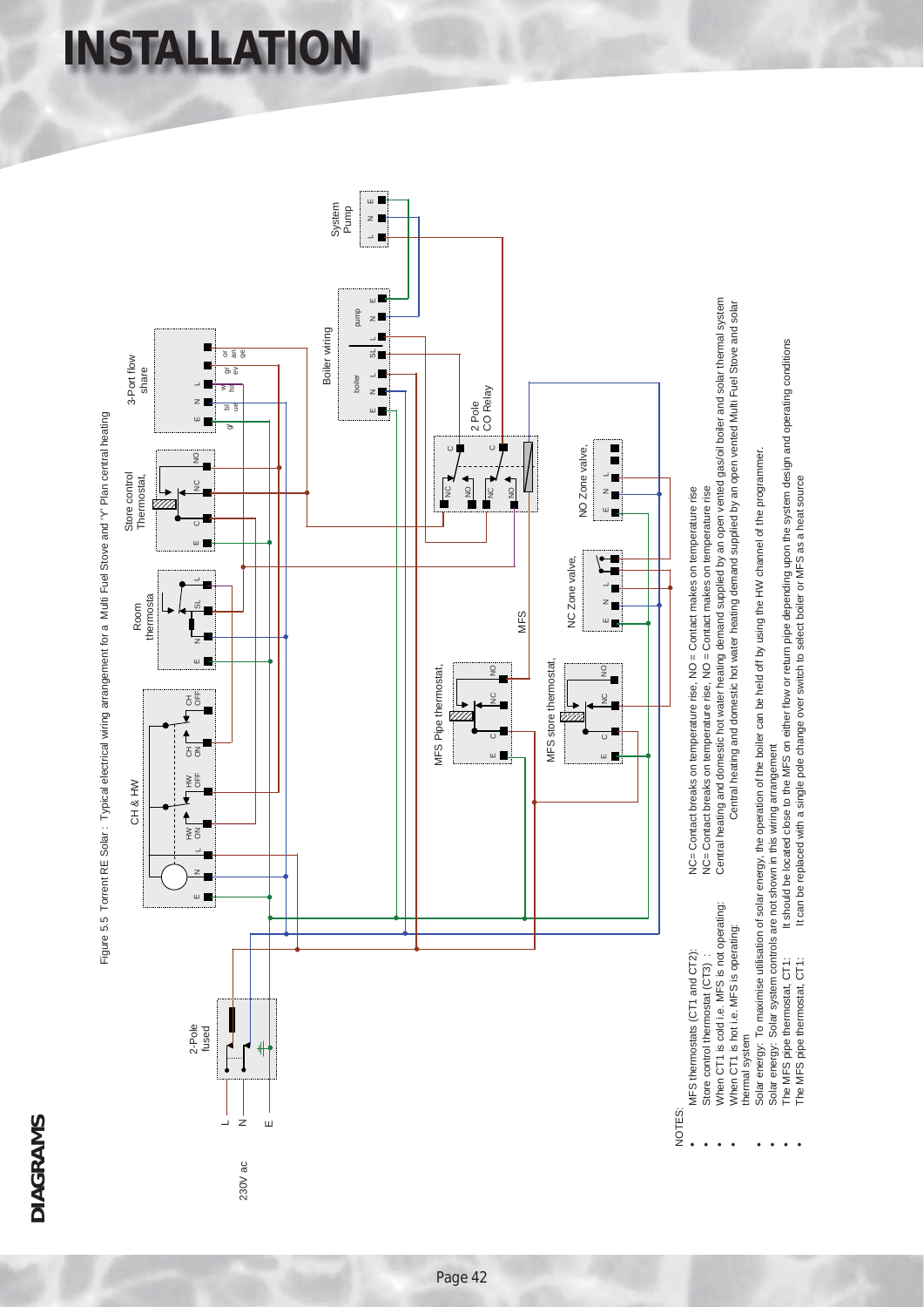**DIAGRAMS DIAGRAMS**

**Torrent Range** 



Figure 5.6 Torrent RE - Solar : Typical electrical wiring arrangement for a Multi Fuel Stove and 'S' Plan central heating system Figure 5.6 Torrent RE - Solar : Typical electrical wiring arrangement for a Multi Fuel Stove and 'S' Plan central heating system **INSTALLATION**

Page 43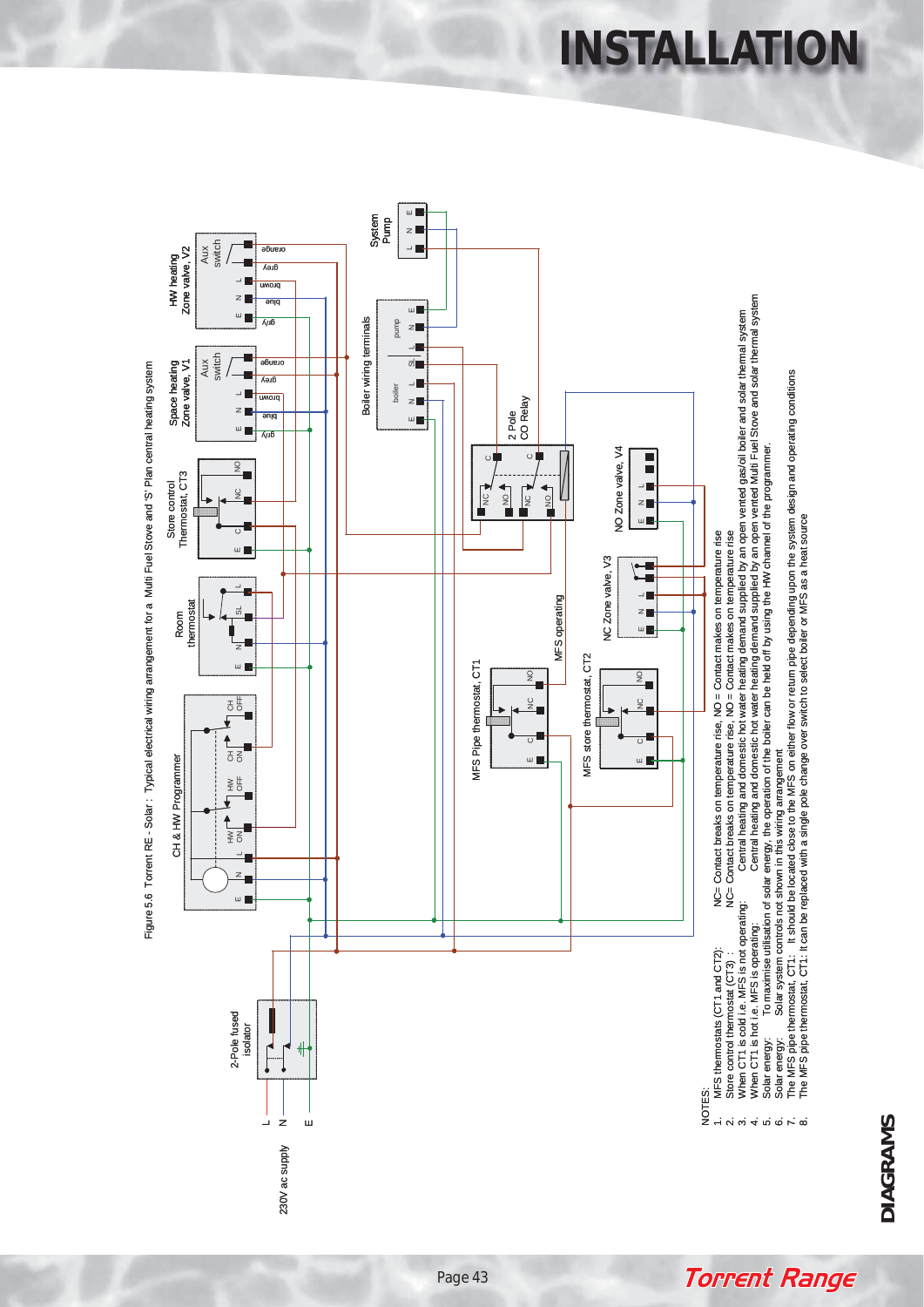### **OMMISSIONING**

### **6.1 TORRENT DIRECT MODELS**

(a) Ensure that the thermal store is filled with water to the water level mark inside the feed and expansion cistern and the ball valve (if fitted) is adjusted correctly.

If the ball valve is fitted turn down the service valve once the system is finally filled to the point where the warning/overflow pipe will cope with the discharge arising from a ball valve failure.

- (b) Switch the immersion heater on and allow the store to heat up to full temperature (typically  $75 - 77^{\circ}$ C).
- (c) When the store has been fully charged, open the nearest hot tap and check that the mixing valve at the Torrent unit is delivering the desired temperature of  $55\pm5^{\circ}$ C which is a factory set value. Adjust if necessary to suit individual requirements.
- (d) Instruct the occupant on how to use the off-peak timer (if fitted) and the appliance.
- (e) Fill in and sign the 'Benchmark' document and leave it and the appliance manual at suitable place near the appliance.
- (f) **Electrician/Installer**: *Please note that the water at the hot tap does not indicate that the Torrent is full. Check that there is water in the feed and expansion cistern before switching on the immersion heaters. Dry firing the elements will cause premature failure which is not covered by our warranty*.

### **6.2 NON-ELECTRIC TORRENT MODELS**

- (a) Open the incoming stop valve and fill the domestic hot water system. For open vented heating system, fill the whole of the primary heating system and the thermal store with potable water through the feed and expansion cistern. For sealed heating system fill the thermal store with potable water through the feed and expansion cistern and the heating system to the design pressure using the filling loop.
- (b) Check the water level in the feed and expansion cistern and adjust the ball valve if necessary. Check the whole of the primary heating an domestic hot and cold distribution system, including the Torrent for leaks.
- (c) It is essential that all systems function properly for optimum performance and to achieve this:-
	- The primary system should be commissioned in accordance with good practice and generally in accordance with the requirements of BS 6798, BS 5449 and BS 7593. Full details of the requirements are given in PAS 33:1999 under section 10 Commissioning.
	- The boiler manufacturers instructions should be followed during the commissioning phase.
	- If solar thermal system is fitted it should be commissioned as per manufacturers instructions.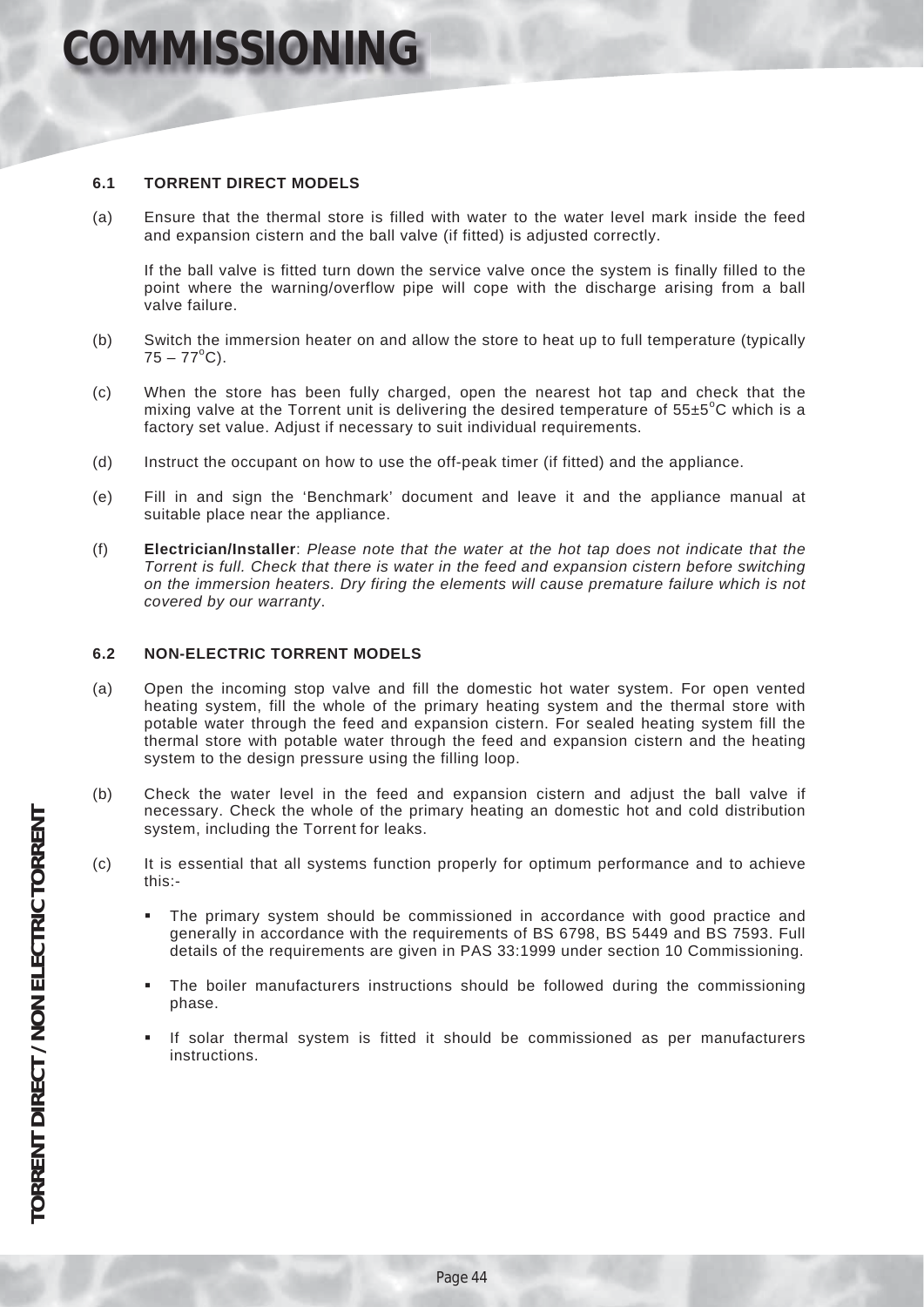### **COMMISSIONING**

- When using either cleansing or corrosion inhibitor chemical, the manufactures instructions must be followed.
- (d) When determining the quantities for cleanser required, the volume of the Torrent should be added to the water content of the primary system. Although the Torrent has no special water treatment requirements, the radiators and other parts of the circuit will require the application of a scale and corrosion inhibitor.
- (e) If it is proposed to 'powerflush' the heating system we would recommend that the Torrent is isolated from the heating system being cleaned. Failure to do so could seriously damage the unit. If in doubt please contact our Technical Helpline on 01253 474584.
	- Fill the system and flush cold and then refill and vent the system.
	- Add cleanser such as Fernox Superfloc or sentinel X300 to ensure that flux residues and the installation debris are removed from the system.
	- **Ensure that the store thermostat is set at**  $75^{\circ}$ **C and the boiler thermostat is set at its** maximum. Set the boiler/system pump to give temperature difference across the boiler between  $8 - 15^{\circ}$ C.
	- Switch on the system and to ensure full cleansing, circulation to all parts of the system should continue for a minimum of 1 hour.
	- Flush the system hot having checked that there is no overflow or leaks when the system is up to temperature.
	- Refill and vent the system and add appropriate amount of scale inhibitor, such as Fernox MB1 or Sentinel X100.
- (f) Set the boiler temperature to maximum and with the central heating off, let the system (i.e. store) heat up (Approximately  $1 - 2$  hours). When the store is up to temperature (75 -77<sup>o</sup> C):
	- open the nearest hot tap and check that the mixing valve at the Torrent unit is delivering the desired temperature of  $55\pm5^{\circ}$ C which is a factory set value. Adjust if necessary to suit individual requirements.
	- Check that the space heating system controls (e.g. programmer, room thermostat) are functioning correctly.
- (g) Switch off space heating system and ensure that the store thermostat is set to  $70^{\circ}$ C and the boiler thermostat is set to maximum.
- (h) Re-fire the boiler by running a little water and wait for the boiler to switch off. Check that there is no live supply from the store thermostat i.e. it is satisfied.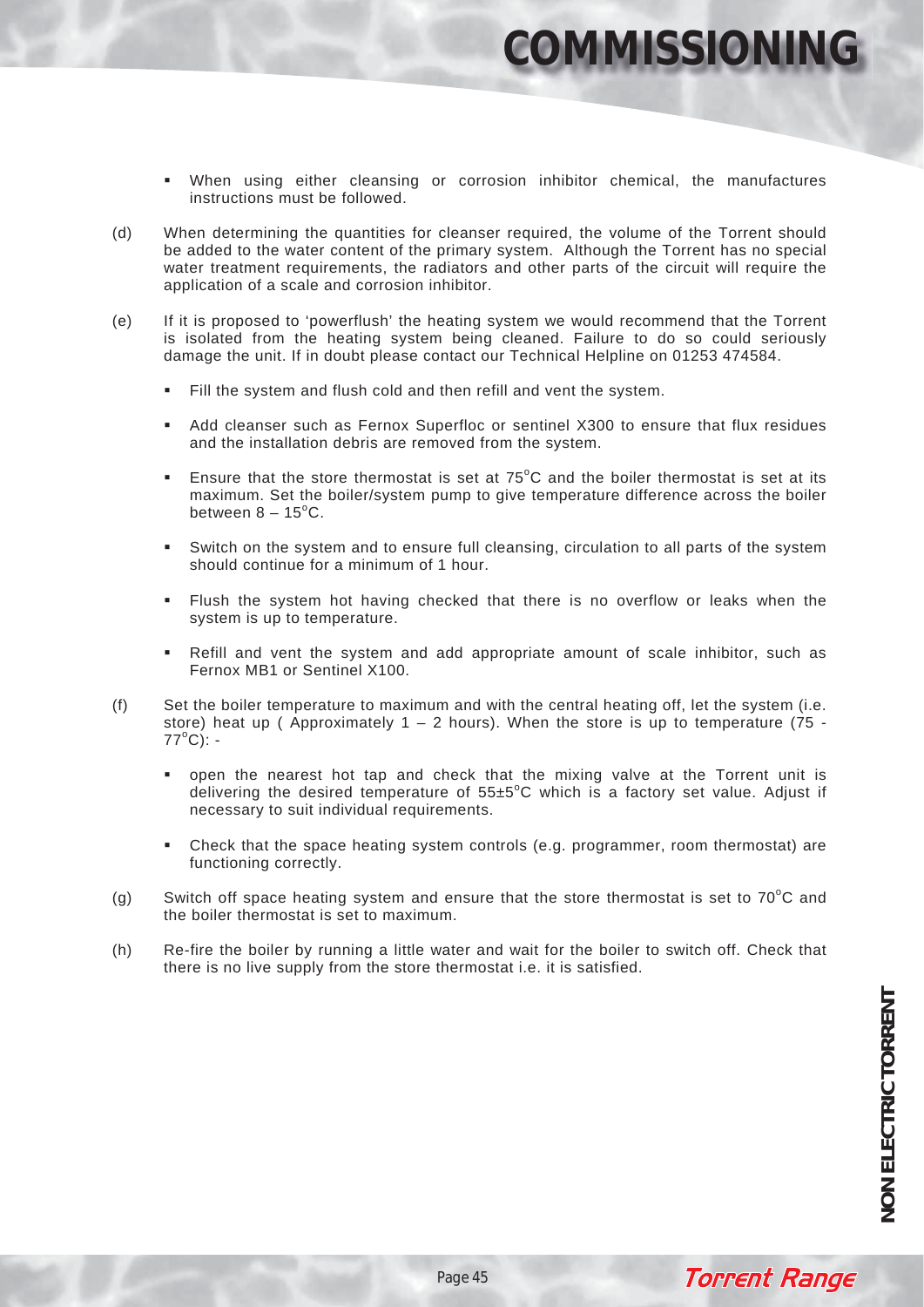## **MMISSIONING**

- **DO** Check the incoming mains water pressure. If it exceeds 3.5 bar at any point in the 24 hour cycle then a pressure limiting valve set at 3.5 bar should be fitted where the cold supply enters the property.
- **DO** Check that all connections are in accordance with the labelling on the thermal store.
- **DO** Fill the cistern manually or adjust the ballvalve so that the water in the F & E cistern is set to the correct level.
- **DO** Restrict the ballvalve fill rate when full so that the overflow pipe can cope with the fill rate in the event of a ballvalve failure.
- **DO** Make sure there is adequate clearance above the F & E cistern to service the valve.
- **DO** Ensure that range-rated appliances are set **to the specified design heat input and the boiler thermostat is set to maximum for all boilers.**
- **DO**  Ensure that the water level in the expansion cistern is at least 250mm above the highest point on the radiator circuit and satisfies the boiler head required.
- **DO** Insulate any exposed pipework in the Torrent cupboard.
- **DO** Plumb the overflow warning pipe in 20mm minimum internal diameter tubing to discharge in a conspicuous external position, using high temperature uPVC or copper.
- **DO** Check the pump setting. This should be set as high as possible (consistent with not creating noise) so as to give a small temperature difference across the boiler, i.e. not greater than 11°C.
- **DON'T** Use a combined feed and vent on Torrent indirect installations.
- **DON'T** Use tube smaller than 28mm between boiler and Torrent when the boiler exceeds 60,000 Btu (17kW) output.
- **DON'T** Use dipped flow and return pipes between boiler and Torrent unless the boiler is fitted with an overheat switch.
- **DON'T** place any clothing or other combustible materials against or on top of this appliance.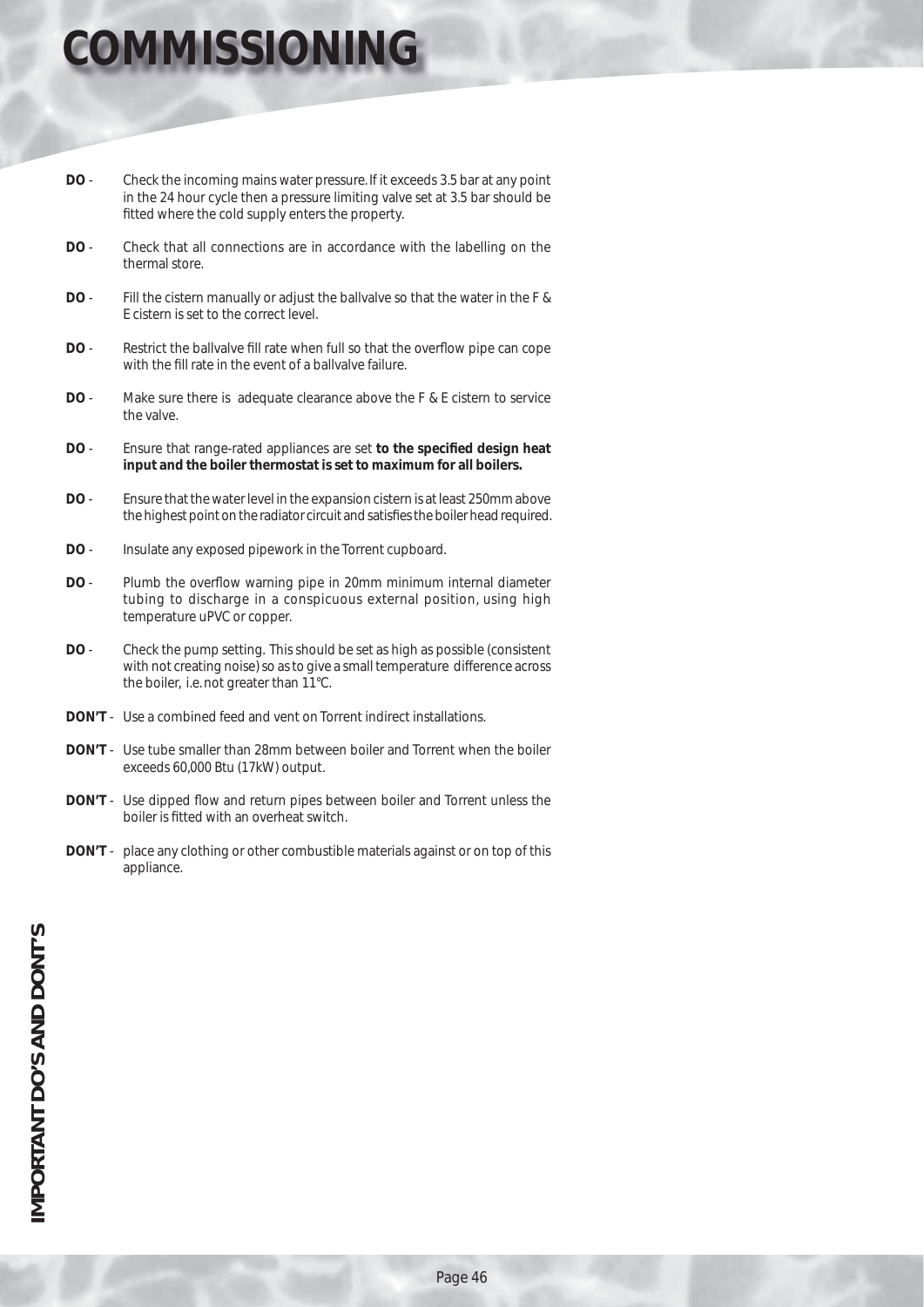# **SERVICIN**

In situations where scale inhibitors have not been fitted and the hot water service has deteriorated a Torrent can be descaled very easily with equipment available from Gledhill.

You can now do the whole job easily and efficiently on site - and do it under the hour.

The operation is carried by a VORTEX DECALOMAT-3 Descaling Unit which removes the scale chemically. By simply replacing the thermostatic mixing valve on the hot water outlet with the special adaptor valve supplied, descaling solution is pumped through the secondary coil (see figure 7). After approximately 45 minutes the job is done and the mixer valve is put back in place. The solution is made up of 2kg of either Sentinel ScaleClean or Fernox DS-3 descaling powder dissolved in 20 litres of water (preferably warm but not exceeding 70°C). The powders are manufactured with a colour indicator which changes as the active ingredients are used up.

### **TO DESCALE TORRENT USING DECALOMAT-3**

- 1. Before descaling turn the boiler off and run the hot water tap until the thermal store is below 40°C.
- 2. Turn off the mains water supply at stop tap supplying the Torrent.
- 3. Open a hot tap on the hot water system.
- 4. Break the three unions securing the Oventrop mixing valve to the Torrent and remove the Oventrop mixing valve making sure a container is in place to collect spillage.
- 5. Attach the adaptor to the Torrent two unions and washers.
- 6. Close all hot taps on the DHW system.

### **TO CHARGE DECALOMAT-3**

- 7. Unscrew the large cap adjacent to the carrying handle.
- 8. Make sure that the hoses are connected together with the brass nipple.
- 9. Partly fill the Decalomat-3 with 20 litres of Sentinel ScaleClean solution or Fernox DS-3 solution (the solution should be 2kg of powder dissolved in water).

#### **Note: This solution is ACIDIC and MUST be handled with CARE. It is a wise precaution to do the mixing, fi lling and emptying outside the premises.**

Observe the manufacturers handling instructions.

- 10. Replace the filling cap on the Decalomat-3.
- 11. Break the joint between the hose (keeping both hoses above the level of the Decalomat-3) retaining the brass joining piece.
- 12. Attach the hoses to the adaptor (ensure that the unions are finger tight on the ¾" BSP male connectors to the adaptor).
- 13. Loosen the filling cap on the Decalomat-3 to allow carbon dioxide formed in the descaling process to escape.
- 14. Plug the Decalomat-3 to a 240V 50Hz electric supply. The pump in the Decalomat will now circulate the coloured descaling solution through the heat exchanger coil of the Torrent. Depending on the degree of scale formation within the coil, the following may be observed:-

#### **WITH SENTINEL SCALECLEEN**

- 1. The red solution will be observed in one of the transparent plastic tubes, foam and an orange/yellow liquid may be seen in the other tube.
- 2. Flow of the red liquid may initially be intermittent due to:
- a. Gas formation in the coil as the Sentinel ScaleCleen attacks the scale.
- b. Degree of blockage this stage may exist for about half an hour.
- 3. Continuous flow will begin with the red Sentinel ScaleCleen solution in one pipe and a foaming solution in the other.
- 4. If after some time, the colour in both pipes has turned to yellow (no gas bubbles are observed), the Sentinel ScaleCleen is now exhausted and requires changing.
- 5. When the solution in both tubes remains red or orange and no gas bubbles are observed, the coil has been descaled.

### **WITH FERNOX DS-3**

- 1. The yellow solution will be observed in one of the transparent plastic tubes, foam and a greenish blue liquid may be seen in the other tube.
- 2. Flow of the yellow liquid may initially be intermittent due to:
- a. Gas formation in the coil as the Fernox DS-3 attacks the scale.
- b. Degree of blockage this stage may exist for about half an hour.
- 3. Continuous flow will begin with the yellow Fernox DS-3 solution in one pipe and a foaming solution in the other.
- 4. If after some time, the colour in both pipes has turned to green (no gas bubbles are observed), the Fernox DS-3 is now exhausted and requires changing.
- 5. When the solution in both tubes is still yellow and no gas bubbles are observed, the coil has been descaled.

### **TO REMOVE DECALOMAT-3**

- 1. Unplug Decalomat-3 from electrical supply.
- 2. Tighten the filling cap on the Decalomat 3.
- 3. Remove the two hoses from the adaptor.
- 4. Join the hoses with brass connector piece.
- 5. Remove adaptor.
- 6. Replace Oventrop mixing valve **ensuring that it is the correct way round.**
- 7. Open a hot tap preferably to a porcelain sink.
- 8. Turn on the mains water supply to Torrent.
- 9. Allow the system to flush via the open hot tap for some minutes, then flush out system at each hot tap.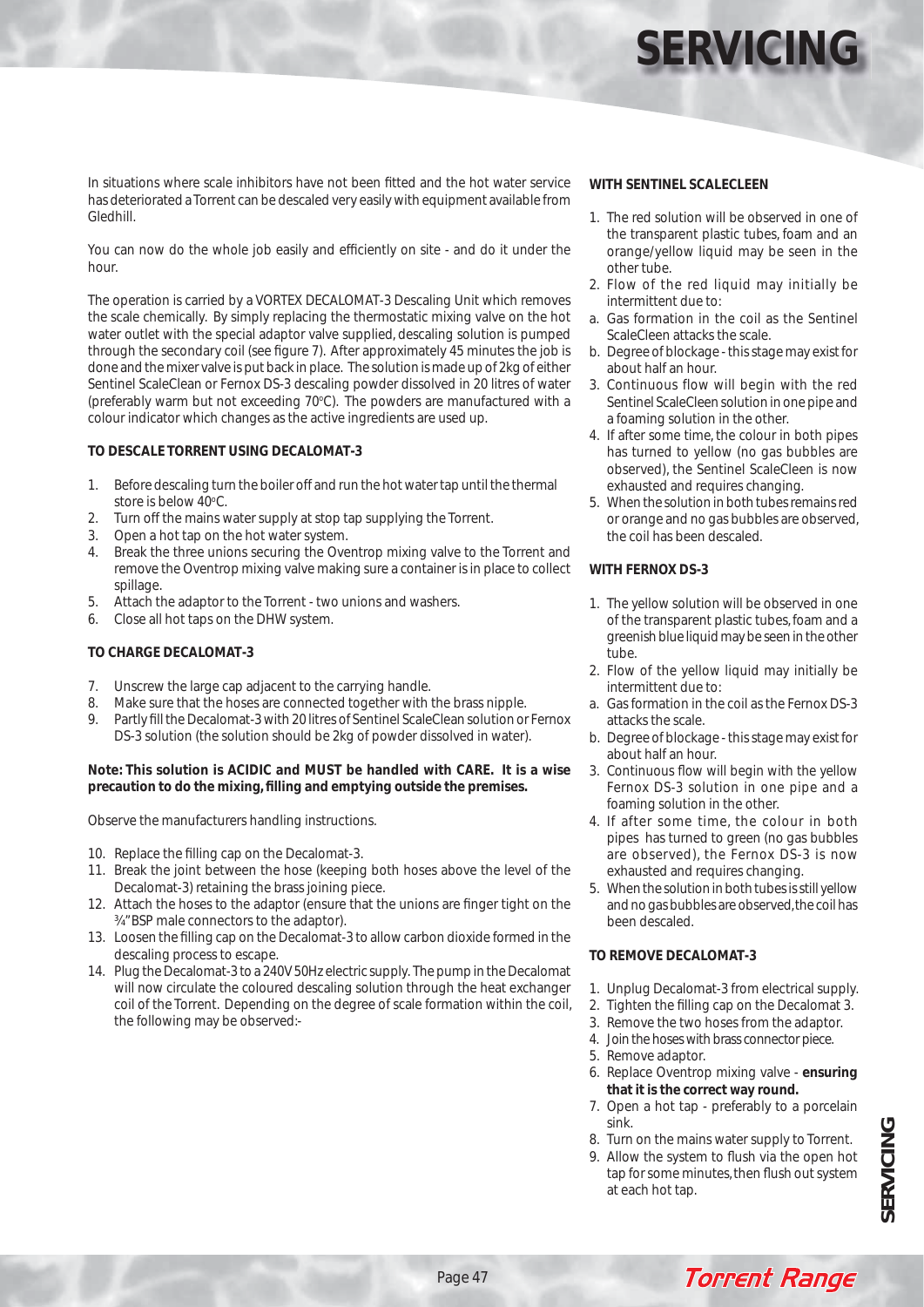# **SERVICING**



### **ANNUAL SERVICING**

No annual servicing of the Torrent is necessary.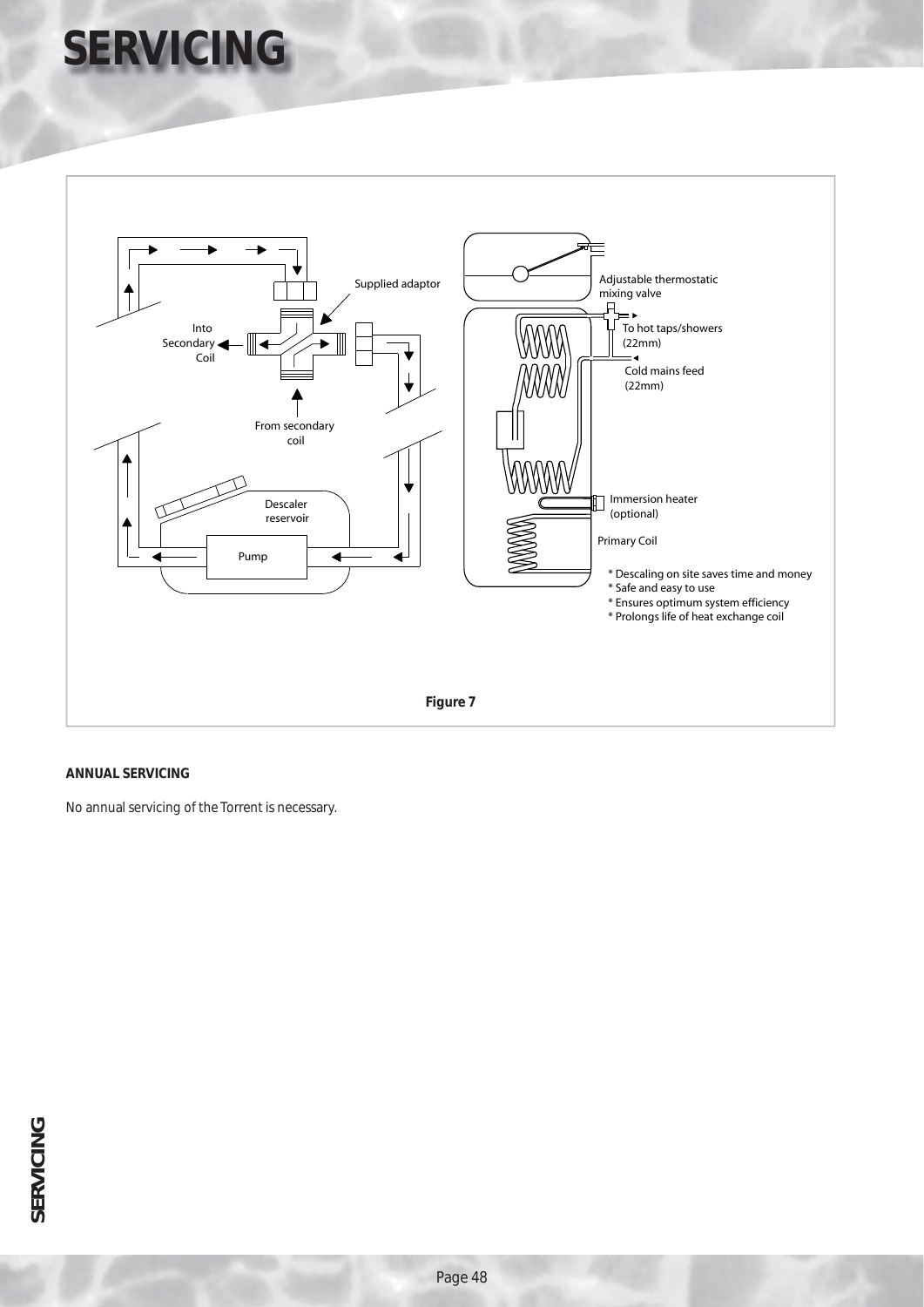# **SERVICING**





**Torrent Range**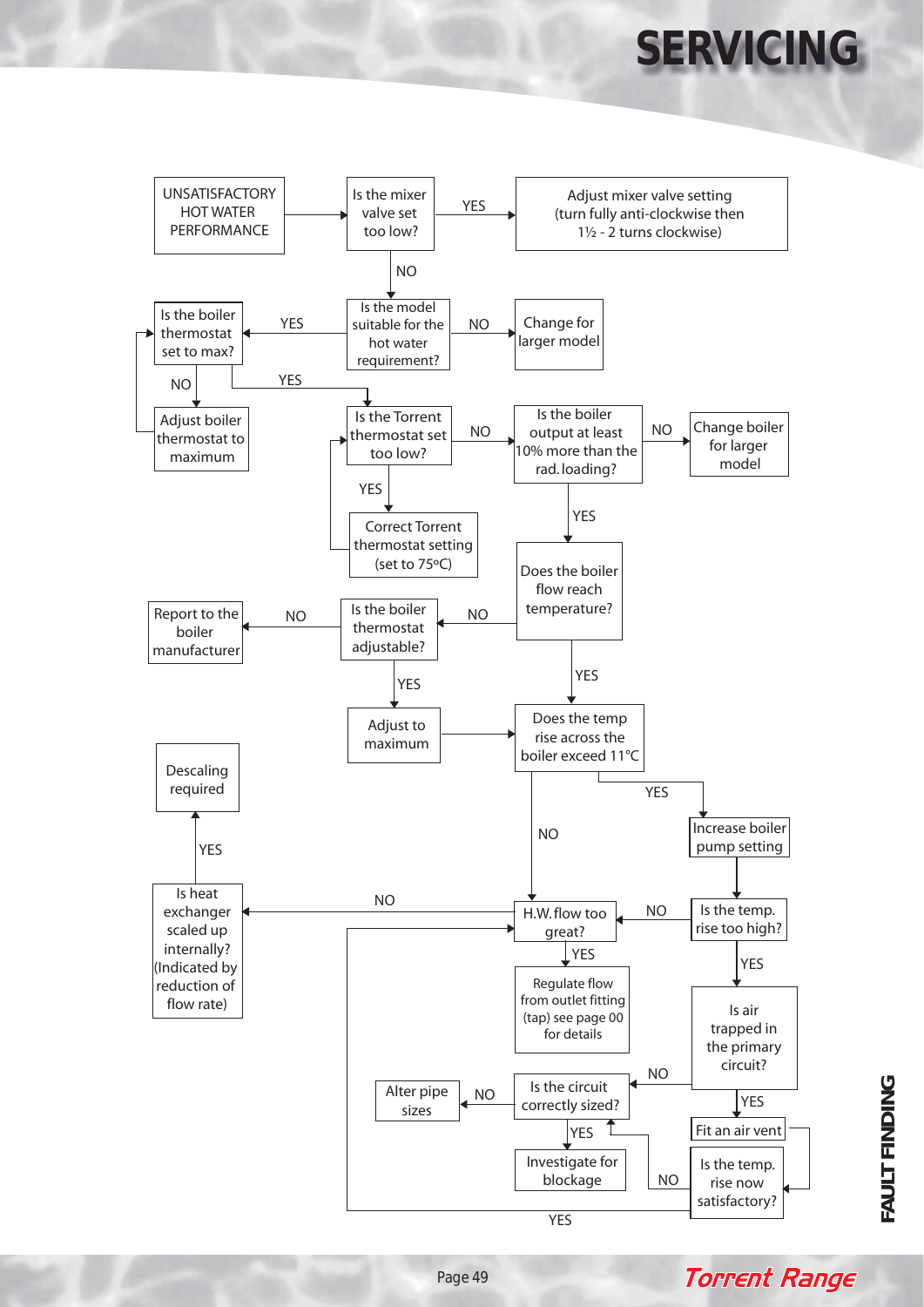# **SERVICING**

| Key No.        | Description                        | Part No.     | <b>Gas Council</b><br>Part No. |
|----------------|------------------------------------|--------------|--------------------------------|
| $\mathbf{1}$   | Ballvalve BS 1212 Part 2           | FT207        | 370 505                        |
| $\overline{2}$ | <b>Ballvalve Float</b>             | FT429        | 370 506                        |
| $\overline{3}$ | Mixing Valve - Brawa               | <b>XC007</b> | 385 872                        |
| $\overline{4}$ | Spare ring gasket for mixing valve | <b>XC008</b> | 370 507                        |
| 5              | Immersion heater 3kW               | <b>XB078</b> | E39 184                        |
| 6              | <b>Control Thermostat</b>          | <b>XC010</b> |                                |
| $\overline{7}$ |                                    |              |                                |
| 8              |                                    |              |                                |
| 9              |                                    |              |                                |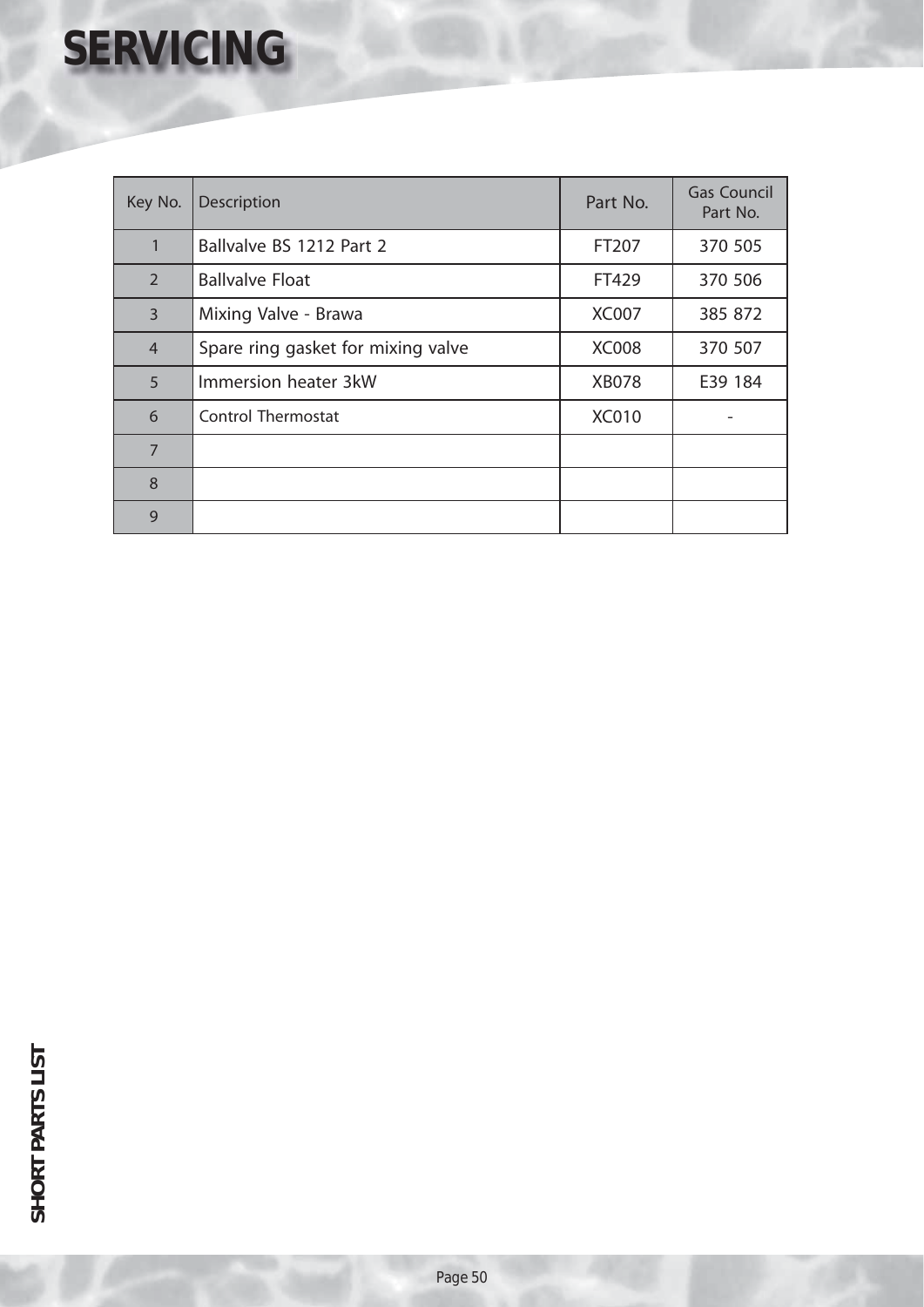### **APPENDIX**

### **Water Savings**

### **Water Related Costs Can Be Reduced By Good Plumbing Practice**





#### **4 Fixing Options For Taps & Mixers**

- 1. MK Range Combined Regulators & Aerator for screwing onto Taps & Mixers with internal or external threads on their noses. Anti Vandal models also available.
- 2. MR05-T Range Internal Regulators. Pushfit into Tap or Mixer seats. Produced in three sizes - 12.5mm (BS1010), 12mm & 10mm, Flangeless models also available for Taps with Low Lift washers.
- 3. MXF Standard Range Screw on tail models for Taps & Mixers. Fix onto the tails before fitting the tap connectors. Available in 3/8", 1/2", 3/4" and 1" BSP.
- 4. Compression Fitting Range "In Line" regulators housed in 15mm & 22mm CXC Couplers & Isolating Valves. "<sup>4"</sup> UK WFBS listed by the Water Research Centre. Isolation valves available for slotted screwdriver operation or with coloured plastic handles. Now available also in plastic bodied push-fit couplers & valves.





Vast quantities of water are needlessly run off to waste due to Taps, Mixers and Showers discharging flow rates far in excess of the rates required for them to perform their duties.

The contrasting flow rates shown on this leaflet clearly illustrate the savings that can be made whilst still providing a good performance.

British made Aquaflow Regulators provide constant flow rates by automatically compensating for supply pressure changes between 1 bar & 10 bars.

To facilitate installation into the wide range of plumbing equipment which is encountered in the U.K, Four Fixing Options are available:-

#### **Options For Showers**

- 1. MXF "DW" Range For fitting behind Fixed Shower Heads or onto Flexible Hoses for Handshowers (preferably onto the inlet end when lightweight hoses are used).
- 2. Compression Fitting Range. "In Line" regulators as in Option 4 for Taps & Mixers.

Information by courtesy of **AQUAFLOW REGULATORS LTD** Haywood House, 40 New Road, Stourbridge, West Midlands DY8 1PA TELEPHONE (01384) 442611 FAX: (01384) 442612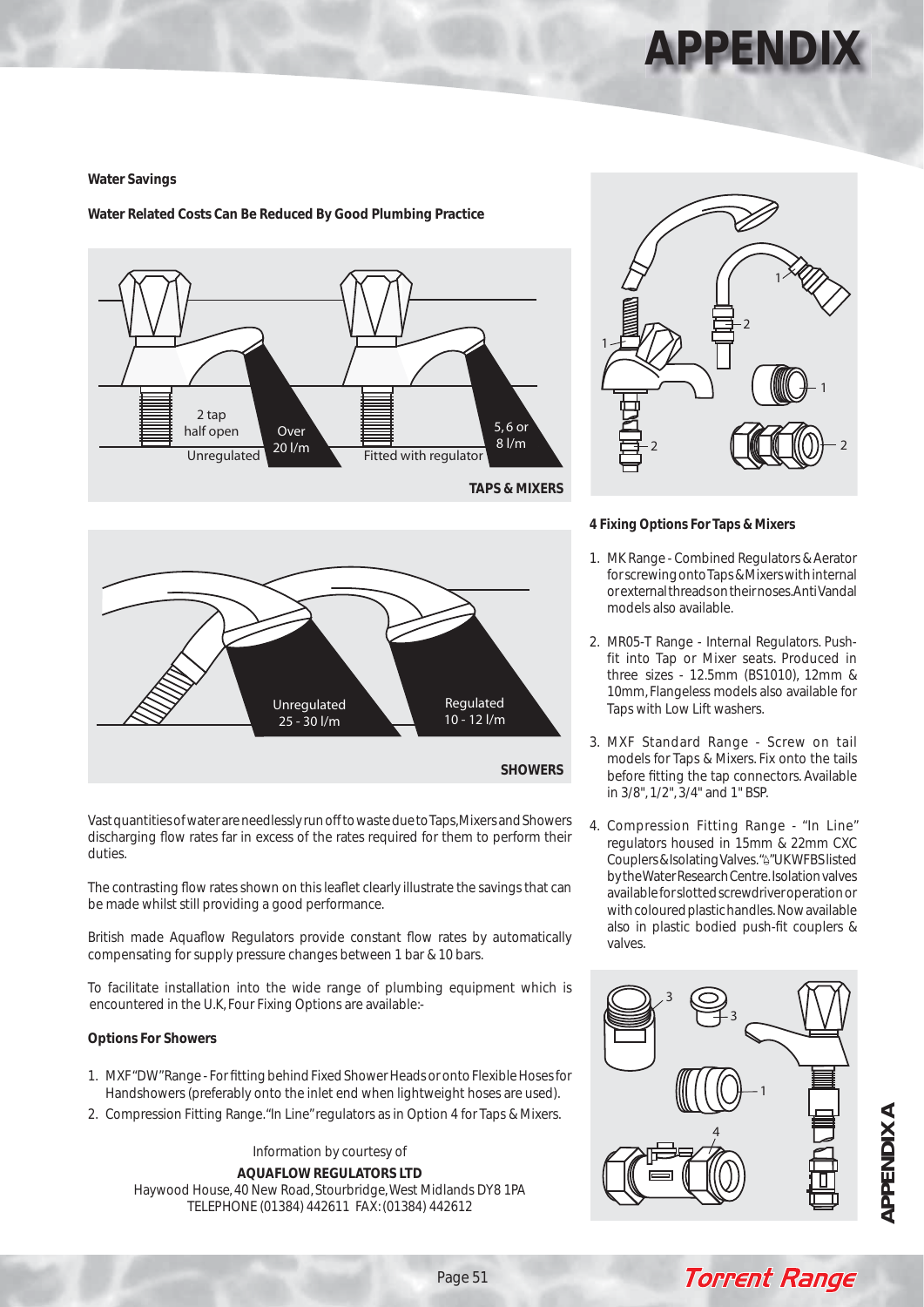# **APPENDIX**

### **MANUAL HANDLING OF APPLIANCE PRODUCTS**

### **Description**

Manual handling means any transporting or supporting of a load (including lifting, putting down, pushing, pulling, carrying or moving) by hand or bodily force.

### **Scope**

This assessment will cover the largest unit within each product range manufactured by Gledhill.

For specific weights and dimensions please refer to technical data section.

### **Main Hazards**

Vision may not be clear due to the size of the products. Adopting an incorrect method of lifting may cause injury, attempting to lift these products will require help from others. (Team lifts)

### **Control Measures**

### **Manual lifting procedure**

The lift, key factors in safe lifting are:

- a. **Balance**
- b. **Position of back**
- c. **Positioning of the arms and body**
- d. **The hold**
- e. **Taking the lead for team lifts**
- a. **Balance** Since balance depends essentially upon the position of the feet, they should be apart about hip breadth with one foot advanced giving full balance sideways and forward without tension. In taking up this position, lifting is done by bending at the knees instead of the hips and the muscles that are brought into use are those of the thigh and not the back.
- b. **Position of back** Straight not necessary vertical. The spine must be kept rigid, this coupled with a bent knee position, allows the centre line of gravity of the body to be over the weight so reducing strain.
- c. **Positioning of arms and body** The further arms are away from the side, the greater the strain on the shoulders, chest and back. Keep elbows close to the body arms should be straight.
- d. **The hold** Before lifting ensure you have a good hold.

e. **Taking the lead for team lifts**- As more than one person is required for these products ensure that one person is taking the lead. **This may be you** so ensure that each person that is helping is made aware of the weight and of the items listed within this assessment. Make sure you and any others helping know the route you intend to take that it is clear of any obstructions. Never jerk the load as this will add a little extra force and can cause severe strain to the arms, back and shoulders. If there are steps involved decide on where you will stop and take a rest period. Move smoothly and in unison taking care to look and listen to others helping with the lift. Where possible use a sack truck to move the product over long flat distances, only lift the products when necessary. If in doubt stop and get more help.

### **Individual capability**

Individual capability plays an important part in handling these products. Persons above average build and strength will find it easier and should be in good health. Persons below average build and strength may require more rest periods during the handling process.

Pregnant women should not carry out this operation.

Persons who are not in good health should seek medical advice prior to commencing any lifting or manual handling operation.

#### **Residual risk**

Following the guidelines given above will reduce any risk to injury.

All persons carrying out this operation must be fully trained and copies of the specific risk assessment made available for inspection and use in their training process.

Further guidance on Manual Handling can be obtained from the Health and Safety Executive. Manual Handling Operations Regulations 1992.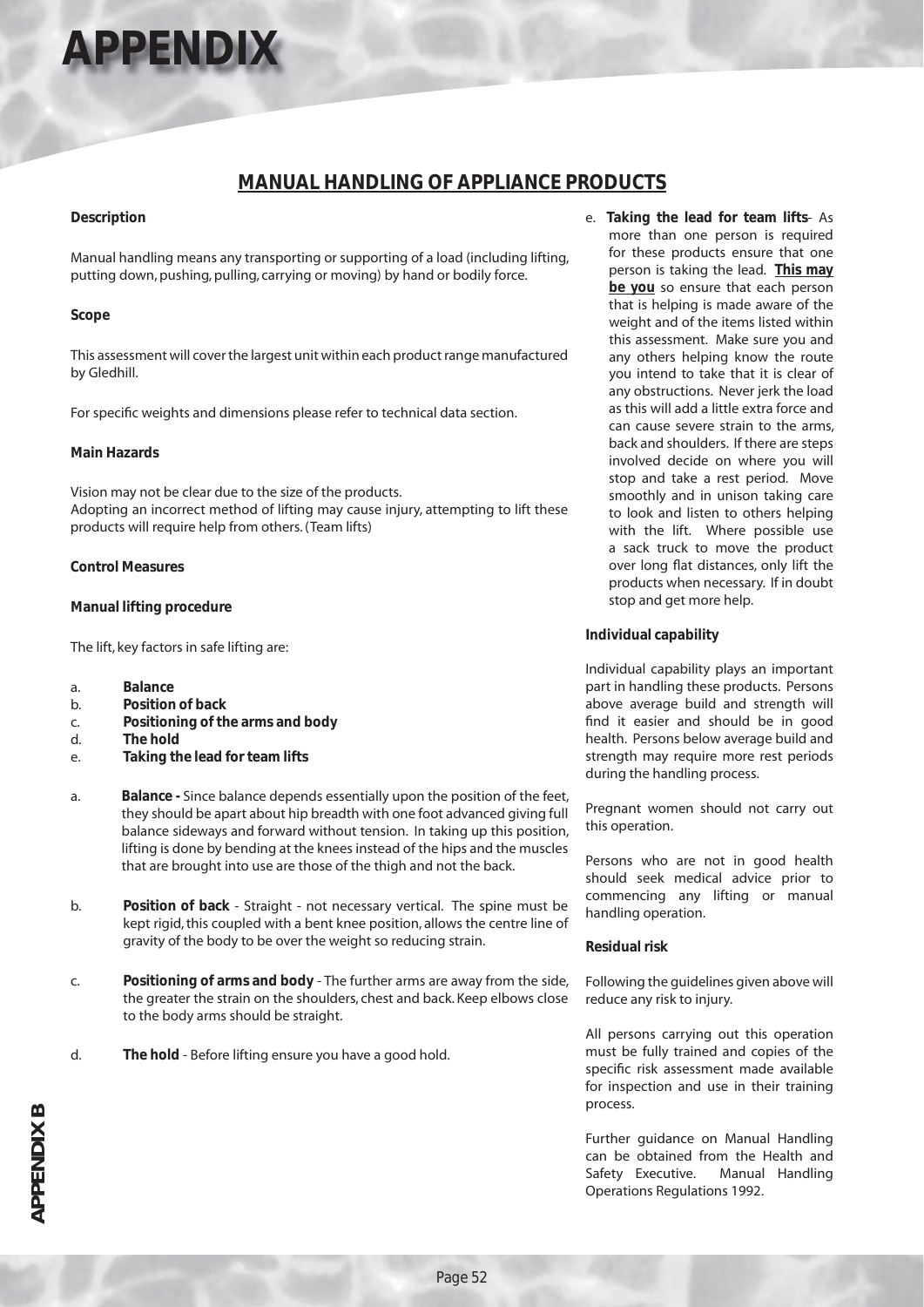### **APPENDIX**





### **PROTECTOR ALPHI-11**

- Protects against corrosion and limescale
- Maintains efficiency so extending system life
- Prevents bacterial contamination
- Compatible with all metals and materials commonly used in heating systems
- Non-toxic, environmentally friendly
- Combined antifreeze and protector
- Protects heating, chilled water and solar systems

#### **Product Uses**

Fernox Protector Alphi-11 is a combined antifreeze and inhibitor, which gives long term protection of domestic<br>central heating systems against internal corrosion and limescale formation. It prevents corrosion of all metals found in these systems, i.e. ferrous metals, copper and copper alloys and aluminium. It is especially recommended for use in solar systems. Fernox Protector Alphi-11 is compatible with all metals and materials commonly used in central heating systems.

For continued protection we recommend Protector levels are checked regularly (annually). The concentration of the product can be easily measured on site using a Fernox 'One Drop' Protector test kit.

#### **Physical Properties**

Fernox Protector Alphi-11 contains mono-propylene glycol.

| Colourless               |
|--------------------------|
| Mild.                    |
| Clear liquid             |
| $5.7 - 6.1$              |
| $70 - 75$                |
| $1.04$ at $20^{\circ}$ C |
|                          |

#### **Application and Dosage**

The minimum recommended "in-use" concentration of the product is 25% in order to ensure adequate corrosion protection. This concentration will protect down to -11°C. A concentration of 40% will protect down to -22°C. Alphi-11 Protector can be introduced via the feed and expansion tank or other suitable point of application, e.g. radiator, using a Fernox Injector. Introduce into the system after having drained a quantity of water at least equal to the amount of Alphi-11 to be added. Engage the circulating pump and have the system online for a few hours in order to achieve an even distribution.

| Concentration | 25%            | 30%             | 35%             | 40%             |
|---------------|----------------|-----------------|-----------------|-----------------|
| Protection    | $-11^{\circ}C$ | $-15^{\circ}$ C | $-18^{\circ}$ C | $-22^{\circ}$ C |

In single feed indirect cylinders, e.g. "Primatic" or similar, potable water chemicals must be used.

We recommend untreated systems are thoroughly cleansed and flushed, in accordance with BS7593 and Benchmark, using Fernox Cleaner F3 before treating with Fernox Alphi-11 Protector as existing debris can damage the installation.



Cookson Electronics; Forsyth Road, Sheerwater, Woking, Surrey, GU21 5RZ Tel: +44 (0) 1483 793200 Fax: +44 (0) 1483 793201 Technical: +44 (0) 870 870 0362 email: sales@fernox.com www.ternox.com

the property of the bank disc that he thousands and the coun-



**Torrent Range** 

**APPENDIXC APPENDIX C**

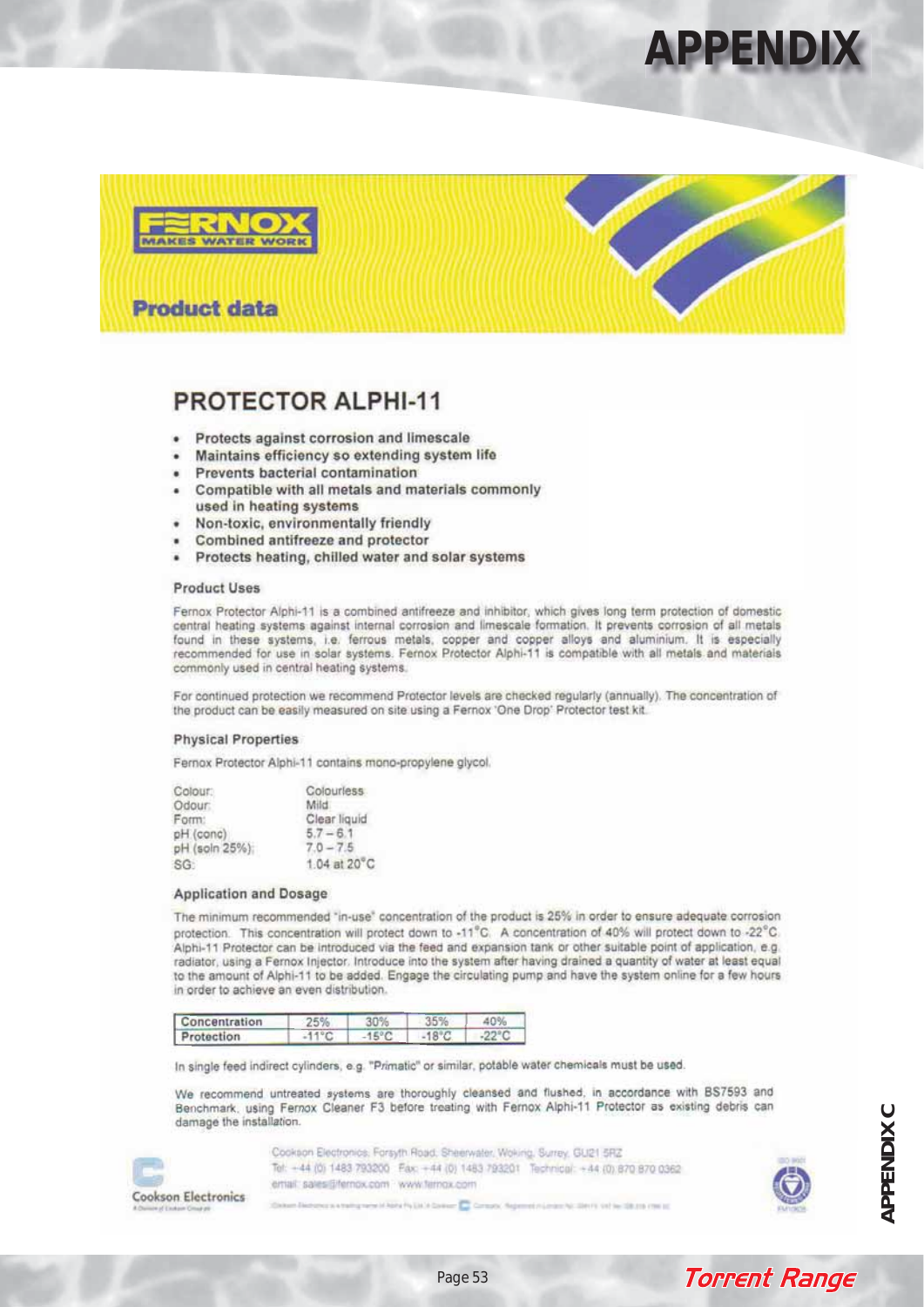### **Gledhill** (Building Products) **Ltd** AMD. NOVEMBER 2012 **CONDITIONS OF SALE & GUARANTEE TERMS**

**1.** Gledhill (Building Products) Ltd ("We" or "Gledhills") only do business upon the Conditions which appear below and no other. Unless we so agree in writing these Conditions shall apply in full to any supply of goods by us to the exclusion of any Conditions or terms sought to be imposed by any purchaser. These Conditions of Sale and Warranty Terms override those which are contained on the Invoice Forms and all Sales are now subject to these Conditions of Sale and Warranty terms only.

#### **2. PRICE**

Once an order or call off has been accepted the price will be held for three months **but if delivery is extended beyond that period at the customer's request, then we reserve the right to amend the price when necessary.** The company reviews its pricing annually to adjust for changes in our cost base. We reserve the right to alter prices at any time for severe movements in raw materials (mainly copper and steel). If there is to be a change we will give customers at least four weeks notice but anything delivered after that date will be at the revised price. An order may not be cancelled or varied after acceptance without the written consent of the company. Such cancellation or variation shall be subject to such reasonable charges as may be appropriate.

#### **3. SPECIFICATION**

The goods are supplied in accordance with the Specifications (if any) submitted to the Purchaser and any additions and alterations shall be the subject of an extra charge. Any goods not so specified shall be in accordance with our printed literature or the literature of any of our component suppliers (subject to any modifications made since publication). If we adopt any changes in construction or design of the goods, or in the specification printed in our literature, the Purchaser shall accept the goods so changed in fulfilment of the order.

#### **4. PAYMENT**

The buyer shall make payment in full within thirty days from the end of the month in which the invoice is dated. If we receive payment in full on or before the due date we will allow an appropriate settlement discount except where we have quoted a special net price. If payment is not received in full on or before the due date we shall be entitled in addition to the invoice price to:

- (i) payment of a sum equal to any increase in the copper price supplement applicable to the particular goods sold between the date of receipt of order and the date of receipt of payment in full; and
- (ii) interest on any part of the invoice price unpaid after the due date at the rate of 3% per annum over the base rate for the time being of HSBC Bank plc.

#### **5. TIME**

We give estimates of delivery dates in good faith and time of delivery is not nor shall be made of the essence of any contract nor shall we be liable for any loss or damage occasioned by delay in delivery.

#### **6. DELIVERY**

We deliver free normally by our own vehicles within 25 miles of any of our manufacturing depots. Delivery to any place more than 25 miles from one of our manufacturing depots may be subject to our quoted delivery charges. We reserve the right to make delivery of goods contained in one order by more than one consignment and at different times. Where a period is agreed for delivery and such period is not extended by our Agreement, the Purchaser shall take delivery within that period. If the Purchaser fails to take delivery, we shall be entitled at the Purchaser's risk and expense to store the goods at the Purchaser's premises or elsewhere and to demand payment as if they had been despatched. Off loading at point of delivery shall be the responsibility of and be undertaken by the Purchaser. **7. SHORTAGES OR DAMAGE**

Goods must be inspected before signature of delivery note and any damage, shortage or discrepancy noted on the delivery note and the goods returned on the same vehicle. The buyer must also give us immediate written notice of the damage, shortage or discrepancy so that we may prompt investigation.

#### **8. RETURN OF GOODS**

Goods may not be returned to the Company except by prior written permission of an authorised officer of the Company and such return shall be subject to payment by the Purchaser of handling and re-stocking charges, transport and all other costs incurred by the Company.

#### **9. COMPANY LIABILITY AND GUARANTEE**

- 9.1. Subject to the terms of these Conditions of Sale and Guarantee Terms Gledhills provide Guarantees in respect of specific products as set out in this clause.
- 9.2. Each Guarantee is strictly conditional upon the following:-
- 9.2.1. Complaints must be given to us immediately, before any action is taken, as responsibility cannot be accepted if repairs or renewals are attempted on site without our written approval.
- 9.2.2. The unit has been installed in accordance with our installation and service instructions and all relevant codes of practice and regulations in force at the time of installation.
- 9.2.3. All necessary inlet controls and safety valves have been fitted correctly.
- 9.2.4. The unit has only been used for the storage of potable water supplied from the public mains. The water quality shall be in accordance with European Council Directive 98/83 EC, or revised version at the date of installation, and is not fed with water from a private supply. Particular:

| Chloride content:                                                | Max. 200 mg/l            |
|------------------------------------------------------------------|--------------------------|
| Sulphate content:                                                | Max. 200 mg/l            |
| Combination chloride/sulphate:                                   | Max. 300 mg/l (in total) |
| 925 Where appropriate the unit has been requilarly maintained as |                          |

- 9.2.5 Where appropriate the unit has been regularly maintained as detailed in the installation and service instructions 9.2.6. Defects caused by corrosion or scale deposits are not covered by any Guarantee.
- 9.2.7. Where we agree to rectify any defect we reserve the right to undertake the work on our own premises
- 9.2.8. We will not accept any labour charges associated with replacing the unit or parts for any of the following products listed.
- 9.2.9. If the newly fitted water heater is not in regular use then it must be flushed through with fresh water for at least 15 minutes. Open at least one hot water tap once per week, during a period of at least 4 weeks.
- Guarantees are provided in respect of specified goods supplied by Gledhills as follows:-**(a) Domestic and Commercial Open Vented Cylinders and Tanks.**
	- The storage vessel is guaranteed for ten years and if it proves to be defective either in materials or workmanship, we will either repair or supply replacement at our option with the closest substitute in the case of any obsolete product to any address in Great Britain.
	- (i) free of all charge during the first year after delivery by us.
	- (ii) thereafter at a charge of one-tenth of the then current list price and any copper price supplement and delivery charge during the second year after delivery by us and increasing by a further one-tenth on the second and subsequent anniversary of delivery by us.
	- **(b) Domestic Mains Fed Products [Primary Stores]**

 The storage vessel is guaranteed for five years and if it or any integral pipework as part of the storage vessel assembly proves to be defective either in materials or workmanship, we reserve the right to either repair or supply replacements or the closest possible substitute in the case of any obsolete product and will collect and deliver to any address in England, Wales and Scotland (excluding all Scottish Islands).

- (i) free of all charge during the first year after delivery by us.
- (ii) thereafter at a charge of one-fifth of the then current list price or any copper price supplement and delivery charge during the second year after delivery by us increasing by a further one-fifth on the second and subsequent anniversary of delivery by us.

#### **(c) Stainless Steel Unvented Cylinders**

 Gledhill guarantee the components including controls, valves and electrical parts for two years from the date of purchase. IT SHOULD BE NOTED THAT THE FACTORY FITTED TEMPERATURE AND PRESSURE RELIEF VALVE MUST NOT BE REMOVED OR ALTERED IN ANY WAY OR THE GUARANTEE WILL NOT BE VALID. GLEDHILL WILL NOT BE RESPONSIBLE FOR ANY CONSEQUENTIAL LOSS OR DAMAGE HOWEVER IT IS CAUSED.

 The guarantee for the stainless steel vessel is for twenty five years against material defect or manufacturing faults if the original unit is returned to us AND PROVIDED THAT:

- (i) It has not been modified, other than by Gledhill.
- (ii) It has not been subjected to wrong or improper use or left uncared for.
- (iii) It has only been used for the storage of potable water, max 200mg/litre chloride.
- (iv) It has not been subjected to frost damage. (v) The benchmark service record is completed after
- each annual service.
- (vi) The unit has been serviced annually.
- (vii) Any disinfection has been carried out strictly in accordance with BS6700.

 If the stainless steel vessel proves to be defective either in materials or workmanship we reserve the right to either repair or supply replacements or the closest possible substitute in the case of any obsolete product and will collect and deliver to any address in England, Scotland and Wales (excluding all islands):

- (i) free of charge during the first year after delivery by us.
- (ii) thereafter at a charge of one twenty fifth of the then current list price during the second year after delivery by us and increasing by a further one twenty fifth on the second and subsequent anniversary of delivery by us.

#### ACTION IN THE EVENT OF FAILURE

 If the stainless steel cylinder develops a leak we will ask for a deposit against the supply of a new one. This will be refunded if the failure is within the terms of the warranty when it has been examined by us.

#### **Please note:**

- Installation must have been carried out by a licensed specialized company (heating contractor or plumber) following the version of installation instructions in force.
- Gledhill or its representative was given the opportunity to check complaints on site immediately after any defect occurred.
- Confirmation exists that the system was commissioned properly and that the system was checked and maintenance was performed annually by a specialised company licensed for this purpose.

#### **(d) Components of our products other than Storage Vessels and Integral Pipework.**

 We will either extend to the purchaser the same terms of warranty as we are given by the manufacturer of the component or if the manufacturer does not give any warranty, replace free of charge any component which becomes defective within two years after the date of the delivery by us and is returned to us at the purchaser's expense but we shall not meet the cost of removal or shipping or return of the component or any other cost charges or damages incurred by the purchaser.

- 9.4. 9.4.1. In respect of goods supplied by us and in respect of any installation work carried out by or on our behalf, our entire liability and the purchaser's sole remedies (subject to the Guarantees) shall be as follows:-
	- (a) We accept liability for death or personal injury to the extent that it results from our negligence or that of our employees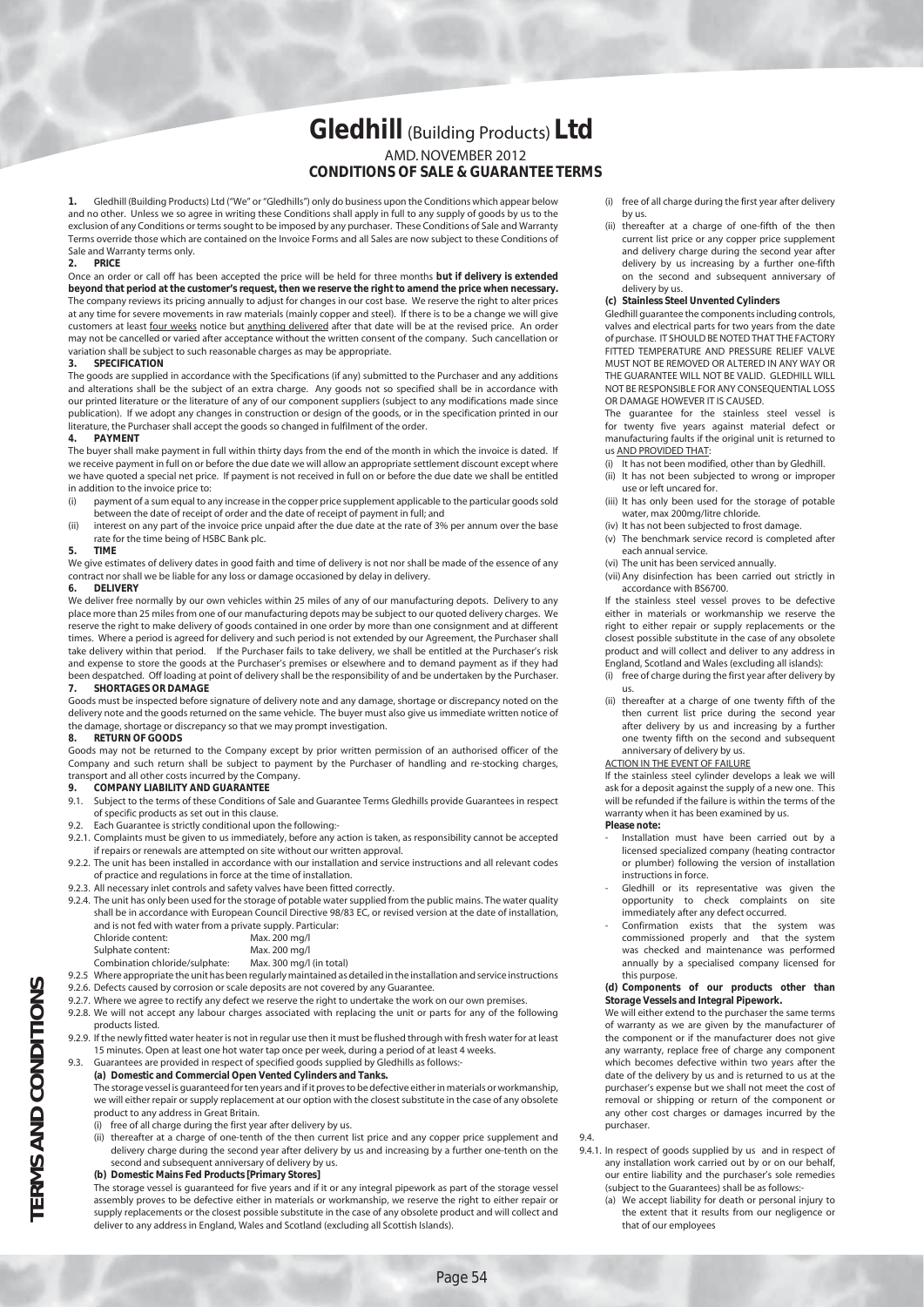- (b) Subject to the other provisions of this clause 9 we accept liability for direct physical damage to tangible property to the extent that such damage is caused by our negligence or that of our employees, agents or subcontractors.
- (c) Our total liability to the purchaser over and above any liability to replace under the Guarantees (whether in contract or in tort including negligence) in respect of any one cause of loss or damage claimed to result from any breach of our obligations hereunder, shall be limited to actual money damages which shall not exceed £20,000 provided that such monetary limit shall not apply to any liability on the part of ourselves referred to in paragraph (a) above
- (d) Except as provided in paragraph (a) above but otherwise not withstanding any provision herein contained in no event shall we be liable for the following loss or damage howsoever caused and even if foreseeable by us or in our contemplation:-
	- (i) economic loss which shall include loss of profits, business revenue, goodwill or anticipated savings
	- (ii) damages in respect of special indirect or consequential loss or damage (other than death, personal injury and damage to tangible property)
	- (iii) any claim made against the purchaser by any other party (save as expressly provided in paragraph (b) above)
- (e) Except in respect of our liability referred to in paragraph (a) above no claim may be made or action brought (whether in contract or in tort including negligence) by the purchaser in respect of any goods supplied by us more than one year after the date of the invoice for the relevant goods.
- (f) Without prejudice to any other term we shall not be liable for any water damage caused directly or indirectly as a result of any leak or other defect in the goods. We cannot control the conditions of use of the goods or the time or manner or location in which they will be installed and the purchaser agrees to be fully responsible for testing and checking all works which include the goods at all relevant times (up to, including and after commissioning) and for taking all necessary steps to identify any leaks and prevent any damage being caused thereby.
- (g) Nothing in these Conditions shall confer on the purchaser any rights or remedies to which the purchaser would not otherwise be legally entitled

#### **10. LOSS OR INJURY**

Notwithstanding any other provision contained herein the purchaser's hereby agree to fully indemnify us against any damages losses costs claims or expenses incurred by us in respect of any claim brought against us by any third party for:-

- (a) any loss injury or damage wholly or partly caused by any goods supplied by us or their use.<br>(b) any loss injury or damage wholly or partly caused by the defective installation or substanda
- any loss injury or damage wholly or partly caused by the defective installation or substandard workmanship or materials used in the installation of any goods supplied by us.
- (c) any loss injury or damage in any way connected with the performance of this contract.
- (d) any loss resulting from any failure by the purchaser to comply with its obligations under these terms as to install and/or check works correctly.

**PROVIDED** that this paragraph will not require the purchaser to indemnify us against any liability for our own acts of negligence or those of our employees agents or sub-contractors

**FURTHER** in the case of goods supplied by us which are re-sold and installed by a third party by the purchaser it will be the sole responsibility of the purchaser to test the goods immediately after their installation to ensure that inter alia they are correctly installed and in proper working order free from leaks and are not likely to cause any loss injury or damage to any person or property.

#### **11. VARIATION OF WARRANTY AND EXCLUSION**

Should our warranty and exclusion be unacceptable we are prepared to negotiate for variation in their terms but only on the basis of an increase in the price to allow for any additional liability or risk which may result from the variation. Purchasers are advised to insure against any risk or liability which they may incur and which is not covered by our warranty.

#### **12. ADVICE**

Any advice or assistance given by the Company is provided without charge and is in good faith without undertaking, representation or warranty, and we will not accept any liability, whether consequential or compensatory, for advice or assistance given.

#### **13. RISK AND RETENTION OF TITLE**

- (a) goods supplied by us shall be at the Purchaser's risk immediately upon delivery to the Purchaser or into custody on the Purchaser's behalf or to the Purchaser's Order. The Purchaser shall effect adequate insurance of the goods against all risks to the full invoice value of the goods, such insurance to be effective from the time of delivery until property in the goods shall pass to the Purchaser as hereinafter provided.
- (b) property in the goods supplied hereunder will pass to the Purchaser when full payment has been made by the Purchaser to us for :-
	- (i) the goods of the subject of this contract.
	- (ii) all other goods the subject to of any other contract between the Purchaser and us which, at the time of payment of the full price of the goods sold under this contract, have been delivered to the Purchaser but not paid for in full.
- (c) until property in the goods supplied hereunder passes to the Purchaser in accordance with paragraph (2) above.
	- (i) the Purchaser shall hold the goods in a fiduciary capacity for us and shall store the same separately from any other goods in the Purchaser's possession and in a manner which enables them to be identified as our goods.
	- (ii) the Purchaser shall immediately return the goods to us should our authorised representative so request. All the necessary incidents associated with a fiduciary relationship shall apply.
	- the Purchaser's right to possess the goods shall cease forthwith upon the happening of any of the following events, namely :-
		- (i) if the Purchaser fails to make payment in full for the goods within the time stipulated in clause 4 hereof.
		- (ii) if the Purchaser, not being a company, commits any act of bankruptcy, makes a proposal to his or her creditors for a compromise or does anything which would entitle a petition for a Bankruptcy Order to be presented.
		- (iii) if the Purchaser, being a company, does anything or fails to do anything which would entitle an administrator or an administrative receiver or a receiver to take possession of any assets or which would entitle any person to present a petition for winding up or to apply for an administration order.
- the Purchaser hereby grants to us an irrevocable licence to enter at any time any vehicle or premises owned or occupied by the Purchaser or in the possession of the Purchaser for the purposes of repossessing and recovering any such goods the property in which has remained in us under paragraph (2) above. We shall not be responsible for and the Purchaser will indemnify us against liability in respect of damage caused to

any vehicle or premises in such repossession and removal being damaged which it was not reasonably practicable to avoid.

- notwithstanding paragraph (3) hereof and subject to paragraph (7) hereof, the Purchaser shall be permitted to sell the goods to third parties in the normal course of business. In this respect the Purchaser shall act in the capacity of our commission agent and the proceeds of such sale :-
- (i) shall be held in trust for us in a manner which enables such proceeds to be identified as such, and: (ii) shall not be mixed with other monies nor paid into
- an overdrawn bank account. We, as principal, shall remunerate the Purchaser as commission agent a commission depending upon the surplus which the Purchaser can obtain over and above the sum, stipulated in this contract of supply which will satisfy us.
- (g) in the event that the Purchaser shall sell any of the goods pursuant to clause (6) hereof, the Purchaser shall forthwith inform us in writing of such sale and of the identity and address of the third party to whom the goods have been sold.
- (h) if, before property in the goods passes to the Purchaser under paragraph (2) above the goods are or become affixed to any land or building owned by the Purchaser it is hereby agreed and declared that such affixation shall not have the effect of passing property in the goods to the Purchaser. Furthermore if, before property in the goods shall pass to the Purchaser under paragraph (2) hereof, the goods are or become affixed to any land or building (whether or not owned by the Purchaser), the Purchaser shall:-
	- (i) ensure that the goods are capable of being removed without material injury to such land or building.
	- (ii) take all necessary steps to prevent title to the goods from passing to the landlord of such land or building.
	- (iii) forthwith inform us in writing of such affixation and of the address of the land or building concerned.

 The Purchaser warrants to repair and make good any damage caused by the affixation of the goods to or their removal from any land or building and to indemnify us against all loss damage or liability we may incur or sustain as a result of affixation or removal.

- (i) in the event that, before property in the goods has passed to the Purchaser under paragraph (2) hereof, the goods or any of them are lost, stolen, damaged or destroyed :-
- (ii) the Purchaser shall forthwith inform us in writing of the fact and circumstances of such loss, theft, damage or destruction.
- (iii) the Purchaser shall assign to us the benefit of any insurance claim in respect of the goods so lost, stolen, damaged or destroyed.

#### **14. NON-PAYMENT**

If the Purchaser shall fail to make full payment for the goods supplied hereunder within the time stipulated in clause 4 hereof or be in default of payment for any other reason then, without prejudice to any of our other rights hereunder, we shall be entitled to stop all deliveries of goods and materials to the Purchaser, including deliveries or further deliveries of goods under this contract. In addition we shall be entitled to terminate all outstanding orders.

#### **15. VALUE ADDED TAX**

All prices quoted are exclusive of Value Added Tax which will be charged at the rate ruling at the date of despatch of invoice.

#### **16. TRADE SALES ONLY**

We are only prepared to deal with those who are not consumers within the terms of the Unfair Contract Terms Act 1977, the Sale of Goods Act 1979 and the Supply of Goods and Services Act 1982. Accordingly any person who purchases from us shall be deemed to have represented that he is not a consumer by so purchasing.

#### **17. JURISDICTION**

The agreement is subject to English law for products delivered in England and Scottish law for products delivered in Scotland and any dispute hereunder shall be settled in accordance therewith dependent upon the location.

#### **18. PRODUCT DEVELOPMENT**

Gledhill have a policy of continuous product development and may introduce product modifications from time to time.

**Torrent Range**